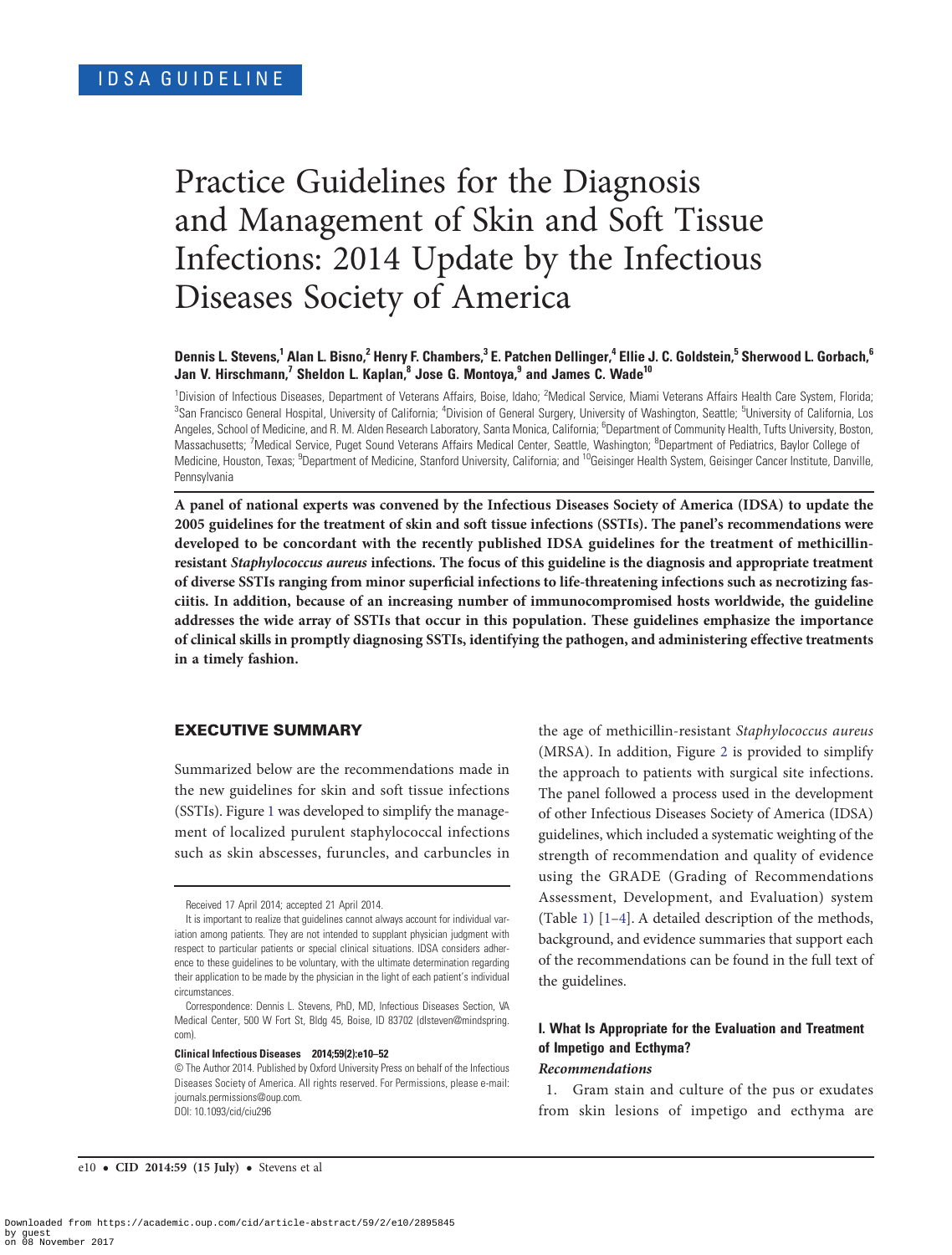<span id="page-1-0"></span>

Figure 1. Purulent skin and soft tissue infections (SSTIs). Mild infection: for purulent SSTI, incision and drainage is indicated. Moderate infection: patients with purulent infection with systemic signs of infection. Severe infection: patients who have failed incision and drainage plus oral antibiotics or those with systemic signs of infection such as temperature >38°C, tachycardia (heart rate >90 beats per minute), tachypnea (respiratory rate >24 breaths per minute) or abnormal white blood cell count (<12 000 or <400 cells/µL), or immunocompromised patients. Nonpurulent SSTIs. Mild infection: typical cellulitis/erysipelas with no focus of purulence. Moderate infection: typical cellulitis/erysipelas with systemic signs of infection. Severe infection: patients who have failed oral antibiotic treatment or those with systemic signs of infection (as defined above under purulent infection), or those who are immunocompromised, or those with clinical signs of deeper infection such as bullae, skin sloughing, hypotension, or evidence of organ dysfunction. Two newer agents, tedizolid and dalbavancin, are also effective agents in SSTIs, including those caused by methicillin-resistant *Staphylococcus aureus*, and may be approved for this indication by June 2014. Abbreviations: C & S, culture and sensitivity; I & D, incision and drainage; MRSA, methicillin-resistant Staphylococcus aureus; MSSA, methicillin-susceptible Staphylococcus aureus; Rx, treatment; TMP/SMX, trimethoprim-sulfamethoxazole.

recommended to help identify whether Staphylococcus aureus and/or a β-hemolytic Streptococcus is the cause (strong, moderate), but treatment without these studies is reasonable in typical cases (strong, moderate).

2. Bullous and nonbullous impetigo can be treated with oral or topical antimicrobials, but oral therapy is recommended for patients with numerous lesions or in outbreaks affecting several people to help decrease transmission of infection. Treatment for ecthyma should be an oral antimicrobial.

(a) Treatment of bullous and nonbullous impetigo should be with either mupirocin or retapamulin twice daily (bid) for 5 days (strong, high).

(b) Oral therapy for ecthyma or impetigo should be a 7-day regimen with an agent active against S. aureus unless cultures yield streptococci alone (when oral penicillin is the recommended agent) (strong, high). Because S. aureus isolates from impetigo and ecthyma are usually methicillin susceptible, dicloxacillin or cephalexin is recommended. When MRSA is suspected or confirmed, doxycycline, clindamycin, or sulfamethoxazole-trimethoprim (SMX-TMP) is recommended (strong, moderate).

(c) Systemic antimicrobials should be used for infections during outbreaks of poststreptococcal glomerulonephritis to help eliminate nephritogenic strains of S. pyogenes from the community (strong, moderate).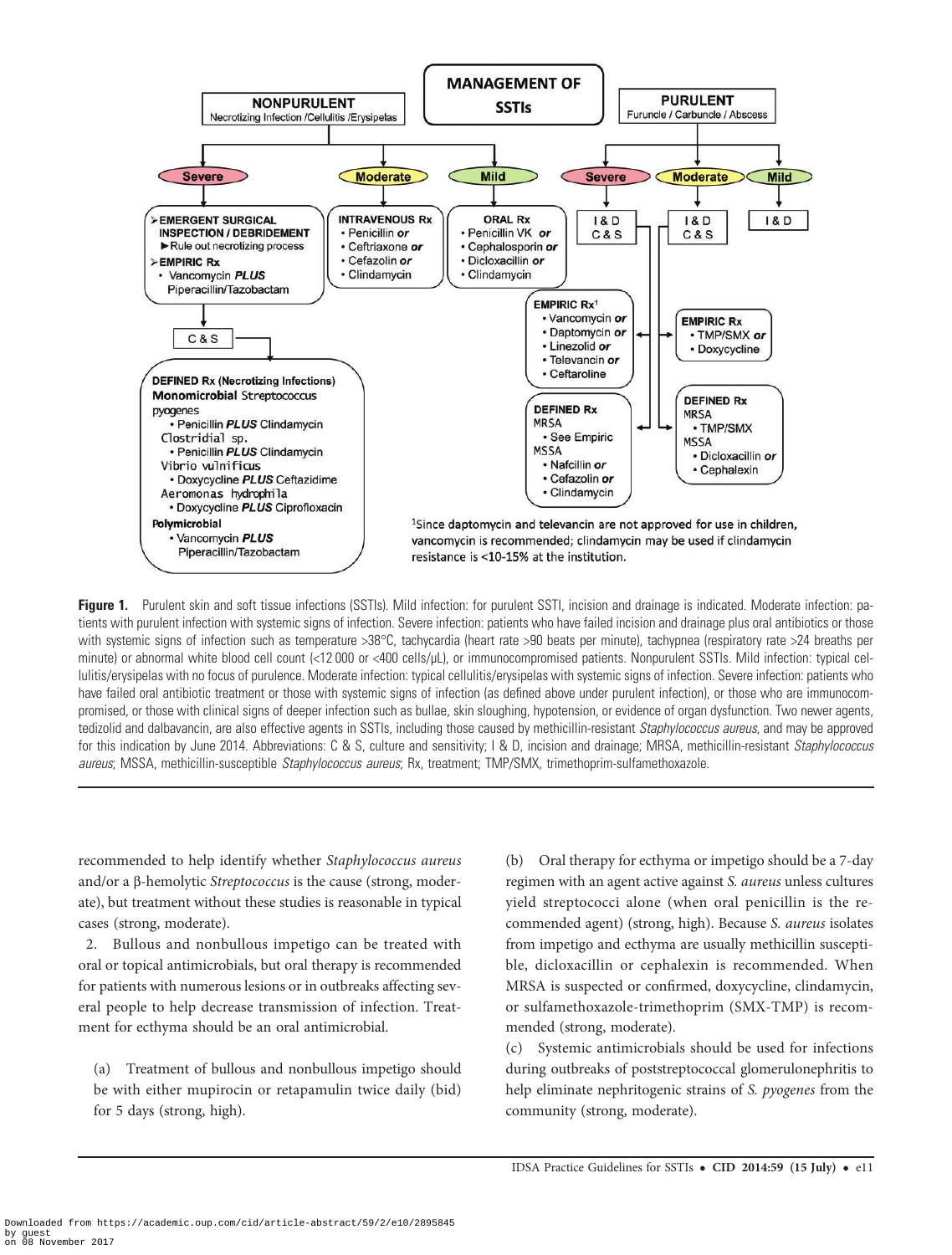# Wound Infection Algorithm

<span id="page-2-0"></span>

Figure 2. Algorithm for the management and treatment of surgical site infections (SSIs). \*For patients with type 1 (anaphylaxis or hives) allergy to β-lactam antibiotics. If Gram stain not available, open and debride if purulent drainage present. Where the rate of infection with methicillin-resistant Staphylococcus aureus infection is high, consider vancomycin, daptomycin, or linezolid, pending results of culture and susceptibility tests. Adapted and modified with permis-sion from Dellinger et al [\[96](#page-38-0)]. Abbreviations: GI, gastrointestinal; MRSA, methicillin-resistant Staphylococcus aureus; WBC, white blood cell count.

## II. What Is the Appropriate Evaluation and Treatment for Purulent SSTIs (Cutaneous Abscesses, Furuncles, Carbuncles, and Inflamed Epidermoid Cysts)?

#### Recommendations

3. Gram stain and culture of pus from carbuncles and abscesses are recommended, but treatment without these studies is reasonable in typical cases (strong, moderate).

4. Gram stain and culture of pus from inflamed epidermoid cysts are not recommended (strong, moderate).

5. Incision and drainage is the recommended treatment for inflamed epidermoid cysts, carbuncles, abscesses, and large furuncles, mild (Figure [1\)](#page-1-0) (strong, high).

6. The decision to administer antibiotics directed against S. aureus as an adjunct to incision and drainage should be

e12 • CID 2014:59 (15 July) • Stevens et al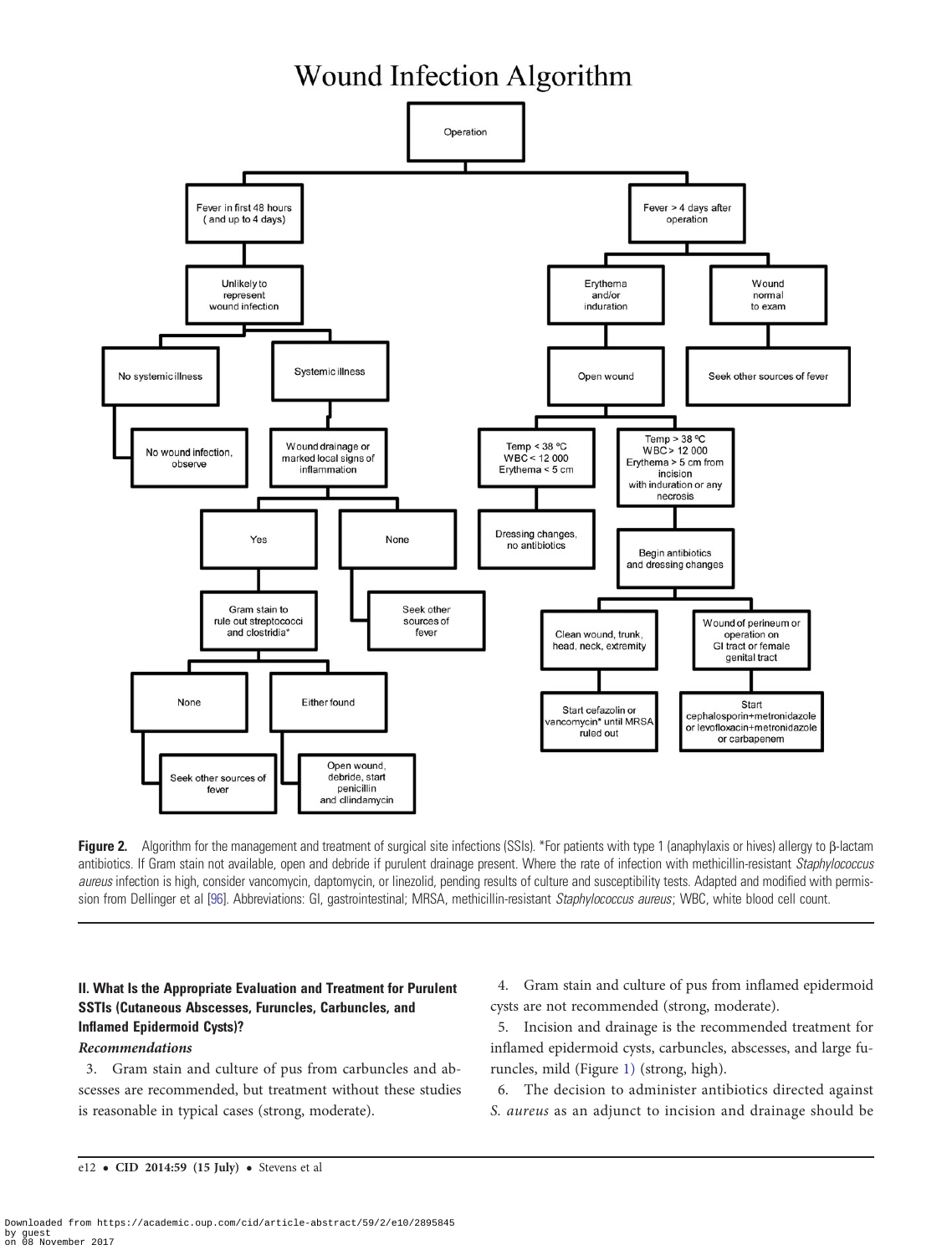| Strength of<br>Recommendation and<br>Quality of Evidence                        | Clarity of Balance Between<br>Desirable and Undesirable<br>Effects                                                                                               | Methodological Quality of<br>Supporting Evidence (Examples)                                                                                                                                            | Implications                                                                                                                                                                                                                                           |
|---------------------------------------------------------------------------------|------------------------------------------------------------------------------------------------------------------------------------------------------------------|--------------------------------------------------------------------------------------------------------------------------------------------------------------------------------------------------------|--------------------------------------------------------------------------------------------------------------------------------------------------------------------------------------------------------------------------------------------------------|
| Strong recommendation,<br>high-quality evidence                                 | Desirable effects clearly<br>outweigh undesirable effects,<br>or vice versa                                                                                      | Consistent evidence from well-<br>performed RCTs or exceptionally<br>strong evidence from unbiased<br>observational studies                                                                            | Recommendation can apply to most<br>patients in most circumstances.<br>Further research is unlikely to<br>change our confidence in the<br>estimate of effect                                                                                           |
| Strong recommendation,<br>moderate quality<br>evidence                          | Desirable effects clearly<br>outweigh undesirable effects,<br>or vice versa                                                                                      | Evidence from RCTs with important<br>limitations (inconsistent results,<br>methodological flaws, indirect, or<br>imprecise) or exceptionally strong<br>evidence from unbiased<br>observational studies | Recommendation can apply to most<br>patients in most circumstances.<br>Further research (if performed) is<br>likely to have an important impact on<br>our confidence in the estimate of<br>effect and may change the estimate                          |
| Strong recommendation,<br>low-quality quality<br>evidence                       | Desirable effects clearly<br>outweigh undesirable effects,<br>or vice versa                                                                                      | Evidence for at least 1 critical<br>outcome from observational<br>studies, RCTs with serious flaws<br>or indirect evidence                                                                             | Recommendation may change when<br>higher-quality evidence becomes<br>available. Further research (if<br>performed) is likely to have an<br>important impact on our confidence<br>in the estimate of effect and is likely<br>to change the estimate     |
| Strong recommendation,<br>very low-quality evidence<br>(very rarely applicable) | Desirable effects clearly<br>outweigh undesirable effects,<br>or vice versa                                                                                      | Evidence for at least 1 critical<br>outcome from unsystematic<br>clinical observations or very<br>indirect evidence                                                                                    | Recommendation may change when<br>higher-quality evidence becomes<br>available; any estimate of effect for<br>at least 1 critical outcome is very<br>uncertain.                                                                                        |
| Weak recommendation,<br>high-quality evidence                                   | Desirable effects closely<br>balanced with undesirable<br>effects                                                                                                | Consistent evidence from well-<br>performed RCTs or exceptionally<br>strong evidence from unbiased<br>observational studies                                                                            | The best action may differ depending<br>on circumstances or patient's or<br>societal values. Further research is<br>unlikely to change our confidence in<br>the estimate of effect                                                                     |
| Weak recommendation,<br>moderate-quality<br>evidence                            | Desirable effects closely<br>balanced with undesirable<br>effects                                                                                                | Evidence from RCTs with important<br>limitations (inconsistent results,<br>methodological flaws, indirect, or<br>imprecise) or exceptionally strong<br>evidence from unbiased<br>observational studies | Alternative approaches likely to be<br>better for some patients under<br>some circumstances. Further<br>research (if performed) is likely to<br>have an important impact on our<br>confidence in the estimate of effect<br>and may change the estimate |
| Weak recommendation,<br>low-quality evidence                                    | Uncertainty in the estimates of<br>desirable effects, harms, and<br>burden; desirable effects,<br>harms, and burden may be<br>closely balanced                   | Evidence for at least 1 critical<br>outcome from observational<br>studies, from RCTs with serious<br>flaws or indirect evidence                                                                        | Other alternatives may be equally<br>reasonable. Further research is very<br>likely to have an important impact on<br>our confidence in the estimate of<br>effect and is likely to change the<br>estimate                                              |
| Weak recommendation,<br>very low-quality evidence                               | Major uncertainty in the<br>estimates of desirable effects,<br>harms, and burden; desirable<br>effects may or may not be<br>balanced with undesirable<br>effects | Evidence for at least 1 critical<br>outcome from unsystematic<br>clinical observations or very<br>indirect evidence                                                                                    | Other alternatives may be equally<br>reasonable. Any estimate of effect,<br>for at least 1 critical outcome, is very<br>uncertain                                                                                                                      |

#### <span id="page-3-0"></span>Table 1. Strength of Recommendations and Quality of the Evidence

Abbreviation: RCT, randomized controlled trial.

made based upon presence or absence of systemic inflammatory response syndrome (SIRS), such as temperature >38°C or <36°C, tachypnea >24 breaths per minute, tachycardia >90 beats per minute, or white blood cell count >12 000 or <400 cells/µL (moderate; Figure [1\)](#page-1-0) (strong, low). An antibiotic active against MRSA is recommended for patients with carbuncles or abscesses who have failed initial antibiotic treatment or have markedly impaired host defenses or in patients with SIRS and hypotension (severe; Figure [1](#page-1-0) and Table [2\)](#page-4-0) (strong, low).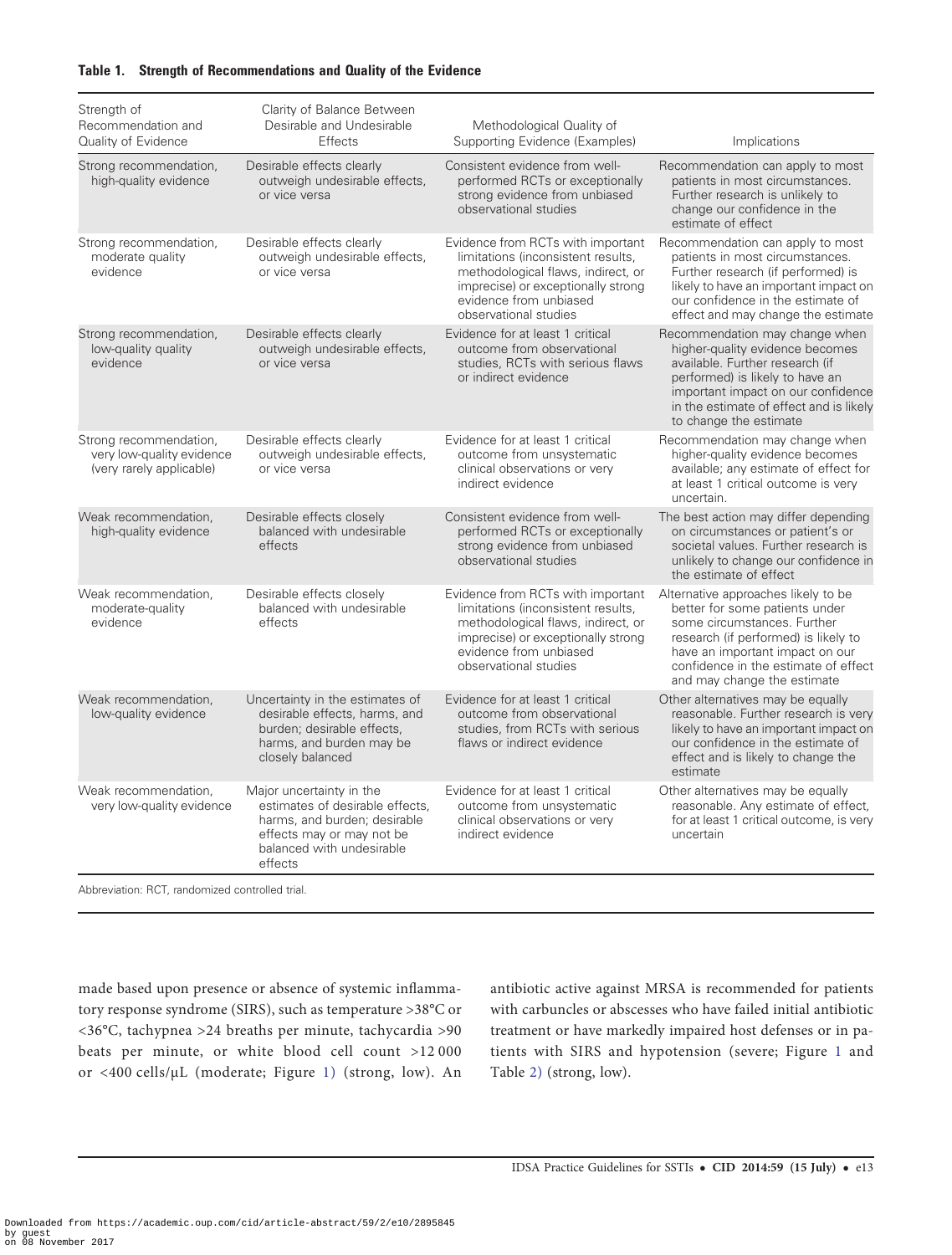## <span id="page-4-0"></span>Table 2. Antimicrobial Therapy for Staphylococcal and Streptococcal Skin and Soft Tissue Infections

| <b>Disease Entity</b> | Antibiotic                        | Dosage, Adults                                 | Dosage, Children <sup>a</sup>                                                                           | Comment                                                                                                                                                                        |
|-----------------------|-----------------------------------|------------------------------------------------|---------------------------------------------------------------------------------------------------------|--------------------------------------------------------------------------------------------------------------------------------------------------------------------------------|
| Impetigob             | Dicloxacillin                     | 250 mg qid po                                  | N/A                                                                                                     | N/A                                                                                                                                                                            |
| (Staphylococcus and   | Cephalexin                        | 250 mg qid po                                  | 25-50 mg/kg/d in 3-4 divided doses po                                                                   | N/A                                                                                                                                                                            |
| Streptococcus)        | Erythromycin                      | 250 mg qid po <sup>c</sup>                     | 40 mg/kg/d in 3-4 divided doses po                                                                      | Some strains of Staphylococcus aureus and Streptococcus<br><i>pyogenes</i> may be resistant.                                                                                   |
|                       | Clindamycin                       | 300-400 mg qid po                              | 20 mg/kg/d in 3 divided doses po                                                                        | N/A                                                                                                                                                                            |
|                       | Amoxicillin-clavulanate           | 875/125 mg bid po                              | 25 mg/kg/d of the amoxicillin component<br>in 2 divided doses po                                        | N/A                                                                                                                                                                            |
|                       | Retapamulin ointment              | Apply to lesions bid                           | Apply to lesions bid                                                                                    | For patients with limited number of lesions                                                                                                                                    |
|                       | Mupirocin ointment                | Apply to lesions bid                           | Apply to lesions bid                                                                                    | For patients with limited number of lesions                                                                                                                                    |
| MSSA SSTI             | Nafcillin or oxacillin            | 1-2 g every $4 h IV$                           | 100-150 mg/kg/d in 4 divided doses                                                                      | Parental drug of choice; inactive against MRSA                                                                                                                                 |
|                       | Cefazolin                         | 1 g every 8 h IV                               | 50 mg/kg/d in 3 divided doses                                                                           | For penicillin-allergic patients except those with immediate<br>hypersensitivity reactions. More convenient than nafcillin<br>with less bone marrow suppression                |
|                       | Clindamycin                       | 600 mg every 8 h IV<br>or<br>300-450 mg qid po | 25–40 mg/kg/d in 3 divided doses IV or<br>25-30 mg/kg/d in 3 divided doses po                           | Bacteriostatic; potential of cross-resistance and emergence<br>of resistance in erythromycin-resistant strains; inducible<br>resistance in MRSA                                |
|                       | Dicloxacillin                     | 500 mg qid po                                  | 25-50 mg/kg/d in 4 divided doses po                                                                     | Oral agent of choice for methicillin-susceptible strains in<br>adults. Not used much in pediatrics                                                                             |
|                       | Cephalexin                        | 500 mg gid po                                  | 25–50 mg/kg/d 4 divided doses po                                                                        | For penicillin-allergic patients except those with immediate<br>hypersensitivity reactions. The availability of a suspension<br>and requirement for less frequent dosing       |
|                       | Doxycycline,<br>minocycline       | 100 mg bid po                                  | Not recommended for age $<$ 8 y <sup>d</sup>                                                            | Bacteriostatic; limited recent clinical experience                                                                                                                             |
|                       | Trimethoprim-<br>sulfamethoxazole | 1-2 double-<br>strength tablets<br>bid po      | 8-12 mg/kg (based on trimethoprim<br>component) in either 4 divided doses IV<br>or 2 divided doses po   | Bactericidal; efficacy poorly documented                                                                                                                                       |
| <b>MRSA SSTI</b>      | Vancomycin                        | 30 mg/kg/d in 2<br>divided doses IV            | 40 mg/kg/d in 4 divided doses IV                                                                        | For penicillin allergic patients; parenteral drug of choice for<br>treatment of infections caused by MRSA                                                                      |
|                       | Linezolid                         | 600 mg every 12 h<br>IV or 600 mg bid<br>po    | 10 mg/kg every 12 h IV or po for children<br>$<$ 12 $v$                                                 | Bacteriostatic; limited clinical experience; no cross-<br>resistance with other antibiotic classes; expensive                                                                  |
|                       | Clindamycin                       | 600 mg every 8 h IV<br>or 300-450 mg<br>gid po | 25–40 mg/kg/d in 3 divided doses IV or<br>30-40 mg/kg/d in 3 divided doses po                           | Bacteriostatic; potential of cross-resistance and emergence<br>of resistance in erythromycin-resistant strains; inducible<br>resistance in MRSA. Important option for children |
|                       | Daptomycin                        | 4 mg/kg every 24 h<br>IV                       | N/A                                                                                                     | Bactericidal; possible myopathy                                                                                                                                                |
|                       | Ceftaroline                       | 600 mg bid IV                                  | N/A                                                                                                     | Bactericidal                                                                                                                                                                   |
|                       | Doxycycline,<br>minocycline       | 100 mg bid po                                  | Not recommended for age $<8 yd$                                                                         | Bacteriostatic; limited recent clinical experience                                                                                                                             |
|                       | Trimethoprim-<br>sulfamethoxazole | 1-2 double-<br>strength tablets<br>bid po      | 8-12 mg/kg/d (based on trimethoprim<br>component) in either 4 divided doses IV<br>or 2 divided doses po | Bactericidal; limited published efficacy data                                                                                                                                  |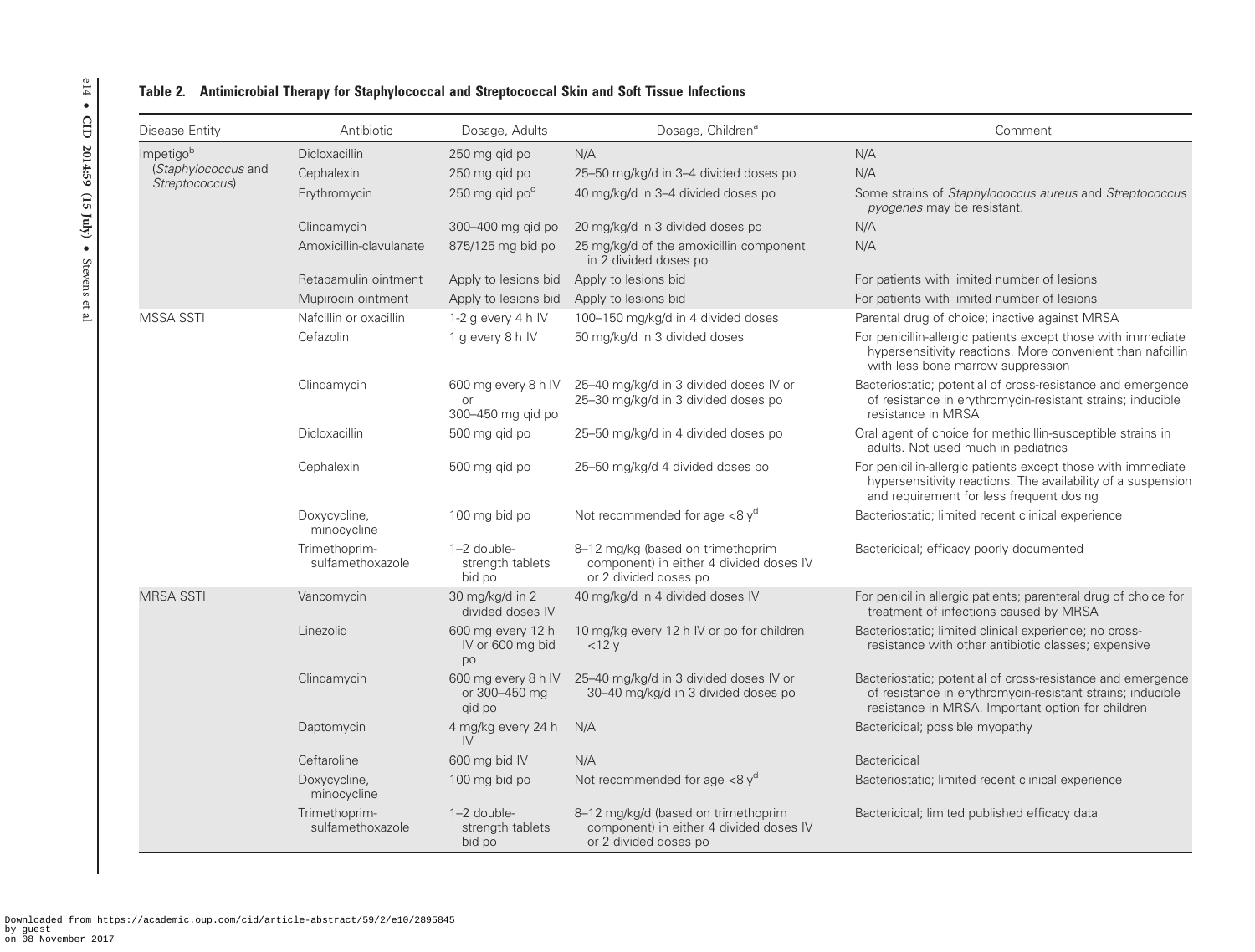| $\overline{a}$ |
|----------------|
| Ş              |
| ς              |
|                |
| п              |

| Disease Entity                           | Antibiotic                                                                                                                                                                                                                                 | Dosage, Adults                                                                                                                                         | Dosage, Children <sup>a</sup>                                                                                                       | Comment                                                                                                                                                                                                  |
|------------------------------------------|--------------------------------------------------------------------------------------------------------------------------------------------------------------------------------------------------------------------------------------------|--------------------------------------------------------------------------------------------------------------------------------------------------------|-------------------------------------------------------------------------------------------------------------------------------------|----------------------------------------------------------------------------------------------------------------------------------------------------------------------------------------------------------|
| Non-purulent SST<br>(cellulitis)         | Adult dosage                                                                                                                                                                                                                               | Pediatric dosage                                                                                                                                       | antimicrobial agents for patients with severe<br>penicillin hypersensitivity                                                        | $\frac{\triangleleft}{\triangle}$                                                                                                                                                                        |
| Streptococcal skin<br>infections         | Nafcillin 1-2 g every 4-<br>Cefazolin 1 g every 8 h<br>units every 4-6 h IV<br>Clindamycin 600-900<br>Penicillin VK 250-500<br>Penicillin 2-4 million<br>Cephalexin 500 mg<br>mg every 6 h po<br>mg every 8 h IV<br>every 6 h po<br>$6h$ N | 100000 units/kg/<br>10-13 mg/kg dose<br>dose every 6 h<br>every 8 h IV<br>50 mg/kg/dose<br>33 mg/kg/dose<br>every 8 h IV<br>Penicillin 60-<br>every 6h | resistance is <1% but may be increasing in<br>daptomycin, or telavancin. Clindamycin<br>Clindamycin, vancomycin, linezolid,<br>Asia | $\frac{1}{2}$                                                                                                                                                                                            |
| and entitress infection tid 3 times dely |                                                                                                                                                                                                                                            |                                                                                                                                                        |                                                                                                                                     | Abbreviations: bid, twice daily; W, intravenous; MRSA, methicillin-resistant Staphylococcus aureus; Masceptible Staphylococcus aureus; N/A, not applicable; po, by mouth; qid, 4 times daily; SSTI, skin |

 Doses listed are not appropriate for neonates. Refer to the report by the Committee on Infectious Diseases, American Academy of Pediatrics [[246](#page-42-0)], for neonatal doses. Doses listed are not appropriate for neonates. Refer to the report by the Committee on Infectious Diseases, American Academy of Pediatrics [246], for neonatal doses and soft tissue infection; tid, 3 times daily.

<sup>b</sup> Infection due to Staphylococcus and Streptococcus species. Duration of therapy is 7 days, depending on the clinical response. Infection due to Staphylococcus and Streptococcus species. Duration of therapy is 7 days, depending on the clinical response. oo.

 Adult dosage of erythromycin ethylsuccinate is 400 mg 4 times/d po. erythromycin ethylsuccinate is 400 mg 4 times/d See [[246](#page-42-0)] for alternatives in children. [246] for alternatives in children Adult dosage of

ਟ

## III. What Is the Appropriate Treatment for Recurrent Skin Abscesses?

## Recommendations

7. A recurrent abscess at a site of previous infection should prompt a search for local causes such as a pilonidal cyst, hidradenitis suppurativa, or foreign material (strong, moderate).

8. Recurrent abscesses should be drained and cultured early in the course of infection (strong, moderate).

9. After obtaining cultures of recurrent abscess, treat with a 5- to 10-day course of an antibiotic active against the pathogen isolated (weak, low).

10. Consider a 5-day decolonization regimen twice daily of intranasal mupirocin, daily chlorhexidine washes, and daily decontamination of personal items such as towels, sheets, and clothes for recurrent S. aureus infection (weak, low).

11. Adult patients should be evaluated for neutrophil disorders if recurrent abscesses began in early childhood (strong, moderate).

# IV. What Is Appropriate for the Evaluation and Treatment of Erysipelas and Cellulitis?

## Recommendations

12. Cultures of blood or cutaneous aspirates, biopsies, or swabs are not routinely recommended (strong, moderate).

13. Cultures of blood are recommended (strong, moderate), and cultures and microscopic examination of cutaneous aspirates, biopsies, or swabs should be considered in patients with malignancy on chemotherapy, neutropenia, severe cell-mediated immunodeficiency, immersion injuries, and animal bites (weak, moderate).

14. Typical cases of cellulitis without systemic signs of infection should receive an antimicrobial agent that is active against streptococci (mild; Figure [1\)](#page-1-0) (strong, moderate). For cellulitis with systemic signs of infection (moderate nonpurulent; Figure [1\)](#page-1-0), systemic antibiotics are indicated. Many clinicians could include coverage against methicillin-susceptible S. aureus (MSSA) (weak, low). For patients whose cellulitis is associated with penetrating trauma, evidence of MRSA infection elsewhere, nasal colonization with MRSA, injection drug use, or SIRS (severe nonpurulent; Figure [1\)](#page-1-0), vancomycin or another antimicrobial effective against both MRSA and streptococci is recommended (strong, moderate). In severely compromised patients as defined in question 13 (severe nonpurulent; Figure [1](#page-1-0)), broad-spectrum antimicrobial coverage may be considered (weak, moderate). Vancomycin plus either piperacillintazobactam or imipenem/meropenem is recommended as a reasonable empiric regimen for severe infections (strong, moderate).

15. The recommended duration of antimicrobial therapy is 5 days, but treatment should be extended if the infection has not improved within this time period (strong, high).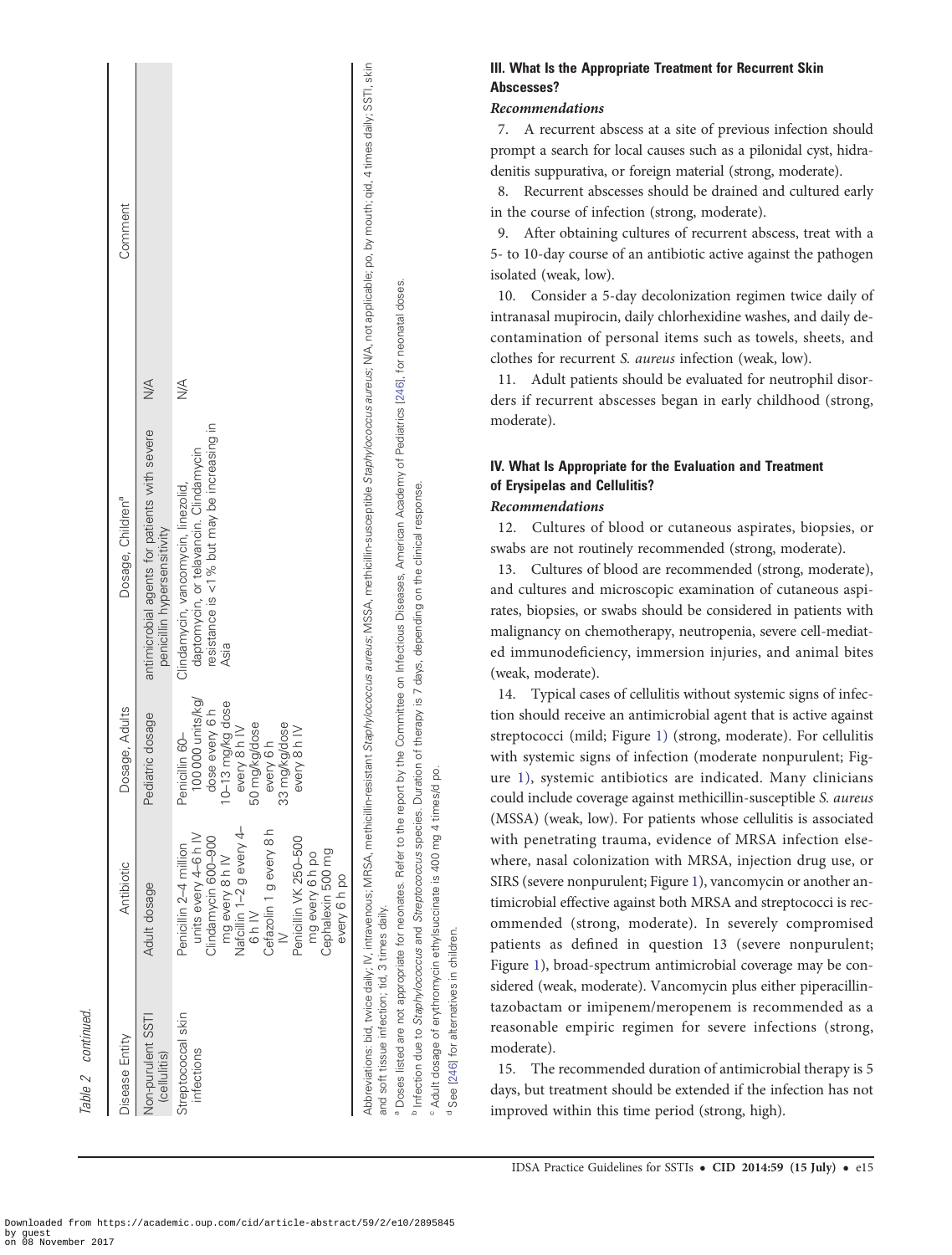16. Elevation of the affected area and treatment of predisposing factors, such as edema or underlying cutaneous disorders, are recommended (strong, moderate).

17. In lower-extremity cellulitis, clinicians should carefully examine the interdigital toe spaces because treating fissuring, scaling, or maceration may eradicate colonization with pathogens and reduce the incidence of recurrent infection (strong, moderate).

18. Outpatient therapy is recommended for patients who do not have SIRS, altered mental status, or hemodynamic instability (mild nonpurulent; Figure [1\)](#page-1-0) (strong, moderate). Hospitalization is recommended if there is concern for a deeper or necrotizing infection, for patients with poor adherence to therapy, for infection in a severely immunocompromised patient, or if outpatient treatment is failing (moderate or severe nonpurulent; Figure [1\)](#page-1-0) (strong, moderate).

## V. Should Anti-inflammatory Agents Be Used to Complement Antibiotic Treatment of Cellulitis?

#### Recommendation

19. Systemic corticosteroids (eg, prednisone 40 mg daily for 7 days) could be considered in nondiabetic adult patients with cellulitis (weak, moderate).

## VI. What Is the Preferred Evaluation and Management of Patients With Recurrent Cellulitis?

#### Recommendations

20. Identify and treat predisposing conditions such as edema, obesity, eczema, venous insufficiency, and toe web abnormalities (strong, moderate). These practices should be performed as part of routine patient care and certainly during the acute stage of cellulitis (strong, moderate).

21. Administration of prophylactic antibiotics, such as oral penicillin or erythromycin bid for 4–52 weeks, or intramuscular benzathine penicillin every 2–4 weeks, should be considered in patients who have 3–4 episodes of cellulitis per year despite attempts to treat or control predisposing factors (weak, moderate). This program should be continued so long as the predisposing factors persist (strong, moderate).

## VII. What Is the Preferred Management of Surgical Site Infections?

#### Recommendations

22. Suture removal plus incision and drainage should be performed for surgical site infections (strong, low).

23. Adjunctive systemic antimicrobial therapy is not routinely indicated, but in conjunction with incision and drainage may be beneficial for surgical site infections associated with a significant systemic response (Figure [2\)](#page-2-0), such as erythema and induration extending >5 cm from the wound edge, temperature >38.5°C, heart rate >110 beats/minute, or white blood cell (WBC) count  $>12000/\mu$ L (weak, low).

24. A brief course of systemic antimicrobial therapy is indicated in patients with surgical site infections following clean operations on the trunk, head and neck, or extremities that also have systemic signs of infection (strong, low).

25. A first-generation cephalosporin or an antistaphylococcal penicillin for MSSA, or vancomycin, linezolid, daptomycin, telavancin, or ceftaroline where risk factors for MRSA are high (nasal colonization, prior MRSA infection, recent hospitalization, recent antibiotics), is recommended (strong, low). See also Tables [2](#page-4-0) and [3.](#page-18-0)

26. Agents active against gram-negative bacteria and anaerobes, such as a cephalosporin or fluoroquinolone in combination with metronidazole, are recommended for infections following operations on the axilla, gastrointestinal tract, perineum, or female genital tract (strong, low). See also Table [3.](#page-18-0)

## VIII. What Is the Preferred Evaluation and Treatment of Necrotizing Fasciitis, Including Fournier Gangrene? Recommendations

27. Prompt surgical consultation is recommended for patients with aggressive infections associated with signs of systemic toxicity or suspicion of necrotizing fasciitis or gas gangrene (severe nonpurulent; Figure [1\)](#page-1-0) (strong, low).

28. Empiric antibiotic treatment should be broad (eg, vancomycin or linezolid plus piperacillin-tazobactam or a carbapenem; or plus ceftriaxone and metronidazole), as the etiology can be polymicrobial (mixed aerobic–anaerobic microbes) or monomicrobial (group A streptococci, community-acquired MRSA) (strong, low). See also Table [4.](#page-19-0)

29. Penicillin plus clindamycin is recommended for treatment of documented group A streptococcal necrotizing fasciitis (strong, low). See Figures [1](#page-1-0), [2](#page-2-0), and Table [4](#page-19-0).

## IX. What Is the Appropriate Approach to the Management of Pyomyositis?

#### Recommendations

30. Magnetic resonance imaging (MRI) is the recommended imaging modality for establishing the diagnosis of pyomyositis. Computed tomography (CT) scan and ultrasound studies are also useful (strong, moderate).

31. Cultures of blood and abscess material should be obtained (strong, moderate).

32. Vancomycin is recommended for initial empirical therapy. An agent active against enteric gram-negative bacilli should be added for infection in immunocompromised patients or following open trauma to the muscles (strong, moderate).

33. Cefazolin or antistaphylococcal penicillin (eg, nafcillin or oxacillin) is recommended for treatment of pyomyositis caused by MSSA (strong, moderate). See Table [2.](#page-4-0)

e16 • CID 2014:59 (15 July) • Stevens et al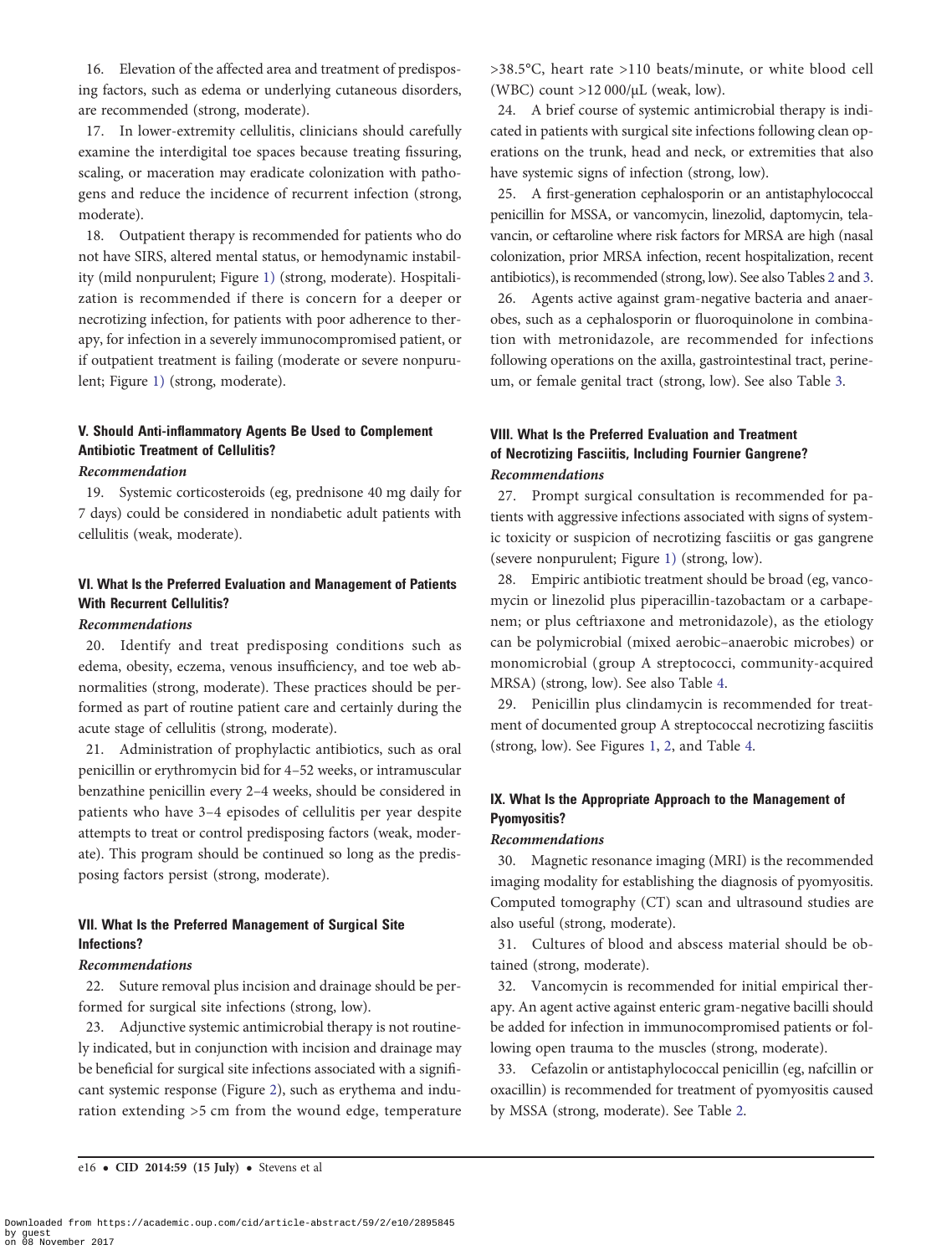34. Early drainage of purulent material should be performed (strong, high).

35. Repeat imaging studies should be performed in the patient with persistent bacteremia to identify undrained foci of infection (strong, low).

36. Antibiotics should be administered intravenously initially, but once the patient is clinically improved, oral antibiotics are appropriate for patients in whom bacteremia cleared promptly and there is no evidence of endocarditis or metastatic abscess. Two to 3 weeks of therapy is recommended (strong, low).

## X. What Is the Appropriate Approach to the Evaluation and Treatment of Clostridial Gas Gangrene or Myonecrosis? Recommendations

37. Urgent surgical exploration of the suspected gas gangrene site and surgical debridement of involved tissue should be performed (severe nonpurulent; Figure [1\)](#page-1-0) (strong, moderate).

38. In the absence of a definitive etiologic diagnosis, broadspectrum treatment with vancomycin plus either piperacillin/ tazobactam, ampicillin/sulbactam, or a carbapenem antimicrobial is recommended (strong, low). Definitive antimicrobial therapy with penicillin and clindamycin (Figure [1\)](#page-1-0) is recommended for treatment of clostridial myonecrosis (strong, low).

39. Hyperbaric oxygen (HBO) therapy is not recommended because it has not been proven as a benefit to the patient and may delay resuscitation and surgical debridement (strong, low).

## XI. What Is the Role of Preemptive Antimicrobial Therapy to Prevent Infection for Dog or Cat Bites? Recommendations

40. Preemptive early antimicrobial therapy for 3–5 days is recommended for patients who (a) are immunocompromised; (b) are asplenic; (c) have advanced liver disease; (d) have preexisting or resultant edema of the affected area; (e) have moderate to severe injuries, especially to the hand or face; or  $(f)$  have injuries that may have penetrated the periosteum or joint capsule (strong, low).

41. Postexposure prophylaxis for rabies may be indicated; consultation with local health officials is recommended to determine if vaccination should be initiated (strong, low).

## XII. What Is the Treatment for Infected Animal Bite–Related Wounds?

#### Recommendation

42. An antimicrobial agent or agents active against both aerobic and anaerobic bacteria such as amoxicillin-clavulanate (Table [5\)](#page-24-0) should be used (strong, moderate).

## XIII. Should Tetanus Toxoid Be Administered for Animal Bite Wounds?

## Recommendation

43. Tetanus toxoid should be administered to patients without toxoid vaccination within 10 years. Tetanus, diptheria, and tetanus (Tdap) is preferred over Tetanus and diptheria (Td) if the former has not been previously given (strong, low).

## XIV. In Which Patients Is Primary Wound Closure Appropriate for Animal Bite Wounds?

## Recommendation

44. Primary wound closure is not recommended for wounds, with the exception of those to the face, which should be managed with copious irrigation, cautious debridement, and preemptive antibiotics (strong, low). Other wounds may be approximated (weak, low).

## XV. What Is the Appropriate Treatment of Cutaneous Anthrax? Recommendations

45. Oral penicillin V 500 mg 4 times daily (qid) for 7–10 days is the recommended treatment for naturally acquired cutaneous anthrax (strong, high).

46. Ciprofloxacin 500 mg by mouth ( po) bid or levofloxacin 500 mg intravenously (IV)/po every 24 hours  $\times$  60 days is recommended for bioterrorism cases because of presumed aerosol exposure (strong, low).

## XVI. What Is the Appropriate Approach for the Evaluation and Treatment of Bacillary Angiomatosis and Cat Scratch Disease? Recommendations

47. Azithromycin is recommended for cat scratch disease (strong, moderate) according to the following dosing protocol:

(a) Patients >45 kg: 500 mg on day 1 followed by 250 mg for 4 additional days (strong, moderate).

(b) Patients <45 kg: 10 mg/kg on day 1 and 5 mg/kg for 4 more days (strong, moderate).

48. Erythromycin 500 mg qid or doxycycline 100 mg bid for 2 weeks to 2 months is recommended for treatment of bacillary angiomatosis (strong, moderate).

## XVII. What Is the Preferred Treatment for Erysipeloid? Recommendation

49. Penicillin (500 mg qid) or amoxicillin (500 mg 3 times daily [tid]) for 7–10 days is recommended for treatment of erysipeloid (strong, high).

## XVIII. What Is the Appropriate Treatment of Glanders? Recommendation

50. Ceftazidime, gentamicin,imipenem, doxycycline, orciprofloxacin is recommended based on in vitro susceptibility (strong, low).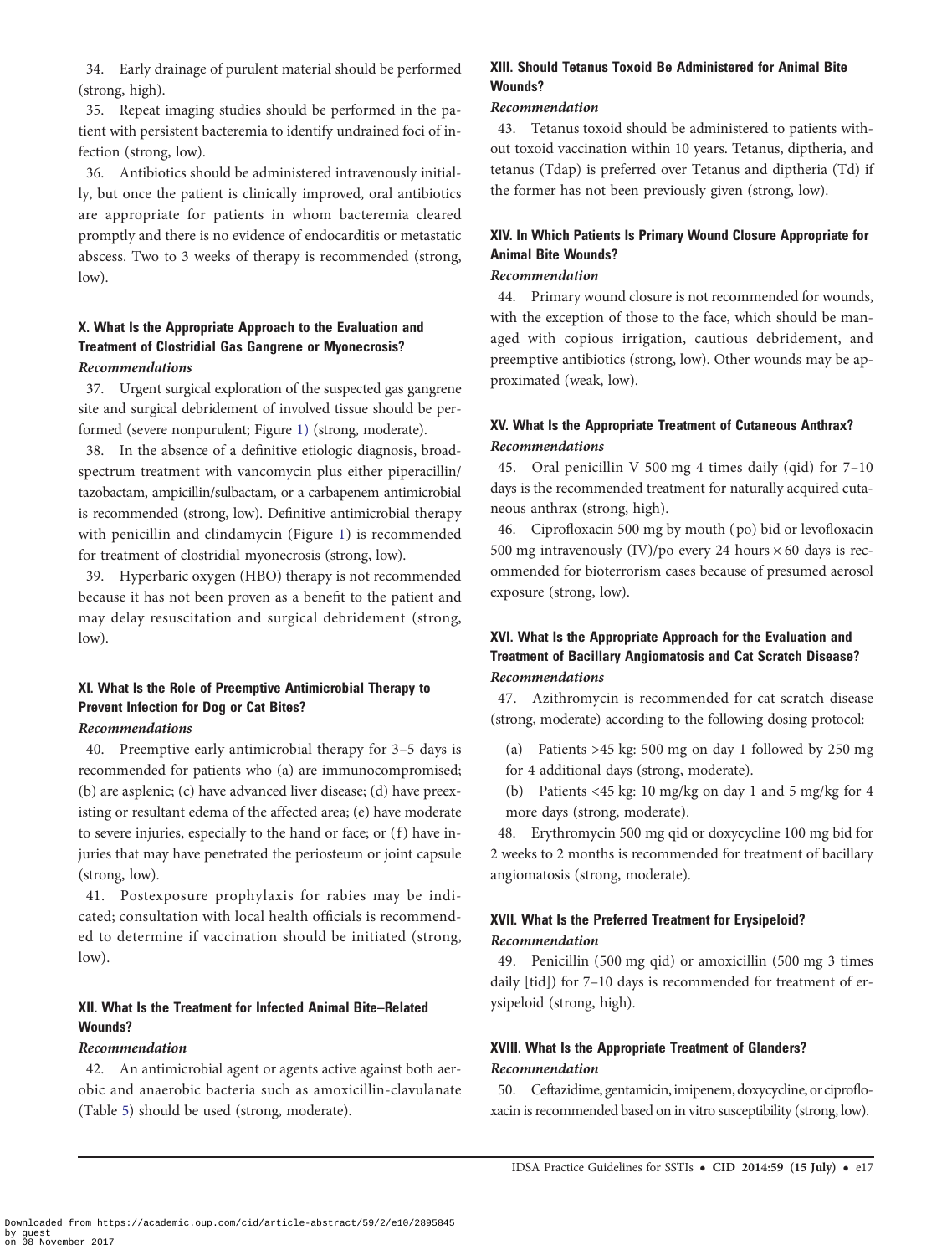## XIX. What Is the Appropriate Diagnosis and Treatment of Bubonic Plague?

#### Recommendation

51. Bubonic plague should be diagnosed by Gram stain and culture of aspirated material from a suppurative lymph node (strong, moderate). Streptomycin (15 mg/kg intramuscularly [IM] every 12 hours) or doxycycline (100 mg bid po) is recommended for treatment of bubonic plague (strong, low). Gentamicin could be substituted for streptomycin (weak, low).

## XX. What Is Appropriate for Diagnosis and Treatment for Tularemia?

#### Recommendations

52. Serologic tests are the preferred method of diagnosing tularemia (weak, low).

53. Streptomycin (15 mg/kg every 12 hours IM) or gentamicin (1.5 mg/kg every 8 hours IV) is recommended for treatment of severe cases of tularemia (strong, low).

54. Tetracycline (500 mg qid) or doxycycline (100 mg bid po) is recommended for treatment of mild cases of tularemia (strong, low). 55. Notify the microbiology laboratory if tularemia is suspected (strong, high).

## XXI. What Is the Appropriate Approach to Assess SSTIs in Immunocompromised Patients?

#### Recommendations

56. In addition to infection, differential diagnosis of skin lesions should include drug eruption, cutaneous infiltration with the underlying malignancy, chemotherapy- or radiation-induced reactions, Sweet syndrome, erythema multiforme, leukocytoclastic vasculitis, and graft-vs-host disease among allogeneic transplant recipients (strong, high).

57. Differential diagnosis for infection of skin lesions should include bacterial, fungal, viral, and parasitic agents (strong, high).

58. Biopsy or aspiration of the lesion to obtain material for histological and microbiological evaluation should always be implemented as an early diagnostic step (strong, high).

## XXII. What Is the Appropriate Approach to Assess SSTIs in Patients With Fever and Neutropenia?

#### Recommendations

59. Determine whether the current presentation of fever and neutropenia is the patient's initial episode of fever and neutropenia, or persistent unexplained fever of their initial episode (after 4–7 days) or a subsequent episode of fever and neutropenia (recurrent) (strong, low).

60. Aggressively determine the etiology of the SSTI by aspiration and/or biopsy of skin and soft tissue lesions and submit these for thorough cytological/histological assessments, microbial staining, and cultures (strong, low).

61. Risk-stratify patients with fever and neutropenia according to susceptibility to infection: high-risk patients are those with anticipated prolonged (>7 days) and profound neutropenia (absolute neutrophil count  $\langle 100 \text{ cells/}\mu L \rangle$  or with a Multinational Association for Supportive Care (MASCC) score of <21; low-risk patients are those with anticipated brief (<7 days) periods of neutropenia and few comorbidities (strong, low) or with a MASCC score of ≥21 (strong, moderate).

62. Determine the extent of infection through a thorough physical examination, blood cultures, chest radiograph, and additional imaging (including chest CT) as indicated by clinical signs and symptoms (strong, low).

## XXIII. What Is the Appropriate Antibiotic Therapy for Patients With SSTIs During the Initial Episode of Fever and Neutropenia? Recommendations

63. Hospitalization and empiric antibacterial therapy with vancomycin plus antipseudomonal antibiotics such as cefepime, a carbapenem (imipenem-cilastatin or meropenem or doripenem) or piperacillin-tazobactam is recommended (strong, high).

64. Documented clinical and microbiologic SSTIs should be treated based on antimicrobial susceptibilities of isolated organisms (strong, high).

65. It is recommended that the treatment duration for most bacterial SSTIs should be 7–14 days (strong, moderate).

66. Surgical intervention is recommended for drainage of soft tissue abscess after marrow recovery or for a progressive polymicrobial necrotizing fasciitis or myonecrosis (strong, low).

67. Adjunct colony-stimulating factor therapy (granulocyte colony-stimulating factor [G-CSF], granulocyte macrophage colony-stimulating factor [GM-CSF]) or granulocyte transfusions are not routinely recommended (weak, moderate).

68. Acyclovir should be administered to patients suspected or confirmed to have cutaneous or disseminated varicella zoster virus (herpes simplex virus [HSV] or varicella zoster virus [VZV]) infection (strong, moderate).

## XXIV. What Is the Appropriate Antimicrobial Therapy for Patients With SSTIs During Persistent or Recurrent Episodes of Fever and Neutropenia?

## Recommendations

69. Yeasts and molds remain the primary cause of infectionassociated with persistent and recurrent fever and neutropenia; therefore, empiric antifungal therapy (Table [6\)](#page-31-0) should be added to the antibacterial regimen (strong, high).

(a) Empiric administration of vancomycin or other agents with gram-positive activity (linezolid, daptomycin, or ceftaroline, Table [7](#page-32-0)) should be added if not already being administered (strong, high).

e18 • CID 2014:59 (15 July) • Stevens et al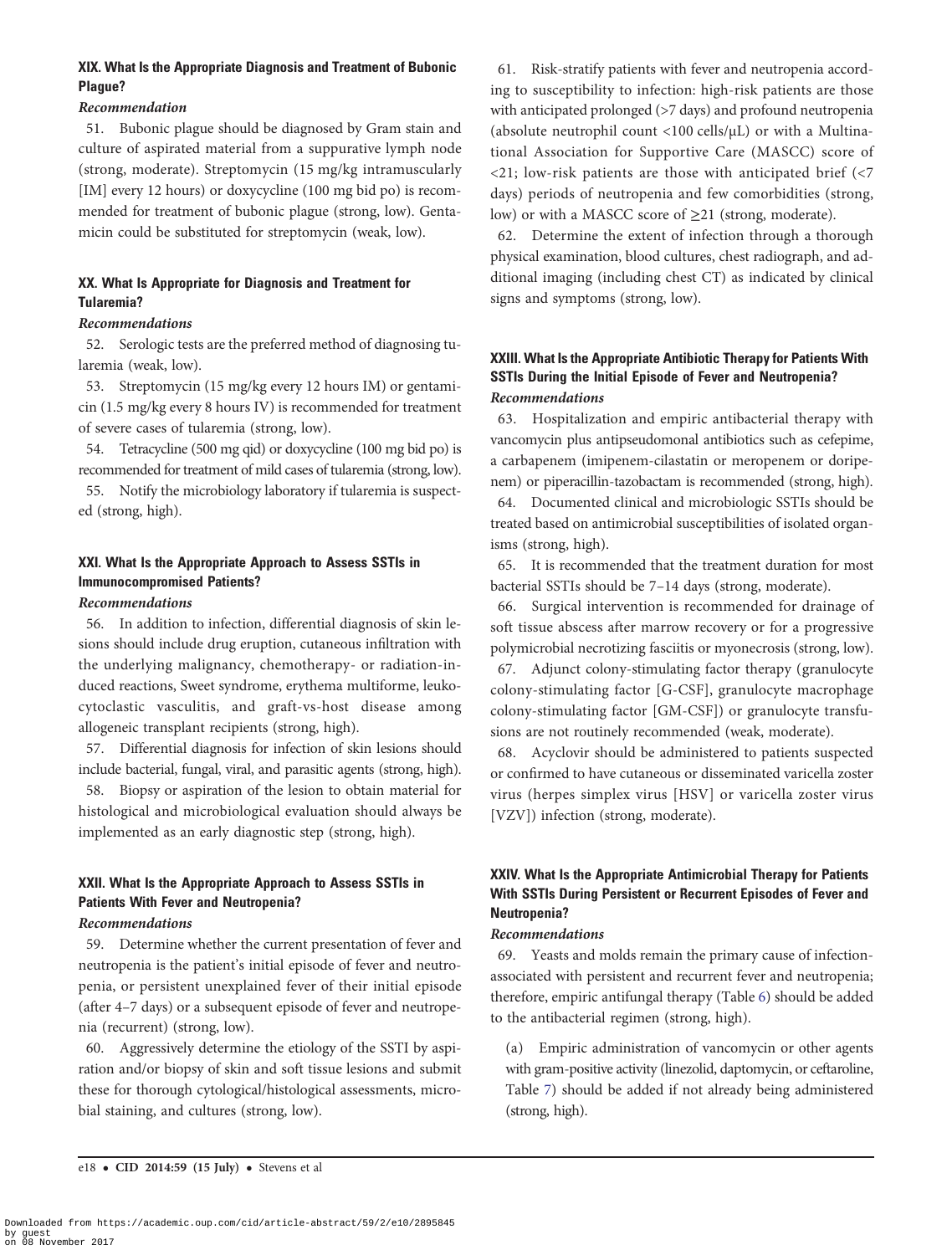(b) Candida species SSTIs should be treated with an echinocandin or, if Candida parapsilosis has been isolated, lipid formulation amphotericin B (strong, high) with fluconazole as an acceptable alternative (strong, moderate). Treatment should be administered for 2 weeks after clearance of bloodstream infection or resolution of skin lesions (strong, moderate). (c) Aspergillus SSTIs should be treated with voriconazole (strong, high), or alternatively, lipid formulations of amphotericin B, posaconazole, or echinocandin for 6–12 weeks (strong, low). Mucor/Rhizopus infections should be treated with lipid formulation amphotericin B (strong, moderate) or posaconazole (strong, low) (Table [6](#page-31-0)). The addition of an echinocandin could be considered based on synergy in murine models of mucormycosis, and observational clinical data (weak, low).

(d) Fusarium species infections should be treated with high-dose IV voriconazole or posaconazole (strong, low).

(e) Begin treatment for antibiotic-resistant bacterial organisms (Table [7](#page-32-0)), in patients currently on antibiotics (strong, moderate).

(f) Intravenous acyclovir should be added to the patient's antimicrobial regimen for suspected or confirmed cutaneous or disseminated HSV or VZV infections (strong, moderate).

70. Blood cultures should be obtained and skin lesions in this population of patients should be aggressively evaluated by culture aspiration, biopsy, or surgical excision, as they may be caused by resistant microbes, yeast, or molds (strong, moderate).

71. The sensitivity of a single-serum fungal antigen test (1,3-β-D-glucan or galactomannan tests) is low particularly in patients receiving antifungal agents, and benefits from laboratory tests for fungal antigen or DNA detection remain inconsistent (strong, moderate).

72. Polymerase chain reaction (PCR) in peripheral blood for HSV and VZV might be helpful in establishing a diagnosis of disseminated infection in patients with unexplained skin lesions (weak, moderate).

#### XXV. What Is the Appropriate Approach to Assess SSTIs in Patients With Cellular Immunodeficiency? Recommendations

73. Consider immediate consultation with a dermatologist familiar with cutaneous manifestations of infection in patients with cellular immune defects (eg, those with lymphoma, lymphocytic leukemia, recipients of organ transplants, or those receiving immunosuppressive drugs such as anti–tumor necrosis factors or certain monoclonal antibodies) (weak, low).

74. Consider biopsy and surgical debridement early in the management of these patients (weak, low).

75. Empiric antibiotics, antifungals, and/or antivirals should be considered in life-threatening situations (weak, moderate). The use of specific agents should be decided with the input of the primary team, dermatology, infectious disease, and other consulting teams (strong, moderate).

## INTRODUCTION

This practice guideline provides recommendations for the diagnosis and management of skin and soft tissue infections (SSTIs) in otherwise healthy hosts and compromised hosts of all age groups. These recommendations take on new importance because of a dramatic increase in the frequency and severity of infections and the emergence of resistance to many of the antimicrobial agents commonly used to treat SSTIs in the past. For example, there was a 29% increase in the total hospital admissions for these infections between 2000 and 2004 [[5](#page-36-0)]. In addition, 6.3 million physician's office visits per year are attributable to SSTIs [[6](#page-36-0)]. Similarly, between 1993 and 2005, annual emergency department visits for SSTIs increased from 1.2 million to 3.4 million patients [[7\]](#page-36-0). Some of this increased frequency is related to the emergence of community-associated methicillinresistant Staphylococcus aureus (MRSA) [\[5](#page-36-0)].

These infections have diverse etiologies that depend, in part, on different epidemiological settings. As a result, obtaining a careful history that includes information about the patient's immune status, geographic locale, travel history, recent trauma or surgery, previous antimicrobial therapy, lifestyle, hobbies, and animal exposure or bites is essential when developing an adequate differential diagnosis and an appropriate index of suspicion for specific etiological agents. Recognition of the physical examination findings and understanding the anatomical relationships of skin and soft tissue are crucial for establishing the correct diagnosis. In some cases, this information is insufficient and biopsy or aspiration of tissue may be necessary. In addition, radiographic procedures may be critical in a small subset of patients to determine the level of infection and the presence of gas, abscess, or a necrotizing process. Last, surgical exploration or debridement is an important diagnostic, as well as therapeutic, procedure in patients with necrotizing infections or myonecrosis and may be important for selected immunocompromised hosts.

Clinical evaluation of patients with SSTI aims to establish the cause and severity of infection and must take into account pathogen-specific and local antibiotic resistance patterns. Many different microbes can cause soft tissue infections, and although specific bacteria may cause a particular type of infection, considerable overlaps in clinical presentation occur. Clues to the diagnosis and algorithmic approaches to diagnosis are covered in detail in the text to follow. Specific recommendations for therapy are given, each with a rating that indicates the strength of and evidence for recommendations according to the Infectious Diseases Society of America (IDSA)/US Public Health Service grading system for rating recommendations in clinical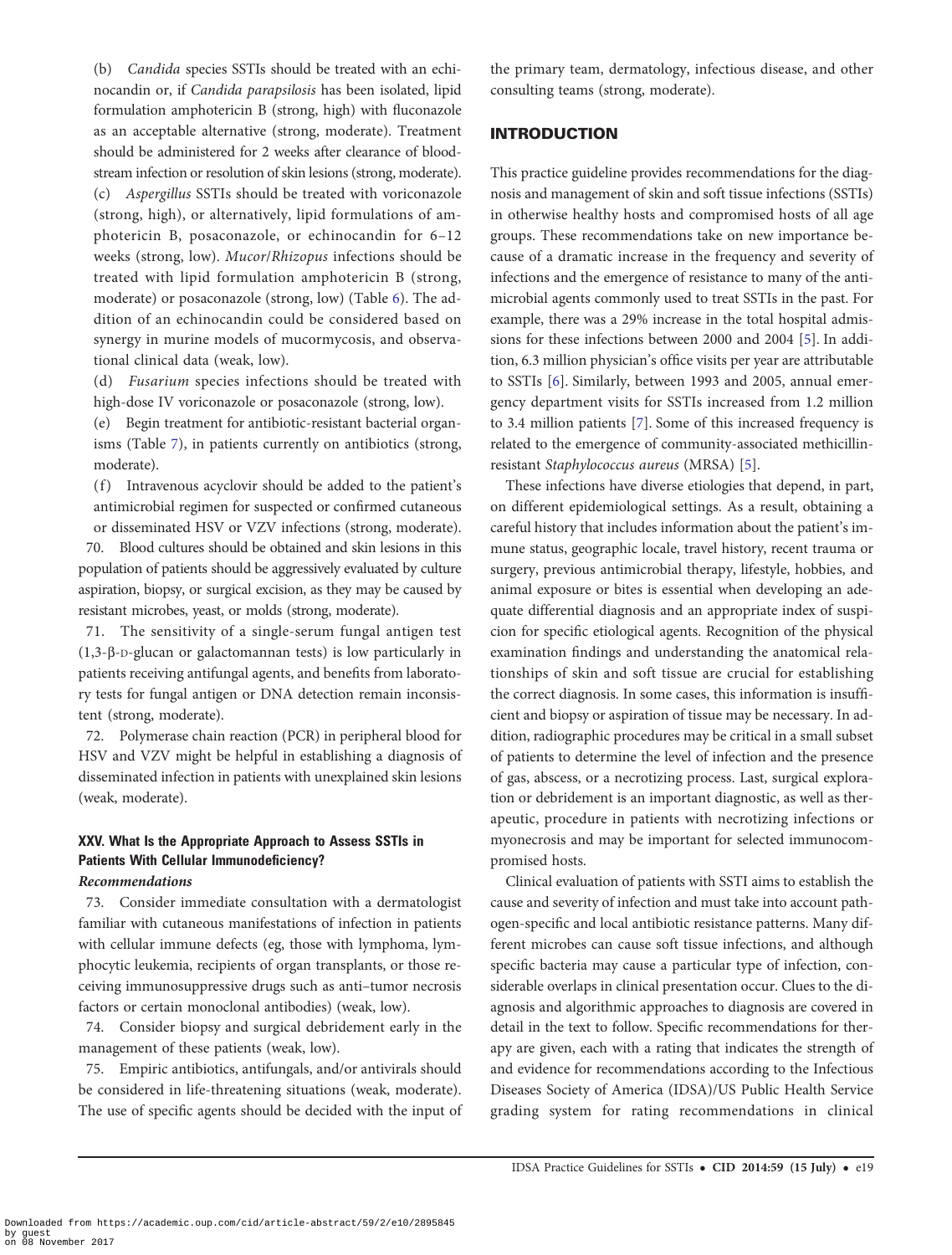guidelines (Table [1\)](#page-3-0) [[2](#page-36-0)]. The following 24 clinical questions are answered:

(I) What is appropriate for the evaluation and treatment of impetigo and ecthyma?

(II) What is the appropriate evaluation and treatment for cutaneous abscesses, furuncles, carbuncles, and inflamed epidermoid cysts?

(III) What is the appropriate treatment for recurrent skin abscesses?

(IV) What is appropriate for the evaluation and treatment of erysipelas and cellulitis?

(V) Should corticosteroids be used to complement antibiotic treatment of cellulitis?

(VI) What is the preferred evaluation and management of patients with recurrent cellulitis?

(VII) What is the preferred management of surgical site infections?

(VIII) What is the preferred evaluation and treatment of necrotizing fasciitis, including Fournier gangrene?

(IX) What is the appropriate approach to the management of pyomyositis?

(X) What is the appropriate approach to the evaluation and treatment of clostridial gas gangrene or myonecrosis?

(XI) What is the role of preemptive antimicrobial therapy to prevent infection for dog or cat bites?

(XII) What is the treatment for infected animal bite–related wounds?

(XIII) Should tetanus toxoid be administered for animal bite wounds?

(XIV) In which patients is primary wound closure appropriate for animal bite wounds?

(XV) What is the appropriate treatment of cutaneous anthrax?

(XVI) What is the appropriate approach for the evaluation and treatment of bacillary angiomatosis and cat scratch disease?

(XVII) What is the preferred treatment for erysipeloid?

(XVIII) What is appropriate treatment of glanders?

(XIX) What is the appropriate diagnosis and treatment of bubonic plague?

(XX) What is appropriate for diagnosis and treatment for tularemia?

(XXI) What is the appropriate approach to assess SSTIs in immunocompromised patients?

(XXII) What is the appropriate approach to assess SSTIs in patients with fever and neutropenia?

(XXIII) What is the appropriate antibiotic therapy for patients with SSTIs during the initial episode of fever and neutropenia?

(XXIV) What is the appropriate antimicrobial therapy for patients with SSTIs during persistent or recurrent episodes of fever and neutropenia?

(XXV) What is the appropriate approach to assess SSTIs in patients with cellular immunodeficiency?

## PRACTICE GUIDELINES

"Practice guidelines are systematically developed statements to assist practitioners and patients in making decisions about appropriate health care for specific clinical circumstances" [[8\]](#page-36-0). Attributes of high-quality guidelines include validity, reliability, reproducibility, clinical applicability, clinical flexibility, clarity, multidisciplinary process, review of evidence, and documentation [\[8\]](#page-36-0).

## **METHODOLOGY**

#### Panel Composition

A panel of 10 multidisciplinary experts in the management of SSTIs in children and adults was convened in 2009. Efforts were made to include representatives from diverse geographic areas, pediatric and adult practitioners, and a wide breadth of specialties. The panel consisted of 10 members of IDSA. Representation included 8 adult infectious disease physicians, 1 pediatric infectious disease physician, and 1 general surgeon. Panel members were selected based on their clinical and research expertise on diverse SSTIs including infections in compromised hosts, necrotizing fasciitis, gas gangrene, cellulitis, and cutaneous abscesses and infections following surgery and animal and human bites. Finally, some members were selected on the basis of their expertise for specific microbes such as staphylococci, streptococci, Clostridium species, and anaerobes. Two members were selected to provide congruency with the IDSA/MRSA Guidelines Panel.

#### Literature Review and Analysis

The recommendations in this guideline have been developed following a review of studies published in English, although foreign-language articles were included in some of the Cochrane reviews summarized in this guideline. Studies were identified through Library of Congress, LISTA (EBSCO), and PubMed searches with no date restrictions using subject headings. Examples of keywords used to conduct literature searches were as follows: skin abscess (recurrent and relapsing), dog bites, skin and soft tissue infections, cellulitis, erysipelas, surgical site infections, wounds, staphylococcus, streptococcus, cat bites, tetanus, bite wounds (care and closure), irrigation, amoxicillin, amoxicillin clavulanate, cefuroxime, levofloxacin, moxifloxacin, sulfamethoxazole-trimethoprim, erythromycin, azithromycin.

#### Process Overview

To evaluate evidence, the panel followed a process consistent with other IDSA guidelines. The process for evaluating the

e20 • CID 2014:59 (15 July) • Stevens et al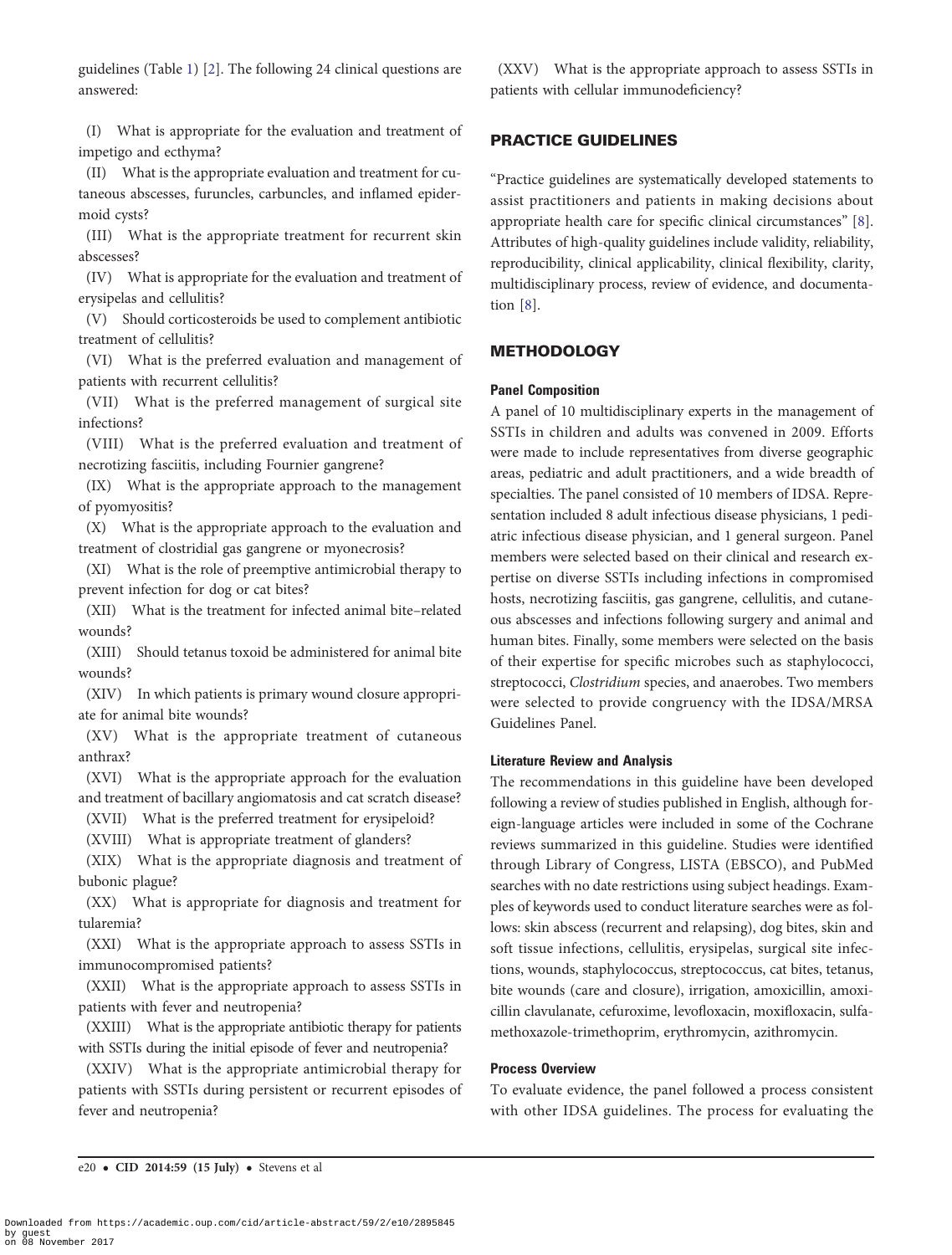evidence was based on the IDSA Handbook on Clinical Practice Guideline Development and involved a systematic weighting of the quality of the evidence and the grade of recommendation using the Grading of Recommendations Assessment, Development, and Evaluation (GRADE) system (Table [1](#page-3-0)) [[1](#page-36-0)–[4,](#page-36-0) [9](#page-36-0), [10\]](#page-36-0). GRADE is a newly created system for grading the quality of evidence and strength of recommendations for healthcare [\[2,](#page-36-0) [11\]](#page-36-0).

Panel members were divided into pairs, consisting of primary and secondary authors. Each author was asked to review the literature, evaluate the evidence, and determine the strength of the recommendations along with an evidence summary supporting each recommendation. The panel reviewed all recommendations, their strength, and quality of evidence. Discrepancies were discussed and resolved, and all panel members are in agreement with the final recommendations.

#### Consensus Development Based on Evidence

The panel met twice for face-to-face meetings and conducted teleconferences on 6 occasions to complete the work of the guideline. The purpose of the teleconferences was to discuss the clinical questions to be addressed, assign topics for review and writing of the initial draft, and discuss recommendations. The panel as a whole reviewed all individual sections. The guideline was reviewed and approved by the IDSA Standards and Practice Guidelines Committee (SPGC) and Board of Directors and endorsed by the Pediatric Infectious Diseases Society (PIDS).

#### Guidelines and Conflicts of Interest

The expert panel complied with the IDSA policy on conflicts of interest, which requires disclosure of any financial or other interest that might be construed as constituting an actual, potential, or apparent conflict. Panel members were provided IDSA's conflicts of interest disclosure statement and were asked to identify ties to companies developing products that might be affected by promulgation of the guideline. Information was requested regarding employment, consultancies, stock ownership, honoraria, research funding, expert testimony, and membership on company advisory committees. Decisions were made on a case-by-case basis as to whether an individual's role should be limited as a result of a conflict. Potential conflicts of interests are listed in the Acknowledgments section.

#### Revision Dates

At annual intervals, the panel chair, the SPGC liaison advisor, and the chair of the SPGC will determine the need for revisions to the guideline based on an examination of current literature. If necessary, the entire panel will reconvene to discuss potential changes. When appropriate, the panel will recommend revision of the guideline to the SPGC and IDSA board and other collaborating organizations for review and approval.

## RECOMMENDATIONS FOR IMPETIGO AND ECTHYMA

# I. What Is Appropriate for the Evaluation and Treatment of Impetigo and Ecthyma?

## Recommendations

1. Gram stain and culture of the pus or exudates from skin lesions of impetigo and ecthyma are recommended to help identify whether Staphylococcus aureus and/or a β-hemolytic Streptococcus is the cause (strong, moderate), but treatment without these studies is reasonable in typical cases (strong, moderate).

2. Bullous and nonbullous impetigo can be treated with oral or topical antimicrobials, but oral therapy is recommended for patients with numerous lesions or in outbreaks affecting several people to help decrease transmission of infection. Treatment for ecthyma should be an oral antimicrobial.

(a) Treatment of bullous and nonbullous impetigo should be with either topical mupirocin or retapamulin twice daily (bid) for 5 days (strong, high).

(b) Oral therapy for ecthyma or impetigo should be a 7-day regimen with an agent active against S. aureus unless cultures yield streptococci alone (when oral penicillin is the recommended agent) (strong, high). Because S. aureus isolates from impetigo and ecthyma are usually methicillin susceptible, dicloxacillin or cephalexin is recommended. When MRSA is suspected or confirmed, doxycycline, clindamycin, or sulfamethoxazole-trimethoprim (SMX-TMP) is recommended (strong, moderate).

(c) Systemic antimicrobials should be used for infections during outbreaks of poststreptococcal glomerulonephritis to help eliminate nephritogenic strains of Streptococcus pyogenes from the community (strong, moderate).

#### Evidence Summary

Impetigo can be either bullous or nonbullous [\[12](#page-36-0)]. Bullous impetigo is caused by strains of S. aureus that produce a toxin that cleaves the dermal-epidermal junction to form fragile, thinroofed vesicopustules. These lesions may rupture, creating crusted, erythematous erosions, often surrounded by a collar of the roof's remnants. Nonbullous impetigo can occur from infections with β-hemolytic streptococci or S. aureus, or both in combination [\[12\]](#page-36-0). Impetigo begins as erythematous papules that rapidly evolve into vesicles and pustules that rupture, with the dried discharge forming honey-colored crusts on an erythematous base.

Ecthyma is a deeper infection than impetigo, and S. aureus and/or streptococci may be the cause. Lesions begin as vesicles that rupture, resulting in circular, erythematous ulcers with adherent crusts, often with surrounding erythematous edema. Unlike impetigo, ecthyma heals with scarring [[12\]](#page-36-0).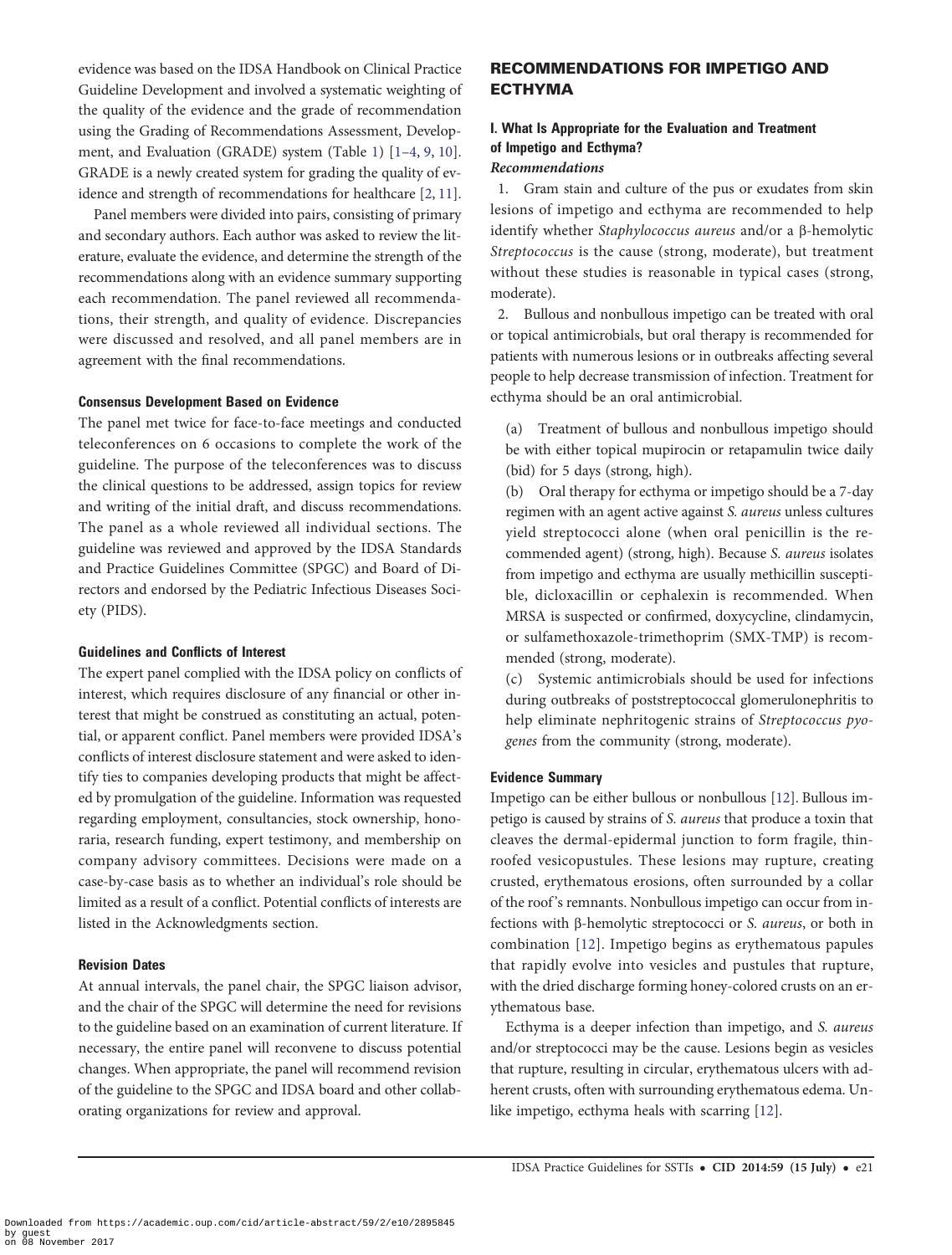Cultures of the vesicle fluid, pus, erosions, or ulcers establish the cause. Unless cultures yield streptococci alone, antimicrobial therapy should be active against both S. aureus and streptococci [\[12\]](#page-36-0). Oral penicillinase–resistant penicillin or first-generation cephalosporins are usually effective as most staphylococcal isolates from impetigo and ecthyma are methicillin susceptible [\[13\]](#page-36-0). Alternatives for penicillin-allergic patients or infections with MRSA include doxycycline, clindamycin, or SMX-TMP. When streptococci alone are the cause, penicillin is the drug of choice, with a macrolide or clindamycin as an alternative for penicillin-allergic patients. Topical treatment with mupirocin [\[12](#page-36-0)] or retapamulin [[14](#page-37-0)] is as effective as oral antimicrobials for impetigo. Clinical experience suggests that systemic therapy is preferred for patients with numerous lesions or in outbreaks affecting several people, to help decrease transmission of infection [\[15](#page-37-0)] (Table [2](#page-4-0)).

## RECOMMENDATIONS FOR PURULENT SKIN AND SOFT TISSUE INFECTIONS

## II. What Is the Appropriate Evaluation and Treatment for Purulent SSTIs (Cutaneous Abscesses, Furuncles, Carbuncles, and Inflamed Epidermoid Cysts)? (Figure [1](#page-1-0))

#### Recommendations

3. Gram stain and culture of pus from carbuncles and abscesses are recommended, but treatment without these studies is reasonable in typical cases (strong, moderate).

4. Gram stain and culture of pus from inflamed epidermoid cysts are not recommended (strong, moderate).

5. Incision and drainage is the recommended treatment for inflamed epidermoid cysts, carbuncles, abscesses, and large furuncles (strong, high).

6. The decision to administer antibiotics directed against S. aureus as an adjunct to incision and drainage should be made based on the presence or absence of systemic inflammatory response syndrome (SIRS) such as temperature >38°C or <36°C, tachypnea >24 breaths per minute, tachycardia >90 beats per minute, or white blood cell count >12 000 or <400  $cells/µL$  (moderate; Figure [1\)](#page-1-0) (strong, low). An antibiotic active against MRSA is recommended for patients with carbuncles or abscesses who have markedly impaired host defenses and in patients with SIRS (Figure [1](#page-1-0), Table [2\)](#page-4-0) (strong, low).

#### Evidence Summary

Cutaneous Abscesses. Cutaneous abscesses are collections of pus within the dermis and deeper skin tissues. They are usually painful, tender, and fluctuant red nodules, often surmounted by a pustule and encircled by a rim of erythematous swelling. Cutaneous abscesses can be polymicrobial, containing regional skin flora or organisms from the adjacent mucous membranes,

but S. aureus alone causes a large percentage of skin abscesses, with a substantial number due to MRSA strains [\[16](#page-37-0)–[18](#page-37-0)].

Epidermoid (or epidermal inclusion) cysts, often erroneously labeled sebaceous cysts, ordinarily contain skin flora in a cheesy keratinous material. When inflammation and purulence occur, they are a reaction to rupture of the cyst wall and extrusion of its contents into the dermis, rather than an actual infectious process [[19](#page-37-0)].

Incision, evacuation of pus and debris, and probing of the cavity to break up loculations provides effective treatment of cutaneous abscesses and inflamed epidermoid cysts. A randomized trial comparing incision and drainage of cutaneous abscesses to ultrasonographically guided needle aspiration of the abscesses showed that aspiration was successful in only 25% of cases overall and <10% with MRSA infections [[20\]](#page-37-0). Accordingly, this form of treatment is not recommended. Simply covering the surgical site with a dry dressing is usually the easiest and most effective treatment of the wound [\[21,](#page-37-0) [22](#page-37-0)]. Some clinicians close the wound with sutures or pack it with gauze or other absorbent material. One small study, however, found that packing caused more pain and did not improve healing when compared to just covering the incision site with sterile gauze [\[23\]](#page-37-0).

The addition of systemic antibiotics to incision and drainage of cutaneous abscesses does not improve cure rates [\[17](#page-37-0), [21,](#page-37-0) [22,](#page-37-0) [24](#page-37-0), [25\]](#page-37-0), even in those due to MRSA, but did have a modest effect on the time to recurrence of other abscesses [[17,](#page-37-0) [25\]](#page-37-0). However, systemic antibiotics should be given to patients with severely impaired host defenses or signs or symptoms of systemic infection (Figure [1](#page-1-0), Table [2](#page-4-0)). In addition, multiple abscesses, extremes of age, and lack of response to incision and drainage alone are additional settings in which systemic antimicrobial therapy should be considered.

Furuncles and Carbuncles. Furuncles (or "boils") are infections of the hair follicle, usually caused by S. aureus, in which suppuration extends through the dermis into the subcutaneous tissue, where a small abscess forms. They differ from folliculitis, in which the inflammation is more superficial and pus is limited to the epidermis. Clinically, furuncles are inflammatory nodules with overlying pustules through which hair emerges. Infection involving several adjacent follicles produces a carbuncle, a coalescent inflammatory mass with pus draining from multiple follicular orifices. Carbuncles develop most commonly on the back of the neck, especially in individuals with diabetes. These are typically larger and deeper than furuncles.

Furuncles often rupture and drain spontaneously or following treatment with moist heat. Most large furuncles and all carbuncles should be treated with incision and drainage. Systemic antimicrobials are usually unnecessary, unless fever or other evidence of systemic infection is present (Figure [1](#page-1-0)).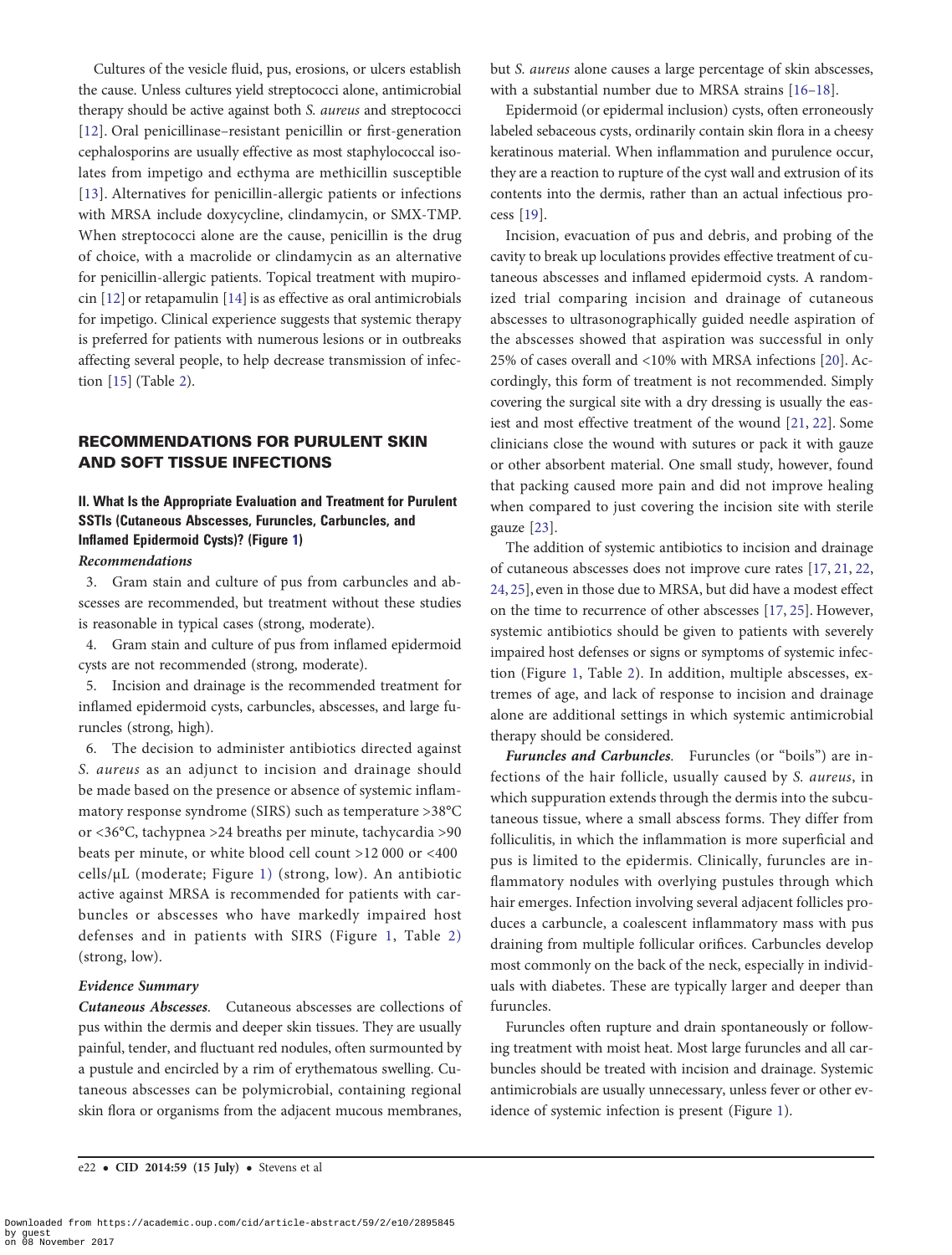## RECOMMENDATIONS FOR RECURRENT SKIN ABSCESSES

## III. What Is the Appropriate Treatment for Recurrent Skin Abscesses?

#### Recommendations

7. A recurrent abscess at a site of previous infection should prompt a search for local causes such as a pilonidal cyst, hidradenitis suppurativa, or foreign material (strong, moderate).

8. Recurrent abscesses should be drained and cultured early in the course of infection (strong, moderate).

9. Culture recurrent abscess and treat with a 5- to 10-day course of an antibiotic active against the pathogen isolated (weak, low).

10. Consider a 5-day decolonization regimen twice daily of intranasal mupirocin, daily chlorhexidine washes, and daily decontamination of personal items such as towels, sheets, and clothes for recurrent S. aureus infection (weak, low).

11. Adult patients should be evaluated for neutrophil disorders if recurrent abscesses began in early childhood (strong, moderate).

#### Evidence Summary

A recurrent abscess at a previous site of infection may be caused by local factors such as foreign material, hidradenitis suppurativa, or pilonidal cyst [[26,](#page-37-0) [27\]](#page-37-0), eradication of which can be curative. Incision and drainage should be performed for recurrent abscesses. The benefits of adjunctive antimicrobial therapy in preventing recurrences are unknown. Older randomized trials showed that twice-daily intranasal mupirocin for 5 days each month [[28](#page-37-0)] or a 3-month program of oral clindamycin 150 mg daily [\[29\]](#page-37-0) reduced the rate of further infections. Whether such regimens are effective in the current era of communityacquired MRSA is unclear [[30\]](#page-37-0). In one randomized trial, twicedaily application of nasal mupirocin for 5 days among military personnel who carried MRSA in the nose did not reduce the frequency of subsequent skin infections [[30](#page-37-0), [31](#page-37-0)]. Scrubbing the body thrice weekly with chlorhexidine-impregnated cloths after showering was also deemed ineffective [[32\]](#page-37-0). A 5-day decolonization with twice-daily intranasal mupirocin and daily bathing with chlorhexidine [[32\]](#page-37-0) or dilute bleach (1/4–1/2 cup of bleach per full bath) for prevention of recurrences may be considered, but data about efficacy are sparse. One uncontrolled study reported termination of an epidemic of furunculosis in a village by use of mupirocin, antibacterial hand cleanser, and daily washing of towels, sheets, combs, and razors [\[33](#page-37-0)]. A recent study in children found employing preventive measures for the patient and the household contacts resulted in significantly fewer recurrences in the patient than employing the measures in the patient only [\[34](#page-37-0)]. Because patients with neutrophil dysfunction develop recurrent abscesses in early childhood, patients who develop abscesses during adulthood do not need evaluation of neutrophil function.

## RECOMMENDATIONS FOR ERYSIPELAS AND **CELLULITIS**

## IV. What Is Appropriate for the Evaluation and Treatment of Erysipelas and Cellulitis? Recommendations

12. Cultures of blood or cutaneous aspirates, biopsies, or swabs are not routinely recommended (strong, moderate).

13. Cultures of blood are recommended (strong, moderate), and cutaneous and microscopic examination of cutaneous aspirates, biopsies, or swabs should be considered in patients with malignancy on chemotherapy, neutropenia, severe cell-mediated immunodeficiency, immersion injuries, and animal bites (weak, moderate).

14. Typical cases of cellulitis without systemic signs of infection should receive an antimicrobial agent that is active against streptococci (mild; Figure [1\)](#page-1-0) (strong, moderate). For cellulitis with systemic signs of infection (moderate nonpurulent SSTI; Figure [1\)](#page-1-0) systemic antibiotics are indicated. Many clinicians could include coverage against MSSA (weak, low). For patients whose cellulitis is associated with penetrating trauma, evidence of MRSA infection elsewhere, nasal colonization with MRSA, injection drug use, purulent drainage, or SIRS (severe nonpurulent), vancomycin or another antimicrobial effective against both MRSA and streptococci is recommended (strong, moderate). In severely compromised patients (as defined in question 13), broad-spectrum antimicrobial coverage may be considered (weak, moderate). Vancomycin plus either piperacillin-tazobactam or imipenem-meropenem is recommended as a reasonable empiric regimen for severe infection (strong, moderate).

15. The recommended duration of antimicrobial therapy is 5 days, but treatment should be extended if the infection has not improved within this time period (strong, high).

16. Elevation of the affected area and treatment of predisposing factors, such as edema or underlying cutaneous disorders, are recommended (strong, moderate).

17. In lower extremity cellulitis, clinicians should carefully examine the interdigital toe spaces because treating fissuring, scaling, or maceration may eradicate colonization with pathogens and reduce the incidence of recurrent infection (strong, moderate).

18. Outpatient therapy is recommended for patients who do not have SIRS, altered mental status, or hemodynamic instability (mild nonpurulent; Figure [1\)](#page-1-0) (strong, moderate). Hospitalization is recommended if there is concern for a deeper or necrotizing infection, for patients with poor adherence to therapy, for infection in a severely immunocompromised patient, or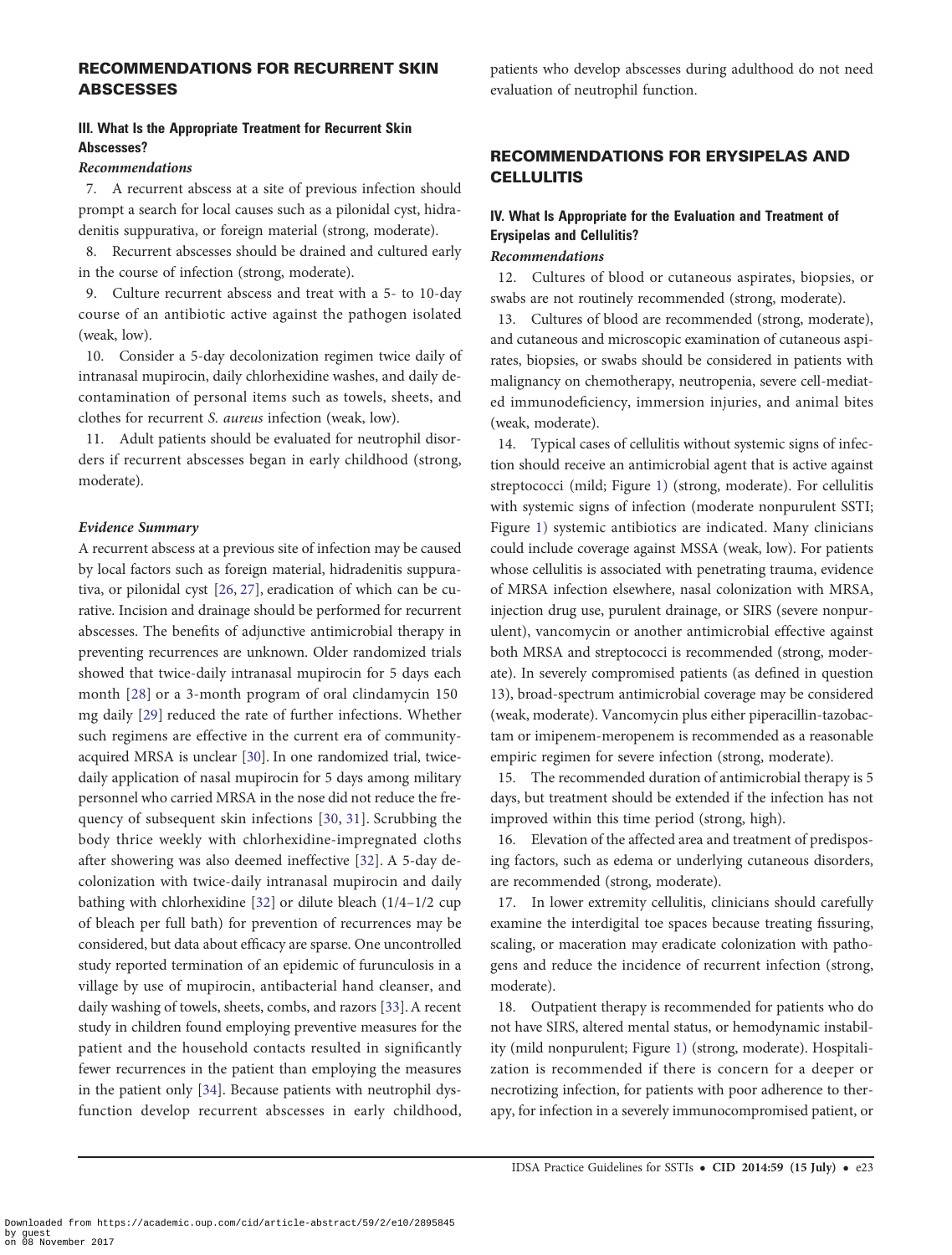if outpatient treatment is failing (moderate or severe nonpurulent; Figure [1\)](#page-1-0) (strong, moderate).

## Evidence Summary

"Cellulitis" and "erysipelas" refer to diffuse, superficial, spreading skin infections. The term "cellulitis" is not appropriate for cutaneous inflammation associated with collections of pus, such as in septic bursitis, furuncles, or skin abscesses. For example, when cutaneous redness, warmth, tenderness, and edema encircle a suppurative focus such as an infected bursa, the appropriate terminology is "septic bursitis with surrounding inflammation," rather than "septic bursitis with surrounding cellulitis." This distinction is clinically crucial, for the primary treatment of cellulitis is antimicrobial therapy, whereas for purulent collections the major component of management is drainage of the pus, with antimicrobial therapy either being unnecessary or having a subsidiary role (Figure [1](#page-1-0) and Table [2](#page-4-0)).

The term "erysipelas" has 3 different meanings: (1) for some, erysipelas is an infection limited to the upper dermis, including the superficial lymphatics, whereas cellulitis involves the deeper dermis and subcutaneous fat, and on examination erysipelas putatively has more clearly delineated borders of inflammation than cellulitis; (2) for many, erysipelas has been used to refer to cellulitis involving the face only; and (3) for others, especially in European countries, cellulitis and erysipelas are synonyms [\[35\]](#page-37-0).

These infections cause rapidly spreading areas of erythema, swelling, tenderness, and warmth, sometimes accompanied by lymphangitis and inflammation of the regional lymph nodes. The skin surface may resemble an orange peel (peau d'orange) due to superficial cutaneous edema surrounding hair follicles and causing skin dimpling because the follicles remain tethered to the underlying dermis. Vesicles, bullae, and cutaneous hemorrhage in the form of petechiae or ecchymoses may develop. Systemic manifestations are usually mild, but fever, tachycardia, confusion, hypotension, and leukocytosis are sometimes present and may occur hours before the skin abnormalities appear.

These infections arise when microbes breach the cutaneous surface, especially in patients with fragile skin or diminished local host defenses from such conditions as obesity, previous cutaneous trauma (including surgery), prior episodes of cellulitis, and edema from venous insufficiency or lymphedema [\[36](#page-37-0), [37\]](#page-37-0). The origin of the disrupted skin surface may be obvious, such as trauma, ulceration, and preexisting cutaneous inflammation, but often the breaks in the skin are small and clinically unapparent. These infections are most common on the lower legs. Blood cultures are generally positive in ≤5% of cases [[38\]](#page-37-0). The yield of cultures of needle aspirations of the inflamed skin ranges from ≤5% to approximately 40% [\[39](#page-37-0)–[46\]](#page-37-0). The differences in diagnostic sensitivity and specificity are due to the variety of patient populations studied, the definitions of cellulitis, the inclusion or exclusion of cases with associated abscesses, and the determination of whether isolates are pathogens or contaminants.

Cultures of punch biopsy specimens yield an organism in 20%–30% of cases [\[39,](#page-37-0) [47](#page-37-0)], but the concentration of bacteria in the tissues is usually quite low [[47](#page-37-0)]. Combined data from specimen cultures, serologic studies [[41,](#page-37-0) [48](#page-37-0)–[51\]](#page-37-0), and other methods (eg, immunohistochemical staining to detect antigens in skin biopsies [\[51,](#page-37-0) [52](#page-37-0)]), suggests that the vast majority of these infections arise from streptococci, often group A, but also from other groups, such as B, C, F, or G. The source of these pathogens is frequently unclear, but in many cases of leg cellulitis, the responsible streptococci reside in macerated, scaly, or fissured interdigital toe spaces [\[53,](#page-37-0) [54\]](#page-37-0). This observation underscores the importance of detecting and treating tinea pedis, erythrasma, and other causes of toe web abnormalities. Occasionally, the reservoir of streptococci is the anal canal [[55\]](#page-37-0) or the vagina, especially for group B streptococcal cellulitis in patients with previous gynecologic cancer treated with surgery and radiation therapy. Staphylococcus aureus less frequently causes cellulitis, but cases due to this organism are typically associated with an open wound or previous penetrating trauma, including sites of illicit drug injection. Several other organisms can cause cellulitis, but usually only in special circumstances, such as animal bites, freshwater or saltwater immersion injuries, neutropenia, or severe cell-mediated immunodeficiency.

Cultures of blood, tissue aspirates, or skin biopsies are unnecessary for typical cases of cellulitis. Blood cultures should be obtained and cultures of skin biopsy or aspirate considered for patients with malignancy, severe systemic features (such as high fever and hypotension), and unusual predisposing factors, such as immersion injury, animal bites, neutropenia, and severe cell-mediated immunodeficiency [[42\]](#page-37-0).

Therapy for typical cases of cellulitis should include an antibiotic active against streptococci (Table [2](#page-4-0)). A large percentage of patients can receive oral medications from the start for typical cellulitis [[56\]](#page-38-0), and suitable antibiotics for most patients include penicillin, amoxicillin, amoxicillin-clavulanate, dicloxacillin, cephalexin, or clindamycin. In cases of uncomplicated cellulitis, a 5-day course of antimicrobial therapy is as effective as a 10-day course, if clinical improvement has occurred by 5 days [\[57\]](#page-38-0). In a retrospective study of cellulitis and abscesses requiring hospitalization, the average duration of treatment was 2 weeks and only about one-third of patients received specific treatment for grampositive pathogens [\[58](#page-38-0)]. Two-thirds received very-broad-spectrum treatment, and the failure rate of 12% was not different regardless of spectrum of treatment. In some patients, cutaneous inflammation and systemic features worsen after initiating therapy, probably because sudden destruction of the pathogens releases potent enzymes that increase local inflammation.

MRSA is an unusual cause of typical cellulitis. A prospective study of patients with cellulitis in a medical center with a high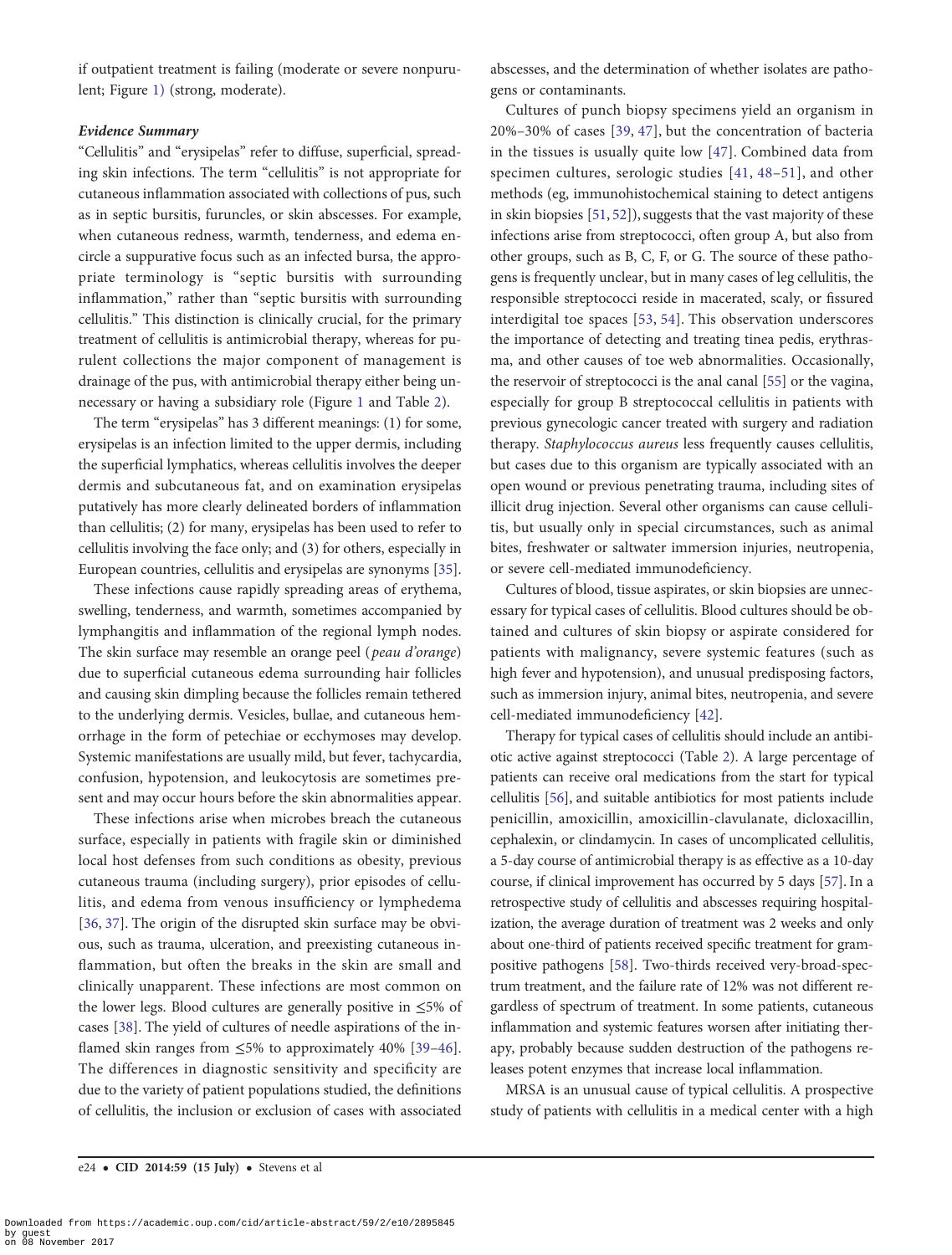incidence of other MRSA-related SSTIs demonstrated that treatment with β-lactams, such as cefazolin or oxacillin, was successful in 96% of patients, suggesting that cellulitis due to MRSA is uncommon and treatment for that organism is usually unnecessary [\[50](#page-37-0)]. However, coverage for MRSA may be prudent in cellulitis associated with penetrating trauma, especially from illicit drug use, purulent drainage, or with concurrent evidence of MRSA infection elsewhere. Options for treatment of MRSA in those circumstances (Table [2](#page-4-0)) include intravenous drugs (vancomycin, daptomycin, linezolid, or telavancin) or oral therapy with doxycycline, clindamycin, or SMX-TMP. If coverage for both streptococci and MRSA is desired for oral therapy, options include clindamycin alone or the combination of either SMX-TMP or doxycycline with a β-lactam (eg, penicillin, cephalexin, or amoxicillin). The activity of doxycycline and SMX-TMP against β-hemolytic streptococci is not known, and in the absence of abscess, ulcer, or purulent drainage, β-lactam monotherapy is recommended. This is further substantiated by a recent double-blind study showing that a combination of SMX-TMP plus cephalexin was no more efficacious than cephalexin alone in pure cellulitis [[59\]](#page-38-0). Elevation of the affected area hastens improvement by promoting gravity drainage of edema and inflammatory substances. Patients should also receive therapy for any predisposing conditions, such as tinea pedis, trauma, or venous eczema ("stasis dermatitis").

# V. Should Anti-inflammatory Agents Be Used to Complement Antibiotic Treatment of Cellulitis?

## Recommendation

19. Systemic corticosteroids (eg, prednisone 40 mg daily for 7 days) could be considered in nondiabetic adult patients with cellulitis (weak, moderate).

#### Evidence Summary

Treating the inflammation in these infections by combining antimicrobial therapy with either a nonsteroidal anti-inflammatory agent (ibuprofen 400 mg 4 times daily [qid] for 5 days) or systemic corticosteroids significantly hastens clinical improvement compared with antimicrobial therapy alone [\[60](#page-38-0), [61](#page-38-0)]. A randomized, double-blind, placebo-controlled trial involving 108 adult nondiabetic patients, demonstrated that an 8-day course of oral corticosteroids in combination with antimicrobial therapy led to a significantly more rapid clinical resolution of cellulitis (primarily of the legs) than antimicrobial therapy alone [[61](#page-38-0), [62](#page-38-0)]. Long-term follow-up of these patients showed no difference in relapse or recurrence [[61,](#page-38-0) [62](#page-38-0)]. The benefits of systemic corticosteroids in this situation are consistent with their efficacy and safety as adjunctive treatment in other infections [[63\]](#page-38-0). The clinician must ensure that a deeper infection such as necrotizing fasciitis is not present.

Most patients can receive treatment without hospitalization [\[63](#page-38-0), [64\]](#page-38-0). Hospitalization is indicated for suspicion of necrotizing infection or for patients with severe systemic features, such as fever, delirium, or hypotension. Other indications include poor response to outpatient therapy, severe immunocompromise, and problems with a patient's adherence to treatment.

## RECOMMENDATIONS FOR PATIENTS WITH RECURRENT CELLULITIS

## VI. What Is the Preferred Evaluation and Management of Patients with Recurrent Cellulitis?

#### Recommendations

20. Identify and treat predisposing conditions such as edema, obesity, eczema, venous insufficiency, and toe web abnormalities (strong, moderate). These practices should be performed as part of routine patient care and certainly during the acute stage of cellulitis (strong, moderate).

21. Administration of prophylactic antibiotics, such as oral penicillin or erythromycin bid for 4–52 weeks, or intramuscular benzathine penicillin every 2–4 weeks, should be considered in patients who have 3–4 episodes of cellulitis per year despite attempts to treat or control predisposing factors (weak, moderate). This program should be continued so long as the predisposing factors persist (strong, moderate).

#### Evidence Summary

Patients with a previous attack of cellulitis, especially involving the legs, have annual recurrences rates of about 8%–20% [[65](#page-38-0)– [67](#page-38-0)]. The infection usually occurs in the same area as the previous episode. Edema, especially lymphedema and other local risk factors such as venous insufficiency, prior trauma (including surgery) to the area, and tinea pedis or other toe web abnormalities [\[65](#page-38-0)–[71](#page-38-0)], increase the frequency of recurrences. Other predisposing conditions include obesity, tobacco use, a history of cancer, and homelessness [\[66](#page-38-0), [67,](#page-38-0) [71\]](#page-38-0). Addressing these factors might decrease the frequency of recurrences, but evidence for any such a benefit is sparse. For patients with recurrences despite such efforts, antimicrobial prophylaxis may reduce the frequency of future episodes. Two randomized trials using twice-daily oral penicillin or erythromycin demonstrated a substantial reduction in recurrences among the antibiotic recipients compared to controls [\[72](#page-38-0), [73\]](#page-38-0).An observational trial of monthly intramuscular injections of 1.2 million units of benzathine penicillin found that this regimen was beneficial only in the subgroup of patients who had no identifiable predisposing factors for recurrence [[74\]](#page-38-0). In a study of patients with recurrent cellulitis involving arm lymphedema caused by breast cancer treatment, 2.4 million units of biweekly intramuscular benzathine penicillin seemed to reduce the frequency of episodes, but there was no control group [[75\]](#page-38-0). The duration of therapy is indefinite, and infections may recur once prophylaxis is discontinued. For example, a recent double-blind comparative trial demonstrated that phenoxymethyl-penicillin given as 250 mg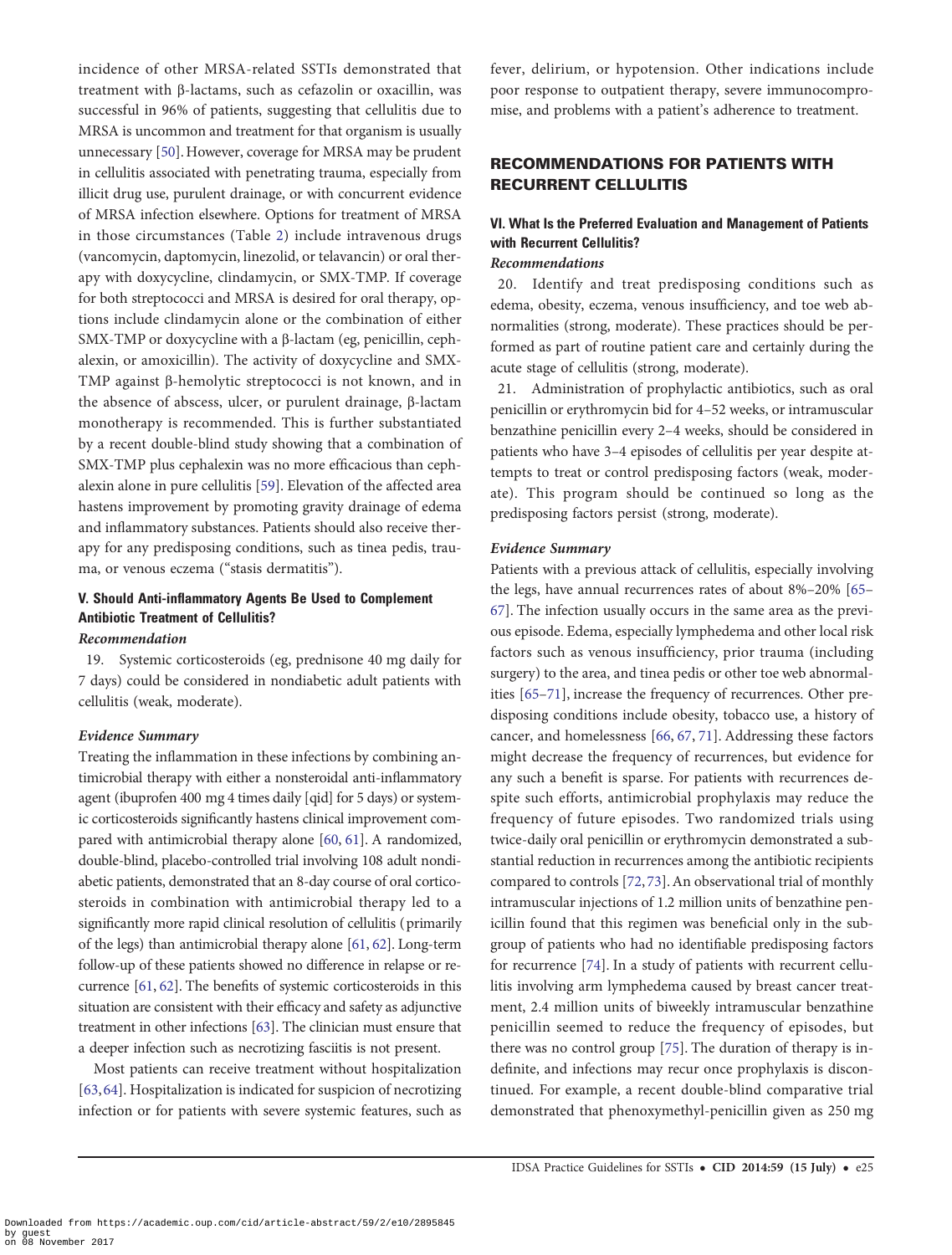twice daily for 12 months increased the time to recurrence to 626 days compared with 532 days in the control group and decreased the frequency of recurrence from 37% to 22% [[76\]](#page-38-0).

## RECOMMENDATIONS FOR SURGICAL SITE INFECTIONS

#### VII. What Is the Preferred Management of Surgical Site Infections?

#### Recommendations

22. Suture removal plus incision and drainage should be performed for surgical site infections (strong, low).

23. Adjunctive systemic antimicrobial therapy is not routinely indicated, but in conjunction with incision and drainage may be beneficial for surgical site infections associated with a significant systemic response (Figure [2](#page-2-0)) such as erythema and induration extending >5 cm from the wound edge, temperature >38.5° C, heart rate >110 beats/minute, or white blood cell (WBC) count >12 000/µL (weak, low).

24. A brief course of systemic antimicrobial therapy is indicated in patients with surgical site infections following clean operations on the trunk, head and neck, or extremities that also have systemic signs of infection (strong, low).

25. A first-generation cephalosporin or an antistaphylococcal penicillin for methicillin-susceptible Staphylococcus aureus (MSSA) or vancomycin, linezolid, daptomycin, telavancin, or ceftaroline where risk factors for MRSA are high (nasal colonization, prior MRSA infection, recent hospitalization, recent antibiotics) is recommended (strong, low).

26. Agents active against gram-negative bacteria and anaerobes, such as a cephalosporin or fluoroquinolone in combination with metronidazole are recommended for infections following operations on the axilla, gastrointestinal (GI) tract, perineum, or female genital tract (Table [2\)](#page-4-0) (strong, low).

#### Evidence Summary

Wound infections, or surgical site infections (SSIs) are the most common adverse event affecting hospitalized surgical patients [\[77](#page-38-0)]. Data from the National Nosocomial Infection Surveillance System (NNIS) show an average incidence of SSI of 2.6%, accounting for 38% of nosocomial infections in surgical patients [\[78](#page-38-0)]. The frequency of SSI is clearly related to the category of operation, with clean and low-risk operations (by NNIS classification) having the lowest incidence, and contaminated and high-risk operations having higher infection rates [\[79](#page-38-0)]. Unfortunately, there are no studies that have objectively compared treatments for SSI.

SSIs are divided into the categories of superficial incisional SSI, deep incisional SSI, and organ/space SSI [[78\]](#page-38-0). Superficial incisional SSIs involve only the subcutaneous space, between the skin and underlying muscular fascia, occur within 30 days

of the surgery, and are documented with at least 1 of the following: (1) purulent incisional drainage, (2) positive culture of aseptically obtained fluid or tissue from the superficial wound, (3) local signs and symptoms of pain or tenderness, swelling, and erythema after the incision is opened by the surgeon (unless culture negative), or (4) diagnosis of SSI by the attending surgeon or physician based on their experience and expert opinion. A deep incisional infection involves the deeper soft tissue (eg, fascia and muscle), and occurs within 30 days of the operation or within 1 year if a prosthesis was inserted and has the same findings as described for a superficial incisional SSI. An organ/space SSI has the same time constraints and evidence for infection as a deep incisional SSI, and it may involve any part of the anatomy (organs or spaces) other than the original surgical incision [[78](#page-38-0)]. Examples would include postoperative peritonitis, empyema, or joint space infection. Any deep SSI that does not resolve in the expected manner following treatment should be investigated as a possible superficial manifestation of a deeper organ/space infection. Diagnosis and treatment of organ space infections in the abdomen are discussed in other guidelines. Tedizolid and dalbavancin are also effective treatments of SSTI including those caused by MRSA and may be approved by the US Food and Drug Administration (FDA) in June 2014.

Local signs of pain, swelling, erythema, and purulent drainage provide the most reliable information in diagnosing an SSI. In morbidly obese patients or in those with deep, multilayer wounds such as after thoracotomy, external signs of SSI may be delayed. While many patients with a SSI will develop fever, it usually does not occur immediately postoperatively, and in fact, most postoperative fevers are not associated with an SSI [\[80](#page-38-0)]. Flat, erythematous skin changes can occur around or near a surgical incision during the first week without swelling or wound drainage. Most resolve without any treatment. The cause is unknown but may relate to tape sensitivity or other local tissue insult not involving bacteria. Numerous experimental studies and clinical trials demonstrate that antibiotics begun immediately postoperatively or continued for long periods after the procedure do not prevent or cure this inflammation or infection [[81](#page-38-0)–[88](#page-38-0)]. Therefore, the suspicion of possible SSI does not justify use of antibiotics without a definitive diagnosis and the institution of other therapeutic measures such as opening the wound (Figure [2](#page-2-0)).

SSIs rarely occur during the first 48 hours after surgery, and fever during that period usually arises from noninfectious or unknown causes. SSIs that do occur in this time frame are almost always due to S. pyogenes or Clostridium species. After 48 hours, SSI is a more common source of fever, and careful inspection of the wound is indicated; by 4 days after surgery, a fever is equally likely to be caused by an SSI or by another infection or other unknown sources [[80\]](#page-38-0). Later infections are less

e26 • CID 2014:59 (15 July) • Stevens et al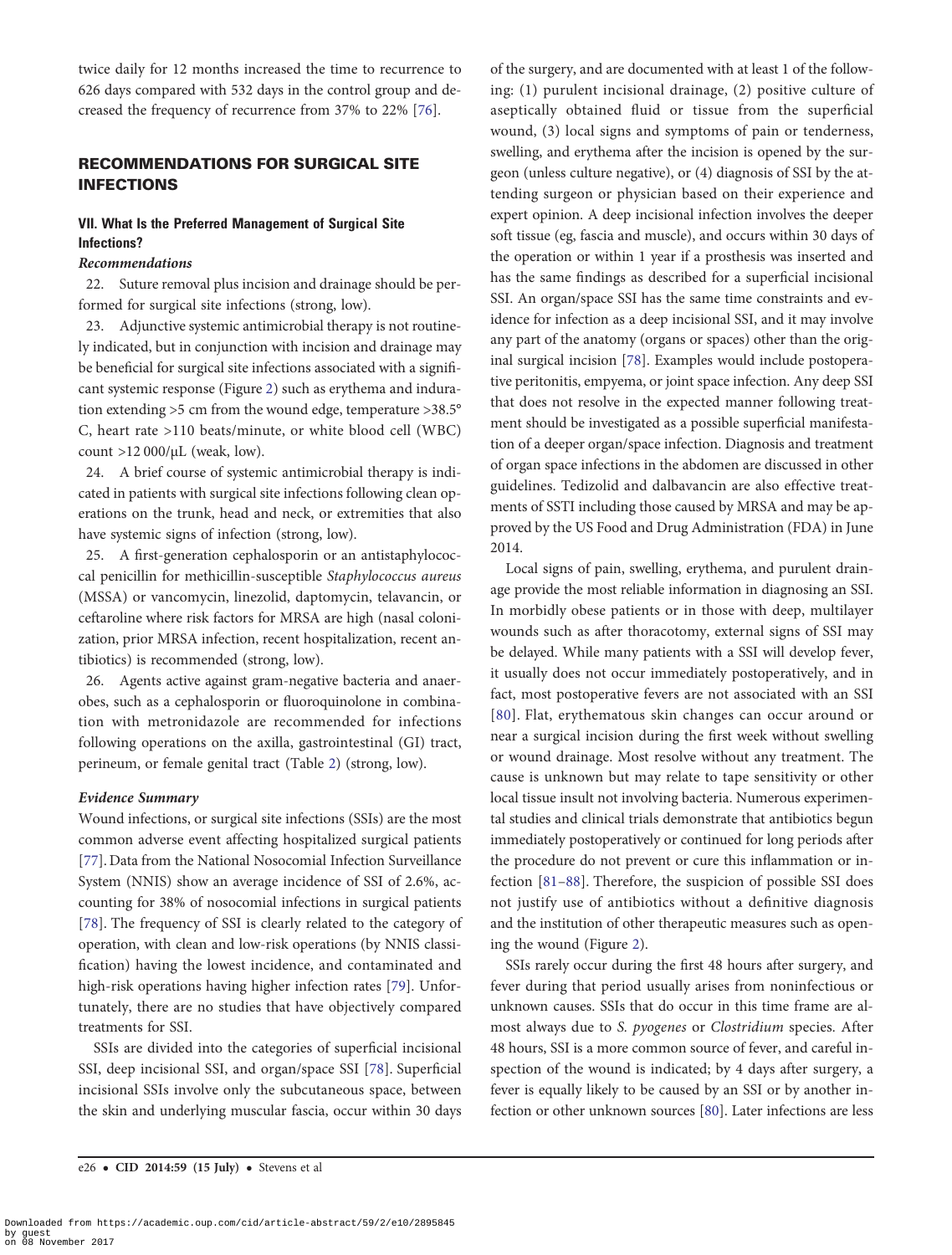likely, but surveillance standards mandate 30 days of follow-up for operations without placement of prosthetic material and for 1 year for operations where a prosthesis was inserted.

Accordingly, fever or systemic signs during the first several postoperative days should be followed by direct examination of the wound to rule out signs suggestive of streptococcal or clostridial infection (see section on necrotizing soft tissue infections and clostridial myonecrosis), but should not otherwise cause further manipulation of the wound. Patients with an early infection due to streptococci or clostridia have wound drainage with the responsible organisms present on Gram stain (Figure [2\)](#page-2-0). White blood cells may not be evident in the drainage in most clostridial and some early streptococcal infections. Another rare cause of early fever and systemic signs following operation is staphylococcal wound toxic shock syndrome [\[89,](#page-38-0) [90](#page-38-0)]. In these cases the wound is often deceptively benign in appearance. Erythroderma occurs early and desquamation occurs late. Fever, hypotension, abnormal hepatic and renal blood studies, and diarrhea are early findings. Appropriate treatment is to open the incision, perform culture, and begin antistaphylococcal treatment.

The most important therapy for an SSI is to open the incision, evacuate the infected material, and continue dressing changes until the wound heals by secondary intention. Most textbooks of surgery, infectious diseases, or even surgical infectious diseases extensively discuss the epidemiology, prevention, and surveillance of SSIs, but not their treatment [\[91](#page-38-0)–[97\]](#page-38-0). Two contain simple, unreferenced, recommendations to open an infected wound without using antibiotics [\[96](#page-38-0), [98\]](#page-38-0). Thus, if there is <5 cm of erythema and induration, and if the patient has minimal systemic signs of infection (temperature <38.5°C, WBC count <12 000 cells/µL, and pulse <100 beats/minute), antibiotics are unnecessary [\[99\]](#page-38-0). Studies of subcutaneous abscesses found little or no benefit for antibiotics when combined with drainage [\[18,](#page-37-0) [21,](#page-37-0) [100](#page-38-0), [101](#page-39-0)]. The single published trial of antibiotic administration for SSI specifically found no clinical benefit [\[99](#page-38-0)]. Incision and drainage of superficial abscesses rarely causes bacteremia [[102](#page-39-0)], and thus prophylactic antibiotics are not recommended.

Patients with temperature >38.5°C or heart rate >110 beats/ minute or erythema extending beyond the wound margins for >5 cm may require a short course (eg, 24–48 hours) of antibiotics, as well as opening of the suture line (Figure [2](#page-2-0)). The antibiotic choice is usually empiric but can be supported by Gram stain, culture of the wound contents (Table [2\)](#page-4-0), and the site of surgery. For example, an SSI following an operation on the intestinal tract or female genitalia has a high probability of a mixed gram-positive and gram-negative flora with both facultative and anaerobic organisms. Antibiotics considered suitable for treatment of intra-abdominal infection are appropriate. If the operation was a clean procedure that did not enter the

intestinal or genital tracts, S. aureus and streptococcal species are the most common organisms. If the institution in which the operation was performed has a significant proportion of infections with MRSA or the patient has had prior MRSA infection, nasal colonization or was previously on antibiotics, the initial antibiotic should include vancomycin, linezolid, daptomycin, telavancin, or ceftaroline for MRSA coverage as well as one of the following for gram-negative and anaerobic coverage: (1) piperacillin-tazobactam, (2) a carbapenem, or (3) ceftriaxone and metronidazole (Table [3\)](#page-18-0).

Infections following surgical operations on the axilla also have a significant recovery of gram-negative organisms, and those in the perineum have a higher incidence of gram-negative organisms and anaerobes [\[100](#page-38-0), [103](#page-39-0), [104\]](#page-39-0); antibiotic selections should provide coverage for these organisms (Table [3](#page-18-0)). Figure [2](#page-2-0) presents a schematic algorithm to approach patients with suspected SSIs and includes specific antibiotic recommendations [\[105\]](#page-39-0). Infections developing after surgical procedures involving nonsterile areas such as colonic, vaginal, biliary, or respiratory mucosa may be caused by a combination of aerobic and anaerobic bacteria [[18,](#page-37-0) [87,](#page-38-0) [88,](#page-38-0) [101](#page-39-0)]. These infections can rapidly progress and involve deeper structures than just the skin, such as fascia, fat, or muscle [\(Tables 3](#page-18-0) and [4](#page-19-0)).

## RECOMMENDATIONS FOR EVALUATION AND TREATMENT OF NECROTIZING FASCIITIS

## VIII. What Is the Preferred Evaluation and Treatment of Necrotizing Fasciitis, Including Fournier Gangrene? Recommendations

27. Prompt surgical consultation is recommended for patients with aggressive infections associated with signs of systemic toxicity or suspicion of necrotizing fasciitis or gas gangrene (severe nonpurulent; Figure [1\)](#page-1-0) (strong, low).

28. Empiric antibiotic treatment should be broad (eg, vancomycin or linezolid plus piperacillin-tazobactam or plus a carbapenem, or plus ceftriaxone and metronidazole), as the etiology can be polymicrobial (mixed aerobic-anaerobic microbes) or monomicrobial (group A Streptococcus, community-acquired MRSA) (strong, low).

29. Penicillin plus clindamycin is recommended for treatment of documented group A streptococcal necrotizing fasciitis (strong, low).

#### Evidence Summary

Necrotizing SSTIs differ from the milder, superficial infections by clinical presentation, coexisting systemic manifestations, and treatment strategies (Table [4](#page-19-0)). These deep infections involve the fascial and/or muscle compartments and are potentially devastating due to major tissue destruction and death. They usually develop from an initial break in the skin related to trauma or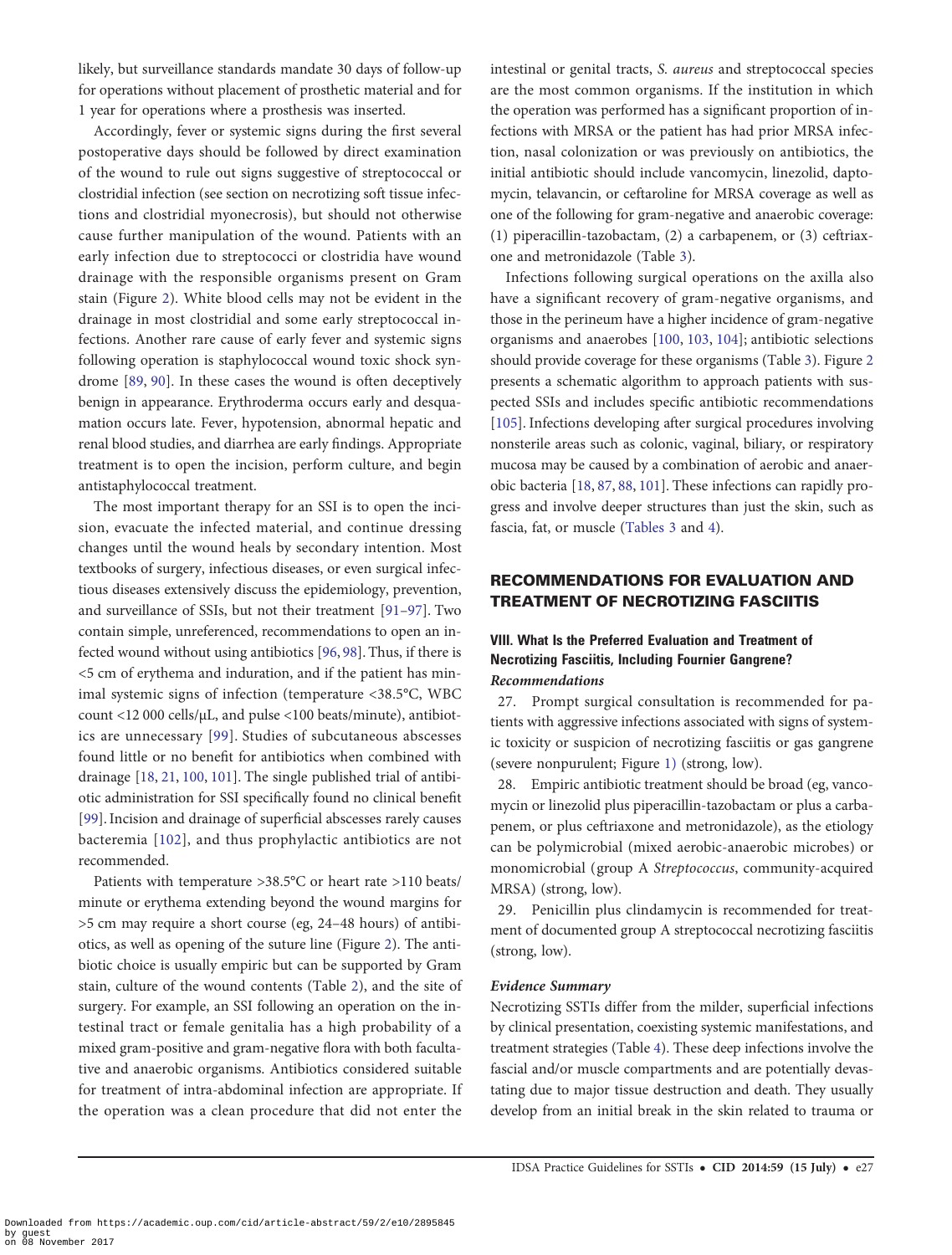## <span id="page-18-0"></span>Table 3. Antibiotics for Treatment of Incisional Surgical Site Infections

| Surgery of Intestinal or Genitourinary Tract                                                      |
|---------------------------------------------------------------------------------------------------|
| Single-drug regimens                                                                              |
| Ticarcillin-clavulanate 3.1 g every 6 h IV                                                        |
| Piperacillin-tazobactam 3.375 g every 6 h or 4.5 g every 8 h IV                                   |
| Imipenem-cilastatin 500 mg every 6 h IV                                                           |
| Meropenem 1 g every 8 h IV                                                                        |
| Ertapenem 1 g every 24 h IV                                                                       |
| Combination regimens                                                                              |
| Ceftriaxone 1 g every 24 h + metronidazole 500 mg every 8 h IV                                    |
| Ciprofloxacin 400 mg IV every 12 h or 750 mg po every<br>12 h + metronidazole 500 mg every 8 h IV |
| Levofloxacin 750 mg IV every 24 h + metronidazole 500 mg every<br>8h IV                           |
| Ampicillin-sulbactam 3 g every 6 h + gentamicin or tobramycin<br>5 mg/kg every 24 h IV            |
| Surgery of trunk or extremity away from axilla or perineum                                        |
| Oxacillin or nafcillin 2 g every 6 h IV                                                           |
| Cefazolin 0.5-1 g every 8 h IV                                                                    |
| Cephalexin 500 mg every 6 h po                                                                    |
| SMX-TMP 160-800 mg po every 6 h                                                                   |
| Vancomycin 15 mg/kg every 12 h IV                                                                 |
| Surgery of axilla or perineum <sup>a</sup>                                                        |
| Metronidazole 500 mg every 8 h IV                                                                 |
| plus                                                                                              |
| Ciprofloxacin 400 mg IV every 12 h or 750 mg po every 12 h IV po                                  |
| Levofloxacin 750 mg every 24 h IV po                                                              |
| Ceftriaxone 1 g every 24 h                                                                        |
| Abbreviations: IV, intravenous; po, by mouth; SMX-TMP, sulfamethoxazole-                          |

Abbreviations: IV, intravenous; po, by mouth; SMX-TMP, sulfamethoxazoletrimethoprim.

<sup>a</sup> May also need to cover for methicillin-resistant Staphylococcus aureus with vancomycin 15 mg/kg every 12 h.

surgery. They can be monomicrobial, usually from streptococci or less commonly community-acquired MRSA, Aeromonas hydrophila, or Vibrio vulnificus, or polymicrobial, involving a mixed aerobe–anaerobe bacterial flora. Although many specific variations of necrotizing soft tissue infections have been described based on etiology, microbiology, and specific anatomic location of the infection, the initial approach to diagnosis, antimicrobial treatment, and surgical intervention is similar for all forms and is more important than determining the specific variant. Early in the course, distinguishing between a cellulitis that should respond to antimicrobial treatment alone and a necrotizing infection that requires operative intervention is critical but may be difficult.

#### Necrotizing Fasciitis

Necrotizing fasciitis is an aggressive subcutaneous infection that tracks along the superficial fascia, which comprises all the tissue between the skin and underlying muscles [[106](#page-39-0), [107](#page-39-0)]. The term "fasciitis" sometimes leads to the mistaken impression that the muscular fascia or aponeurosis is involved, but in fact it is the superficial fascia that is most commonly involved.

#### Clinical Features

Extension from a skin lesion is seen in most cases. The initial lesion can be trivial, such as a minor abrasion, insect bite, injection site (as in drug addicts), or boil, and a small minority of patients have no visible skin lesion. The initial presentation is that of cellulitis, which can advance rapidly or slowly. As it progresses, there is systemic toxicity, often including high temperatures, disorientation, and lethargy. Examination of the local site typically reveals cutaneous inflammation, edema, and discoloration or gangrene and anesthesia. A distinguishing clinical feature is the wooden-hard induration of the subcutaneous tissues. In cellulitis, the subcutaneous tissues are palpable and yielding; in fasciitis the underlying tissues are firm, and the fascial planes and muscle groups cannot be discerned by palpation. A broad erythematous tract is sometimes evident along the route of the infection, as it advances proximally in an extremity. If there is an open wound, probing the edges with a blunt instrument permits ready dissection of the superficial fascial planes well beyond the wound margins.

#### Bacteriology

In the monomicrobial form, the usual pathogens are S. pyogenes, S. aureus, V. vulnificus, A. hydrophila, and anaerobic streptococci (Peptostreptococcus). Infection with staphylococci and hemolytic streptococci can occur simultaneously. Most infections are community acquired and present in the limbs, with approximately two-thirds in the lower extremities. There is often a predisposing condition, such as diabetes, arteriosclerotic vascular disease, venous insufficiency with edema, venous stasis or vascular insufficiency, ulcer, or injection drug use. Cases of necrotizing fasciitis that arise after varicella or trivial injuries, such as minor scratches or insect bites, are usually due to S. pyogenes or, far less commonly, community-acquired MRSA [\[108\]](#page-39-0). The mortality in patients with group A streptococcal necrotizing fasciitis, hypotension, and organ failure is high, ranging from 30% to 70% [\[109,](#page-39-0) [110\]](#page-39-0). Nearly 50% of patients with necrotizing fasciitis caused by S. pyogenes have no portal of entry but develop deep infection at the exact site of nonpenetrating trauma such as a bruise or muscle strain. Some cases are associated with child delivery and involve the uterus or episiotomy site. Severe pain may be the initial clinical symptom with little cutaneous evidence due to the deep infection.

Polymicrobial infection is most commonly associated with 4 clinical settings: (1) perianal abscesses, penetrating abdominal trauma, or surgical procedures involving the bowel; (2) decubitus ulcers; (3) injection sites in illicit drug users; and (4) spread from a genital site such as Bartholin abscess, episiotomy wound, or a minor vulvovaginal infection. In the polymicrobial form,

e28 • CID 2014:59 (15 July) • Stevens et al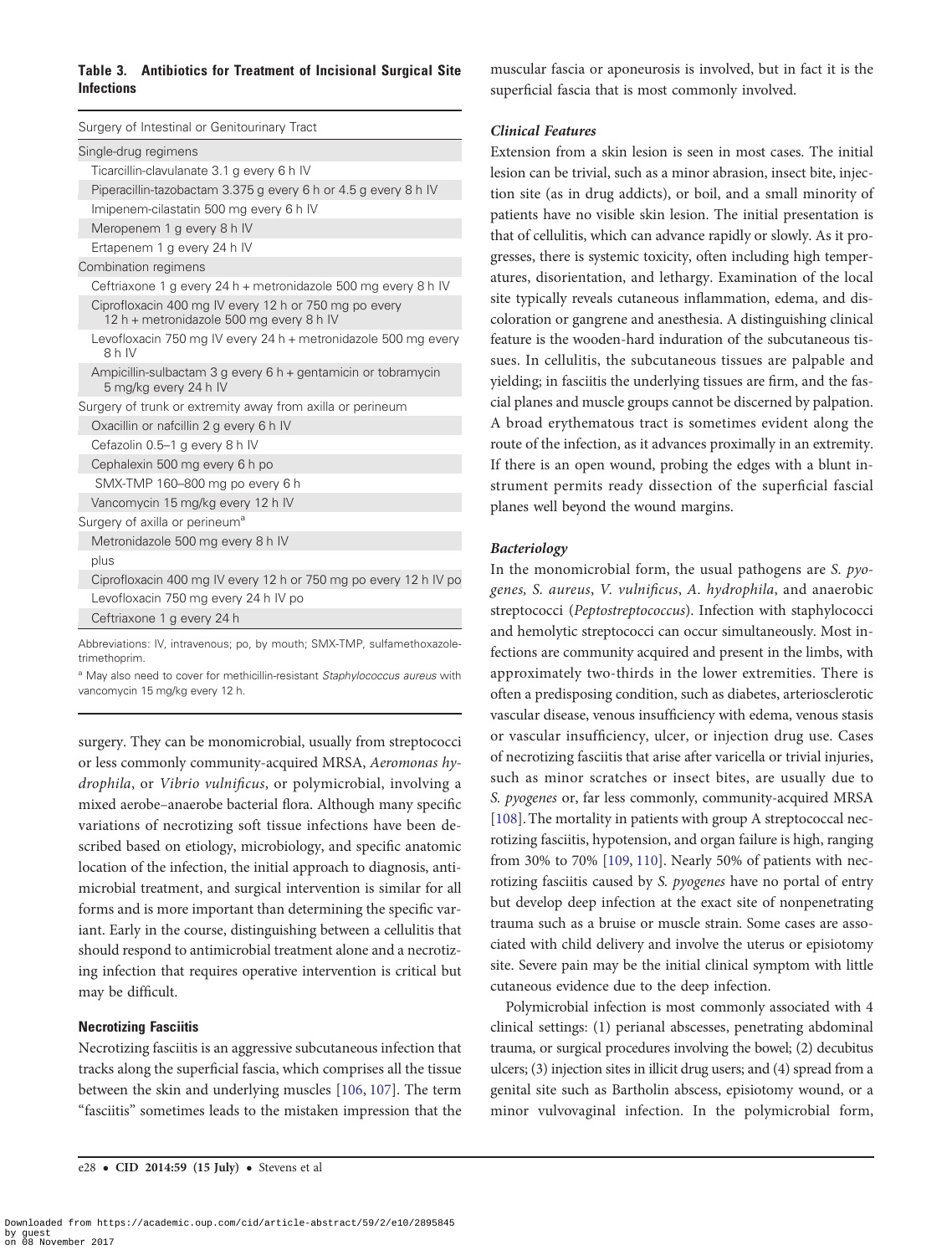| Type of Infection       | First-line Antimicrobial<br>Agent                                | Adult Dosage                                                                 | Pediatric Dosage Beyond the Neonatal Period                                                     | Antimicrobial Agent for Patients With Severe Penicillin<br>Hypersensitivity                                                                            |
|-------------------------|------------------------------------------------------------------|------------------------------------------------------------------------------|-------------------------------------------------------------------------------------------------|--------------------------------------------------------------------------------------------------------------------------------------------------------|
| Mixed infections        | Piperacillin-tazobactam<br>plus<br>vancomycin                    | 3.37 g every 6-8 h IV<br>30 mg/kg/d in 2<br>divided doses                    | 60-75 mg/kg/dose of the piperacillin<br>component every 6 h IV<br>10-13 mg/kg/dose every 8 h IV | Clindamycin or metronidazole <sup>a</sup> with an aminoglycoside or<br>fluoroguinolone                                                                 |
|                         | Imipenem-cilastatin                                              | 1 g every 6-8 h IV                                                           | N/A                                                                                             | N/A                                                                                                                                                    |
|                         | Meropenem                                                        | 1 g every 8 h IV                                                             | 20 mg/kg/dose every 8 h IV                                                                      |                                                                                                                                                        |
|                         | Ertapenem                                                        | 1 q daily IV                                                                 | 15 mg/kg/dose every 12 h IV for children<br>3 mo-12 y                                           |                                                                                                                                                        |
|                         | Cefotaxime<br>plus<br>metronidazole<br>$\alpha$<br>clindamycin   | 2 g every 6 h IV<br>500 mg every 6 h IV<br>600-900 mg every<br>8hIV          | 50 mg/kg/dose every 6 h IV<br>7.5 mg/kg/dose every 6 h IV<br>10-13 mg/kg/dose every 8 h IV      | N/A                                                                                                                                                    |
| Streptococcus           | Penicillin<br>plus<br>clindamycin                                | 2-4 million units<br>every 4-6 h IV<br>(adult)<br>600-900 mg every<br>8hIV   | 60 000-100 000 units/kg/dose every 6 h IV<br>10-13 mg/kg/dose every 8 h IV                      | Vancomycin, linezolid, quinupristin/dalfopristin, daptomycin                                                                                           |
| Staphylococcus          | Nafcillin                                                        | 1-2 g every $4 h IV$                                                         | 50 mg/kg/dose every 6 h IV                                                                      | Vancomycin, linezolid, quinupristin/dalfopristin, daptomycin                                                                                           |
| aureus                  | Oxacillin                                                        | 1-2 g every 4 h IV                                                           | 50 mg/kg/dose every 6 h IV                                                                      |                                                                                                                                                        |
|                         | Cefazolin                                                        | 1 g every 8 h IV                                                             | 33 mg/kg/dose every 8 h IV                                                                      |                                                                                                                                                        |
|                         | Vancomycin (for<br>resistant strains)                            | 30 mg/kg/d in 2<br>divided doses IV                                          | 15 mg/kg/dose every 6 h IV                                                                      |                                                                                                                                                        |
|                         | Clindamycin                                                      | 600-900 mg every<br>8hIV                                                     | 10-13 mg/kg/dose every 8 h IV                                                                   | Bacteriostatic; potential cross-resistance and emergence of resistance<br>in erythromycin-resistant strains; inducible resistance in MRSA <sup>b</sup> |
| Clostridium<br>species  | Clindamycin<br>plus penicillin                                   | 600-900 mg every<br>8hIV<br>2-4 million units<br>every 4-6 h IV<br>(adult)   | 10-13 mg/kg/dose every 8 h IV<br>60 000-100 00 units/kg/dose every 6 h IV                       | N/A                                                                                                                                                    |
| Aeromonas<br>hydrophila | Doxycycline<br>plus<br>ciprofloxacin<br><b>or</b><br>ceftriaxone | 100 mg every 12 h<br>IV<br>500 mg every 12 h<br>IV<br>1 to 2 g every 24 h IV | Not recommended for children but may need<br>to use in life-threatening situations              | N/A                                                                                                                                                    |
| Vibrio vulnificus       | Doxycycline<br>plus<br>ceftriaxone<br><b>or</b><br>cefotaxime    | 100 mg every 12 h<br>IV<br>1 g gid IV<br>2 q tid IV                          | Not recommended for children but may need<br>to use in life-threatening situations              | N/A                                                                                                                                                    |

## <span id="page-19-0"></span>Table 4. Treatment of Necrotizing Infections of the Skin, Fascia, and Muscle

Abbreviations: IV, intravenous; MRSA, methicillin-resistant Staphylococcus aureus; N/A, not applicable; qid, 4 times daily; tid, 3 times daily.

<sup>a</sup> If staphylococcus present or suspected, add an appropriate agent.

<sup>b</sup> If MRSA is present or suspected, add vancomycin not to exceed the maximum adult daily dose.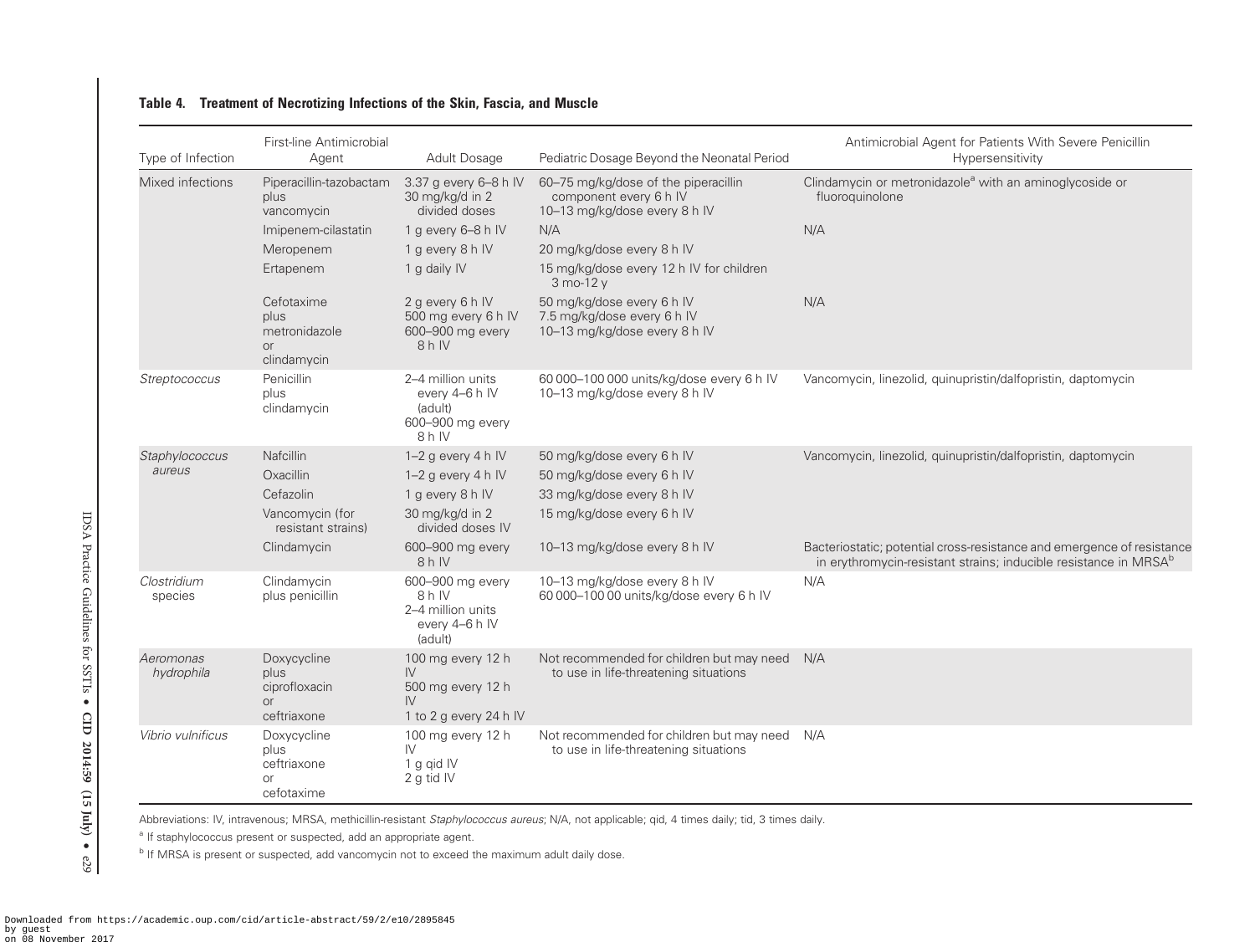numerous different anaerobic and aerobic organisms can be cultured from the involved fascial plane, with an average of 5 pathogens in each wound. Most of the organisms originate from the bowel or genitourinary flora (eg, coliforms and anaerobic bacteria).

#### Diagnosis

The diagnosis of fasciitis may not be apparent upon first seeing the patient. Overlying cutaneous inflammation may resemble cellulitis. However, features that suggest involvement of deeper tissues include (1) severe pain that seems disproportional to the clinical findings; (2) failure to respond to initial antibiotic therapy; (3) the hard, wooden feel of the subcutaneous tissue, extending beyond the area of apparent skin involvement; (4) systemic toxicity, often with altered mental status; (5) edema or tenderness extending beyond the cutaneous erythema; (6) crepitus, indicating gas in the tissues; (7) bullous lesions; and (8) skin necrosis or ecchymoses.

Computed tomography (CT) or magnetic resonance imaging (MRI) may show edema extending along the fascial plane, although the sensitivity and specificity of these imaging studies are ill defined. CT or MRI also may delay definitive diagnosis and treatment. In practice, clinical judgment is the most important element in diagnosis. The most important diagnostic feature of necrotizing fasciitis is the appearance of the subcutaneous tissues or fascial planes at operation. The fascia at the time of direct visual examination is swollen and dull gray in appearance with stringy areas of necrosis; a thin, brownish exudate may be present. Even after deep dissection, there is typically no true pus detected. Extensive undermining of surrounding tissues is usually present, and the tissue planes can be readily dissected with a gloved finger or a blunt instrument. Several clinical scoring systems have been proposed, but all of these are more useful for excluding necrotizing soft tissue infections than identifying them. A high index of suspicion remains paramount [[111](#page-39-0)].

A definitive bacteriologic diagnosis is best established by culture and Gram stain of deep tissue obtained at operation or by positive blood cultures. Cultures of the superficial wound may be misleading because results may not reflect organisms in the deep tissue infection. Direct needle aspiration of an area of cutaneous inflammation may yield fluid for Gram stain and culture. In suspected cases a small, exploratory incision made in the area of maximum suspicion can be useful for excluding or confirming the diagnosis. Gram stains of the exudate will demonstrate the pathogens and provide an early guide to antimicrobial therapy. Gram-positive cocci in chains suggest Streptococcus (either group A or anaerobic). Large gram-positive cocci in clusters suggest S. aureus. If a necrotizing infection is present, it will be obvious from the findings described above. If there is no necrosis on exploratory incision, the procedure can be terminated with very little risk or morbidity to the patient. Biopsy for frozen section analysis may also be used to make the diagnosis, but, if enough suspicion exists to do a biopsy, the diagnosis is usually evident on gross inspection without histologic confirmation. In addition, sampling errors of biopsy alone may produce a false-negative result.

#### **Treatment**

Surgical intervention is the primary therapeutic modality in cases of necrotizing fasciitis and is indicated when this infection is confirmed or suspected. Features suggestive of necrotizing fasciitis include (1) the clinical findings described above; (2) failure of apparently uncomplicated cellulitis to respond to antibiotics after a reasonable trial; (3) profound toxicity; fever, hypotension, or advancement of the SSTI during antibiotic therapy; (4) skin necrosis with easy dissection along the fascia by a blunt instrument; or (5) presence of gas in the soft tissues.

Most patients with necrotizing fasciitis should return to the operating room 24–36 hours after the first debridement and daily thereafter until the surgical team finds no further need for debridement. Although discrete pus is usually absent, these wounds can discharge copious amounts of tissue fluid, and aggressive fluid administration is a necessary adjunct.

In the absence of definitive clinical trials, antimicrobial therapy should be administered until further debridement is no longer necessary, the patient has improved clinically, and fever has been absent for 48–72 hours. Empiric treatment of polymicrobial necrotizing fasciitis should include agents effective against both aerobes, including MRSA, and anaerobes (Table [4](#page-19-0)). Among the many choices is vancomycin, linezolid, or daptomycin combined with one of the following options: (1) piperacillintazobactam, (2) a carbapenem (imipenem-cilastatin, meropenem, and ertapenem), (3) ceftriaxone plus metronidazole, or (4) a fluoroquinolone plus metronidazole (Table [4](#page-19-0)). Once the microbial etiology has been determined, the antibiotic coverage should be appropriately modified.

Necrotizing fasciitis and/or streptococcal toxic shock syndrome caused by group A streptococci should be treated with both clindamycin and penicillin. Clindamycin suppresses streptococcal toxin and cytokine production. Clindamycin was found to be superior to penicillin in animal models, and 2 observational studies show greater efficacy for clindamycin than βlactam antibiotics [[112](#page-39-0), [113](#page-39-0)]. Penicillin should be added because of potential resistance of group A streptococci to clindamycin. Macrolide resistance in the United States is <5.0% among group A streptococci [[114\]](#page-39-0), but in Germany macrolide resistance is 8.2%, and in Spain 18.3% [\[115,](#page-39-0) [116\]](#page-39-0). Some of these strains are also clindamycin resistant. Interestingly, in the United States, no resistance to clindamycin was found from invasive strains of group A streptococci in Chicago [\[117\]](#page-39-0).

The efficacy of intravenous immunoglobulin (IVIG) in treating streptococcal toxic shock syndrome has not been

Downloaded from https://academic.oup.com/cid/article-abstract/59/2/e10/2895845 by guest on 08 November 2017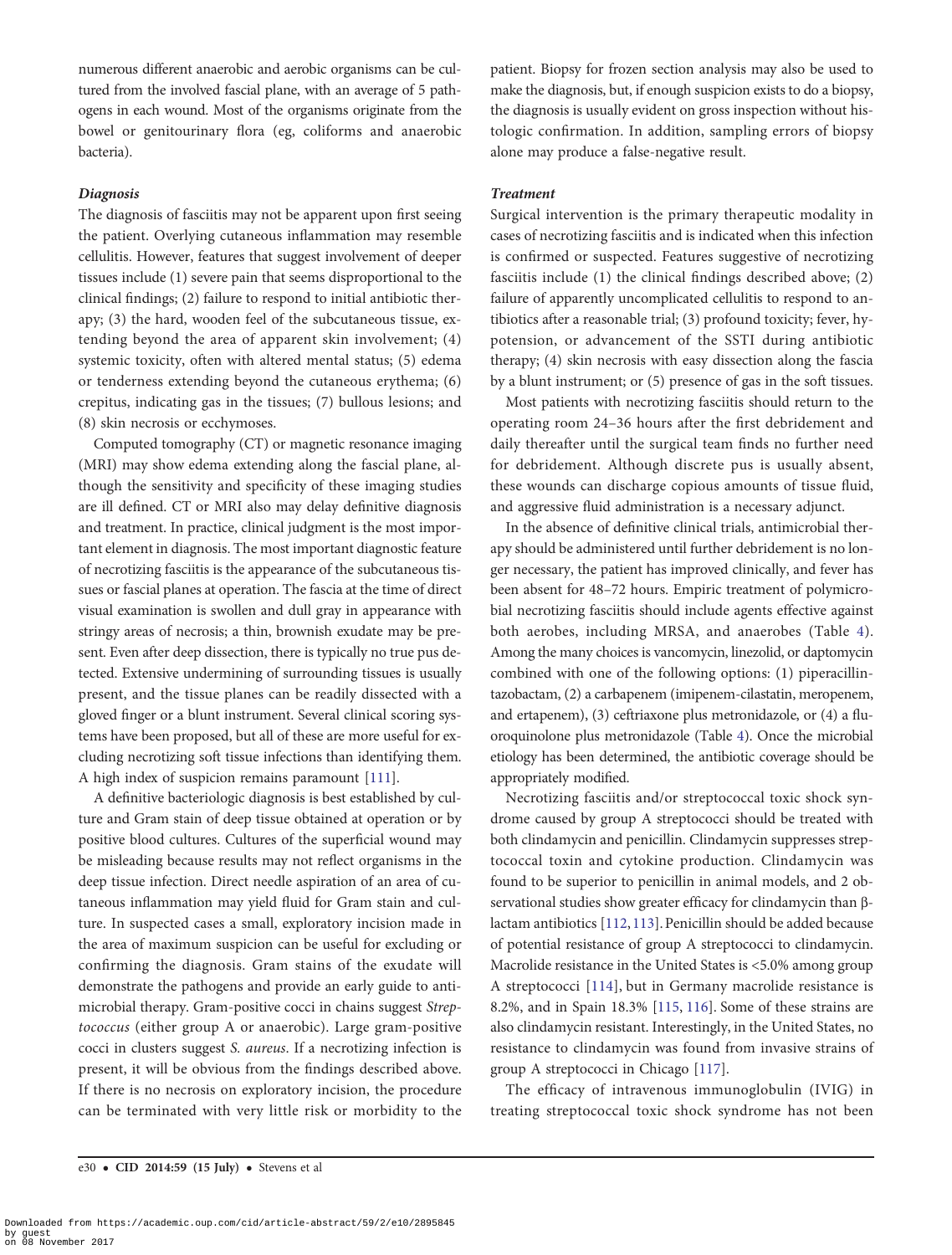definitively established. As extracellular streptococcal toxins have a role in organ failure, shock, and tissue destruction, neutralization of these toxins theoretically could be beneficial. Because a standardized antitoxin is unavailable, IVIG has been studied. However, there is considerable batch-to-batch variation of IVIG in terms of the quantity of neutralizing antibodies, and clinical data of efficacy are lacking [\[118](#page-39-0)]. One observational study demonstrated better outcomes in patients receiving IVIG, but this report was confounded because IVIG recipients were more likely to have had surgery and to have received clindamycin than the historical controls [[119](#page-39-0)]. A double-blind, placebo-controlled trial from Northern Europe in which both groups were similar in terms of surgery and clindamycin treatment showed no statistically significant improvement in survival and a statistically nonsignificant reduction in the median time to no further progression of necrotizing fasciitis or cellulitis (20 hours for the IVIG group vs 24 hours for the placebo group) [[120\]](#page-39-0). Additional studies of the efficacy of IVIG are necessary before a recommendation can be made supporting its use in this setting.

#### Fournier Gangrene

This variant of necrotizing soft tissue infection involves the scrotum and penis or vulva [[121](#page-39-0), [122\]](#page-39-0). The average age at onset is 50–60 years. Eighty percent of patients have significant underlying diseases, particularly diabetes mellitus.

## Clinical Features

Fournier gangrene usually occurs from a perianal or retroperitoneal infection that has spread along fascial planes to the genitalia; a urinary tract infection, most commonly secondary to a urethral stricture, that involves the periurethral glands and extends into the penis and scrotum; or previous trauma to the genital area, providing access of organisms to the subcutaneous tissues.

#### Bacteriology

The pace of infection can begin insidiously or abruptly with fever and pain, erythema, and swelling in the genitalia [\[121,122\]](#page-39-0). As the disease progresses, cutaneous necrosis and crepitus, indicating gas in the soft tissue, may develop. The gangrene is usually limited to skin and subcutaneous tissue. The testes, glans penis, and spermatic cord are typically spared, as they have a separate blood supply. The infection may extend to the perineum and the anterior abdominal wall. Most cases are caused by mixed aerobic and anaerobic flora. Staphylococcus aureus and Pseudomonas species are sometimes present, usually in mixed culture. Staphylococcus aureus is known to cause this infection as the sole pathogen.

#### Treatment

As with other necrotizing infections, prompt, aggressive surgical debridement is necessary to remove all necrotic tissue, sparing the deeper structures when possible.

## **PYOMYOSITIS**

## IX. What Is the Appropriate Approach to the Management of Pyomyositis?

#### Recommendations

30. MRI is the recommended imaging modality for establishing the diagnosis of pyomyositis. CT scan and ultrasound studies are also useful (strong, moderate).

31. Cultures of blood and abscess material should be obtained (strong, moderate).

32. Vancomycin is recommended for initial empirical therapy. An agent active against enteric gram-negative bacilli should be added for infection in immunocompromised patients or following open trauma to the muscles (strong, moderate).

33. Cefazolin or antistaphylococcal penicillin (eg, nafcillin or oxacillin) is recommended for treatment of pyomyositis caused by MSSA (strong, moderate).

34. Early drainage of purulent material should be performed (strong, high).

35. Repeat imaging studies should be performed in the patient with persistent bacteremia to identify undrained foci of infection (strong, low).

36. Antibiotics should be administered intravenously initially, but once the patient is clinically improved, oral antibiotics are appropriate for patients whose bacteremia cleared promptly and those with no evidence of endocarditis or metastatic abscess. Two to 3 weeks of therapy is recommended (strong, low).

## Evidence Summary

Pyomyositis is the presence of pus within individual muscle groups, caused mainly by S. aureus. Due to geographical distribution, this condition is often called tropical pyomyositis, but cases can occur in temperate climates, especially in patients with human immunodeficiency virus (HIV) infection or diabetes mellitus [[123\]](#page-39-0). Presenting findings are localized pain in a single muscle group, muscle tenderness, and fever. The disease typically occurs in an extremity, but any muscle group can be involved, including the psoas or trunk muscles. Initially, it may not be possible to palpate a discrete fluctuance because the infection is deep within the muscle, but the area may have a firm, "woody" feel, along with pain and tenderness. In more advanced cases, a bulging abscess may become clinically apparent. Local trauma or vigorous use of muscles may precede this infection.

Staphylococcus aureus accounts for about 90% of pathogens causing pyomyositis; community-acquired MRSA isolates in this infection have been reported in many nontropical communities [\[124](#page-39-0)–[126\]](#page-39-0). Group A streptococci, Streptococcus pneumoniae, and gram-negative enteric bacteria are other possible etiologic agents [\[127](#page-39-0)]. Blood cultures are positive in 5%–30% of patients. Serum creatine kinase concentrations are typically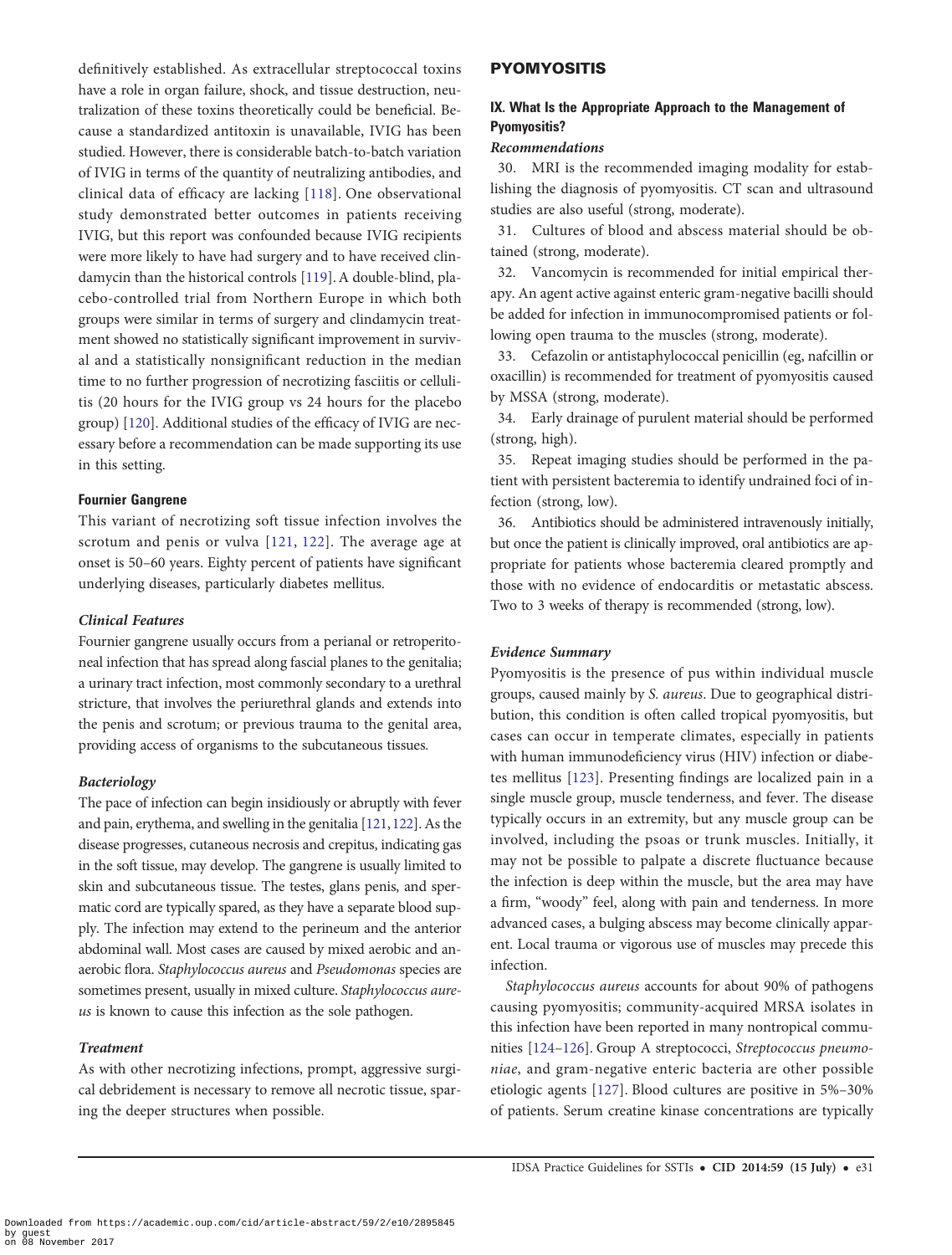normal in patients with a single area of pyomyositis related to hematogenous seeding of muscle [[124\]](#page-39-0).

MRI is the imaging modality that demonstrates pyomyositis most effectively [\[128](#page-39-0), [129](#page-39-0)]. Muscle inflammation and abscess formation are readily noted; other sites of infection such as osteomyelitis or septic arthritis may also be observed or a venous thrombosis detected [[130](#page-39-0), [131](#page-39-0)]. In patients with disseminated S. aureus infection, multiple small areas of pyomyositis may become apparent. If an MRI cannot be performed, a CT scan can be useful, but it lacks the detail seen with MRI. Ultrasound is helpful if the infected muscle groups are superficial. Plain radiographs are sometimes used, but may demonstrate only soft tissue swelling.

In most cases of abscess, drainage is critical for optimal therapy [\[132\]](#page-39-0). Given the prevalence of community-acquired MRSA in the United States [[124](#page-39-0), [132\]](#page-39-0), vancomycin is recommended for initial empirical therapy. Other agents active against MRSA (eg, linezolid, daptomycin, telavancin, or ceftaroline; clindamycin for susceptible isolates) may also be effective; however, clinical data are lacking because pyomyositis was an exclusion in randomized trials comparing these agents to vancomycin in treating complicated SSTIs [[133](#page-39-0)–[135](#page-39-0)]. Cefazolin or antistaphylococcal penicillin is recommended for definitive therapy of pyomyositis caused by MSSA. A broader spectrum of organisms causes pyomyositis in patients with underlying conditions [[126](#page-39-0)], and empirical coverage with vancomycin plus 1 of the following is recommended: (a) piperacillin-tazobactam, (b) ampicillinsulbactam, or (c) a carbapenem antimicrobial.

## RECOMMENDATIONS FOR EVALUATION AND TREATMENT OF CLOSTRIDIAL GAS GANGRENE AND MYONECROSIS

# X. What Is the Appropriate Approach to the Evaluation and Treatment of Clostridial Gas Gangrene or Myonecrosis?

#### Recommendations

37. Urgent surgical exploration of the suspected gas gangrene site and surgical debridement of involved tissue should be performed (severe nonpurulent; Figure [1\)](#page-1-0) (strong, moderate).

38. In the absence of a definitive etiologic diagnosis, broadspectrum treatment with vancomycin plus either piperacillintazobactam, ampicillin-sulbactam, or a carbapenem antimicrobial is recommended (strong, low). Definitive antimicrobial therapy along with penicillin and clindamycin is recommended for treatment of clostridial myonecrosis (strong, low).

39. Hyperbaric oxygen (HBO) therapy is not recommended because it has not been proven as a benefit to the patient and may delay resuscitation and surgical debridement (strong, low).

#### Evidence Summary

Clostridial gas gangrene or myonecrosis is most commonly caused by Clostridium perfringens, Clostridium novyi, Clostridium histolyticum, or Clostridium septicum. Clostridium perfringens is the most frequent cause of trauma-associated gas gangrene [\[136](#page-39-0)]. Increasingly severe pain beginning within 24 hours at the injury site is the first reliable clinical symptom. The skin may initially appear pale, but quickly changes to bronze, then purplish-red. The infected region becomes tense and tender, and bullae filled with reddish-blue fluid appear. Gas in the tissue, detected as crepitus or by imaging, is usually present by this late stage. Signs of systemic toxicity, including tachycardia, fever, and diaphoresis, develop rapidly, followed by shock and multiple organ failure.

Spontaneous gangrene, in contrast to trauma-associated gangrene, is principally associated with the more aerotolerant C. septicum and occurs predominantly in patients with neutropenia or gastrointestinal malignancy. It develops in normal soft tissue in the absence of trauma as a result of hematogenous spread from a colonic lesion, usually cancer. A rather innocuous early lesion evolves over the course of 24 hours into an infection with all of the cardinal manifestations of gas gangrene. The diagnosis is frequently not considered until gas is detected in tissue or systemic signs of toxicity appear. Early surgical inspection and debridement are necessary, and tissue Gram stain shows large, gram-positive or gram-variable rods at the site of infection [[136](#page-39-0)].

Clostridial gas gangrene is a fulminant infection that requires meticulous intensive care, supportive measures, emergent surgical debridement, and appropriate antibiotics. Because bacteria other than clostridia produce tissue gas, initial coverage should be broad as for necrotizing fasciitis until the diagnosis is established by culture or Gram stain. Treatment of experimental gas gangrene has demonstrated that tetracycline, clindamycin, and chloramphenicol are more effective than penicillin [[137](#page-39-0), [138\]](#page-39-0). Because 5% of strains of C. perfringens are clindamycin resistant, the combination of penicillin plus clindamycin is the recommended antibiotic treatment [\[137,](#page-39-0) [138\]](#page-39-0).

The value of adjunctive HBO treatment for gas gangrene is controversial [[139\]](#page-39-0). HBO is advocated on the basis of laboratory studies showing that it suppressed log-phase growth of C. per-fringens, but not the more aerotolerant C. septicum [[140,](#page-39-0) [141\]](#page-39-0). Studies in animal models demonstrate little efficacy of HBO when used alone, whereas antibiotics alone, especially those that inhibit bacterial protein synthesis, have marked benefit [\[139\]](#page-39-0).

Clinical data for a role of HBO are very poor quality and are entirely based on uncontrolled, observational case series [[142\]](#page-39-0). The absence of criteria to identify patients who may benefit from HBO therapy, the appropriate time to initiate therapy, and its association with serious adverse events are additional concerns [[142,](#page-39-0) [143](#page-39-0)].

Emergent and aggressive surgical debridement and administration of systemic antimicrobials are the cornerstones of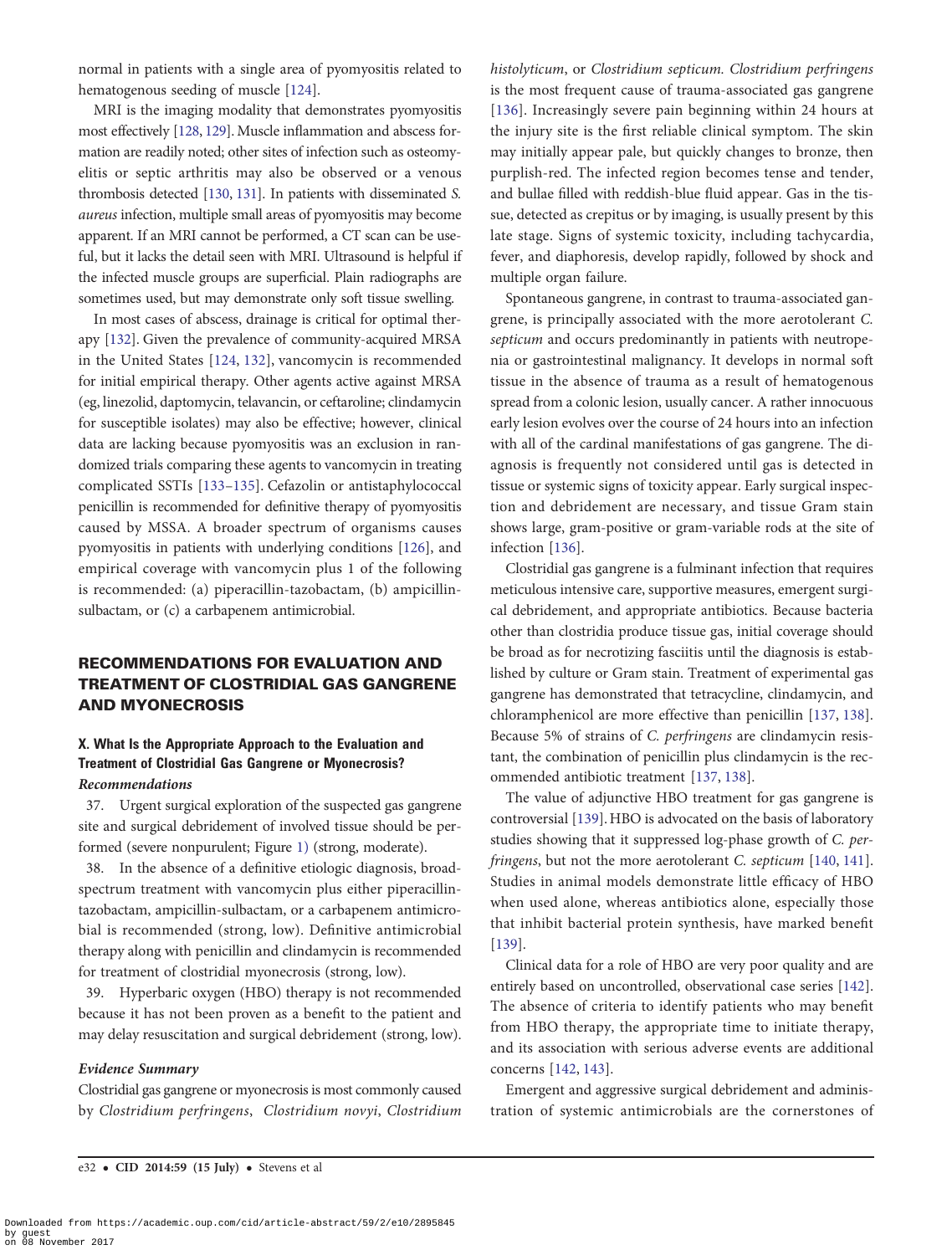effective therapy and crucial to ensure survival [[144](#page-39-0)–[146](#page-40-0)]. Unnecessary delay because of ancillary procedures such as CT scans or MRI should be avoided. Some trauma centers associated with HBO units may have greater expertise in managing these aggressive infections, but proximity and speed of transfer should be carefully considered before transporting the patient to HBO units, which may delay potentially life-saving surgical intervention.

## RECOMMENDATIONS FOR ANIMAL AND HUMAN BITE WOUNDS PREVENTION AND TREATMENT

## XI. What Is the Role of Preemptive Antimicrobial Therapy to Prevent Infection for Dog or Cat Bites?

#### Recommendations

40. Preemptive early antimicrobial therapy for 3–5 days is recommended for patients who (a) are immunocompromised, (b) are asplenic, (c) have advanced liver disease, (d) have preexisting or resultant edema of the affected area, (e) have moderate to severe injuries, especially to the hand or face, or (f) have injuries that may have penetrated the periosteum or joint capsule (strong, low).

41. Postexposure prophylaxis for rabies may be indicated; consultation with local health officials is recommended to determine if vaccination should be initiated (strong, low).

#### Evidence Summary

Numerous studies highly variable in quality and employing diverse and nonstandardized approaches to basic wound care and a variety of antimicrobial agents, have failed to definitively determine who should receive early, preemptive therapy for bite wounds. Consequently, the decision to give "prophylactic" antibiotics should be based on wound severity and host immune competence [\[147](#page-40-0), [148\]](#page-40-0).

Prophylactic or early preemptive therapy seems to provide marginal benefit to wound care for patients with dog bites who present within 12–24 hours after injury, particularly in low-risk wounds—that is, those that are not associated with puncture wounds; those in patients with no history of an immunocompromising disorder or use of immunosuppressive drugs; or wounds not involving the face, hand, or foot [\[149](#page-40-0)–[152\]](#page-40-0). A meta-analysis of 8 randomized trials of dog bite wounds found a cumulative incidence of infection of 16%, with a relative risk of infection in patients treated with antibiotics compared with controls to be 0.56 [[153](#page-40-0)]. The authors concluded that antibiotics reduced the risk of infection in dog bite wounds but suggested limiting this to "high risk" wounds. Amoxicillin-clavulanate administered in one study for a variety of full-skin thickness animal bites in patients presenting >9 hours after the bite resulted in a lower infection rate [[144](#page-39-0)]. A Cochrane review supported a recommendation to limit prophylactic antibiotics in mammalian bites to only those with hand injuries and human bites [[145](#page-40-0), [154,](#page-40-0) [155](#page-40-0)]. However, the 8 studies analyzed in the review had serious limitations including small numbers of patients (range, 12–190), inappropriate choices of empiric antibiotics, failure to perform intention-to-treat analysis (4 of 8 studies), and unspecified method of randomization (4 of 8 studies) [[155\]](#page-40-0). Proper selection of patients benefiting from prophylaxis could reduce the incidence of infection and save drug costs and diminish side effects. Unfortunately, some patients who may benefit from therapy may not receive it in a timely fashion and become infected. Research with controlled aspects of wound care and standard definitions for inclusion would help further define the role of wound care compared with antimicrobial agents for prevention of infection. The need for rabies prophylaxis and/or therapy should be addressed.

## XII. What Is the Treatment for Infected Animal Bite–Related Wounds?

#### Recommendation

42. An antimicrobial agent or agents active against both aerobic and anaerobic bacteria such as amoxicillin-clavulanate (Table [5\)](#page-24-0) should be used (strong, moderate).

#### Evidence Summary

Purulent bite wounds and abscess are more likely to be polymicrobial (mixed aerobes and anaerobes), whereas nonpurulent wounds commonly yield staphylococci and streptococci [[156,](#page-40-0) [157\]](#page-40-0). Pasteurella species are commonly isolated from both nonpurulent wounds with or without lymphangitis and from abscesses. Additionally, nonpurulent wound infections may also be polymicrobial [\[156\]](#page-40-0).

Based on this bacteriology, amoxicillin-clavulanate is appropriate oral therapy that covers the most likely aerobes and anaerobes found in bite wounds. Alternative therapies could include second-generation cephalosporins (intravenously [IV] or by mouth [ po]) (eg, cefuroxime, other second- or third-generation cephalosporins), plus anaerobic coverage (clindamycin or metronidazole) if required (Table [5\)](#page-24-0). A carbapenem, moxifloxacin, or doxycycline is also appropriate. If SMX-TMP or levofloxacin is used, anaerobic coverage with either clindamycin or metronidazole should be added (Table [5\)](#page-24-0). Unless no alternative agents are available, macrolides should be avoided due to variable activity against Pasteurella multocida and fusobacteria. Pregnancy is a relative contraindication for use of tetracyclines and fluoroquinolones, whereas SMX-TMP may be safely prescribed except in the third trimester of pregnancy [[140](#page-39-0), [141,](#page-39-0) [143,](#page-39-0) [156](#page-40-0)–[160\]](#page-40-0).

Human bites may occur from accidental injuries, purposeful biting, or closed-fist injuries. The bacteriologic characteristics of these wounds are complex, but include aerobic bacteria, such as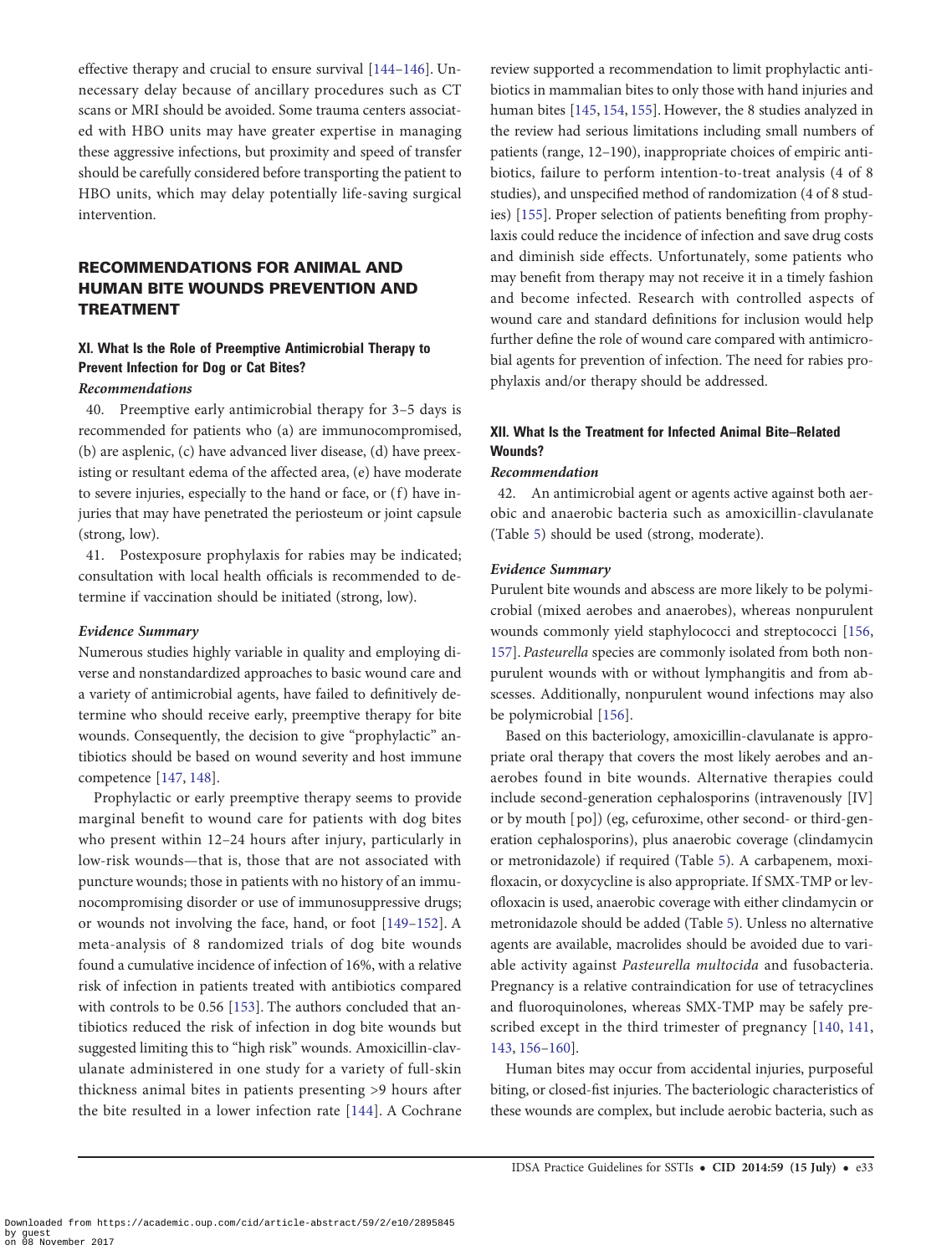|                                        |                       |                                    | Therapy Type                                                                                              |
|----------------------------------------|-----------------------|------------------------------------|-----------------------------------------------------------------------------------------------------------|
| Antimicrobial Agent by<br>Type of Bite | Oral                  | Intravenous                        | Comments                                                                                                  |
| Animal bite                            |                       |                                    |                                                                                                           |
| Amoxicillin-clavulanate                | 875/125 mg bid        | $\sim$ $\sim$                      | Some gram-negative rods are resistant; misses MRSA                                                        |
| Ampicillin-sulbactam                   |                       | 1.5-3.0 g every 6-8 h              | Some gram-negative rods are resistant; misses MRSA                                                        |
| Piperacillin-tazobactam                | $\sim$ $\sim$ $\sim$  | 3.37 g every 6-8 h                 | Misses MRSA                                                                                               |
| Carbapenems                            |                       | See individual info.               | Misses MRSA                                                                                               |
| Doxycycline                            | 100 mg bid            | 100 mg every 12 h                  | Excellent activity against Pasteurella multocida; some<br>streptococci are resistant                      |
| Penicillin plus<br>dicloxacillin       | 500 mg gid/500 mg gid |                                    |                                                                                                           |
| SMX-TMP                                | 160-800 mg bid        | 5-10 mg/kg/day of TMP<br>component | Good activity against aerobes; poor activity against<br>anaerobes                                         |
| Metronidazole                          | 250-500 mg tid        | 500 mg every 8 h                   | Good activity against anaerobes; no activity against aerobes                                              |
| Clindamycin                            | 300 mg tid            | 600 mg every 6-8 h                 | Good activity against staphylococci, streptococci, and<br>anaerobes: misses P. multocida                  |
| Second-generation<br>cephalosporin     |                       |                                    | Good activity against P. multocida; misses anaerobes                                                      |
| Cefuroxime                             | 500 mg bid            | 1 g every 12 h                     |                                                                                                           |
| Cefoxitin                              |                       | 1 g every 6-8 h                    |                                                                                                           |
| Third-generation cephalosporin         |                       |                                    |                                                                                                           |
| Ceftriaxone                            | .                     | 1 g every 12 h                     |                                                                                                           |
| Cefotaxime                             | .                     | $1-2$ g every 6-8 h                |                                                                                                           |
| Fluoroquinolones                       |                       |                                    | Good activity against P. multocida; misses MRSA and some<br>anaerobes                                     |
| Ciprofloxacin                          | 500-750 mg bid        | 400 mg every 12 h                  |                                                                                                           |
| Levofloxacin                           | 750 mg daily          | 750 mg daily                       |                                                                                                           |
| Moxifloxacin                           | 400 mg daily          | 400 mg daily                       | Monotherapy; good for anaerobes also                                                                      |
| Human bite                             |                       |                                    |                                                                                                           |
| Amoxicillin-clavulanate                | 875/125 mg bid        |                                    | Some gram-negative rods are resistant; misses MRSA                                                        |
| Ampicillin-sulbactam                   |                       | 1.5-3.0 g every 6 h                | Some gram-negative rods are resistant; misses MRSA                                                        |
| Carbapenems                            |                       |                                    | Misses MRSA                                                                                               |
| Doxycycline                            | 100 mg bid            | .                                  | Good activity against Eikenella species, staphylococci, and<br>anaerobes; some streptococci are resistant |

#### <span id="page-24-0"></span>Table 5. Recommended Therapy for Infections Following Animal or Human Bites

Abbreviations: bid, twice daily; MRSA, methicillin-resistant Staphylococcus aureus; qid, 4 times daily; SMX-TMP, sulfamethoxazole-trimethoprim; tid, 3 times daily.

streptococci, S. aureus, and Eikenella corrodens, as well as with multiple anaerobic organisms, including Fusobacterium, Peptostreptococcus, Prevotella, and Porphyromonas species. Eikenella corrodens is resistant to first-generation cephalosporins, macrolides, clindamycin, and aminoglycosides (Table 5). Therefore, treatment with amoxicillin-clavulanate, ampicillinsulbactam, or ertapenem is recommended; if there is history of hypersensitivity to β-lactams, a fluoroquinolone, such as ciprofloxacin or levofloxacin plus metronidazole, or moxifloxacin as a single agent is recommended. Broader empirical coverage for abscesses might yield better therapeutic results. Additionally, a more focused therapy for nonpurulent infected wounds could allow narrower therapy. Cultures are often not done on wounds, and empirical therapy might miss pathogens. The bacteriology of these wounds can differentiate the number of isolates per wound and whether additional coverage for anaerobes is required.

## XIII. Should Tetanus Toxoid Be Administered for Animal Bite Wounds?

#### Recommendation

43. Tetanus toxoid should be administered to patients without toxoid vaccination within 10 years. Tetanus, diptheria, and pertussis (Tdap) is preferred over Tetanus and diptheria (Td) if the former has not been previously given (strong, low).

#### Evidence Summary

Tetanus is a severe and often fatal disease preventable through routine vaccination (ie, primary series and decennial boosters). The incidence of tetanus in the United States has declined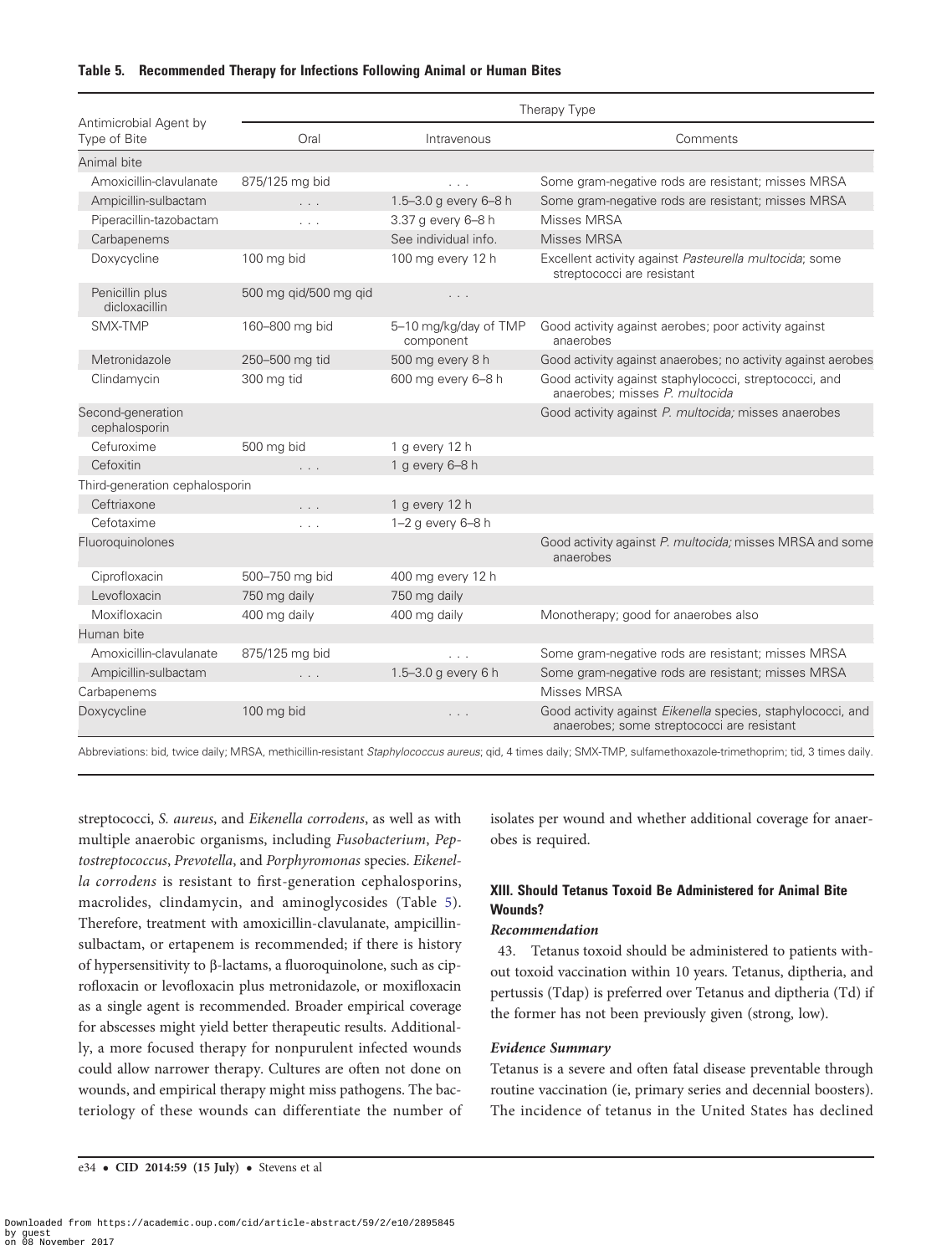steadily since introduction of tetanus toxoid vaccines [\[146\]](#page-40-0), and all 50 states have legal requirements that children receive at least a primary series (ie, 3 doses) of tetanus toxoid before entering school. Although no recent cases of tetanus from a bite have been reported, dogs and cats are coprophagic and could potentially transmit tetanus. Administering tetanus vaccine/toxoid after animal bite wounds is predicated upon the Advisory Committee on Immunization Practices (ACIP) recommendations [\[142\]](#page-39-0). The benefits of regular tetanus toxoid boosters in adults who have had a primary series have been questioned although its use in "dirty wounds" seems sensible [\[161,](#page-40-0) [162](#page-40-0)]. Persons who have not completed the vaccine series should do so. A booster dose of tetanus toxoid vaccine should be administered for dirty wounds if >5 years has elapsed since the last dose and for clean wounds, if >10 years. Tdap is preferred over Td if the former has not been previously given.

## XIV. In Which Patients Is Primary Wound Closure Appropriate for Animal Bite Wounds?

#### Recommendation

44. Primary wound closure is not recommended for wounds with the exception of those to the face, which should be managed with copious irrigation, cautious debridement, and preemptive antibiotics (strong, low). Other wounds may be approximated (weak, low).

#### Evidence Summary

Although initial wound care is deemed to be an important element in bite wound management, limited randomized controlled studies have addressed the issue of wound closure following animal bites. In one study, primary closure of dog bite lacerations and perforations was associated with an infection rate of <1% [\[163](#page-40-0)], but closing wounds of the hand may be associated with a higher infection rate than other locations [\[164\]](#page-40-0). Based on their 10-year experience with 116 patients, Schultz and McMaster recommend that excised wounds, but not puncture wounds, should be closed [\[164\]](#page-40-0).Anecdotal reports of infection following closure suggest against closure, although approximation may be acceptable [[165](#page-40-0)]. These reports and recommendations have major limitations including lack of a control group and their anecdotal nature, and lack of standardization of the type of wound, its location, severity, or circumstances surrounding the injury. Bite wounds to the face that are copiously irrigated and treated with preemptive antimicrobial therapy may be closed [\[166\]](#page-40-0).

## XV. What Is the Appropriate Treatment of Cutaneous Anthrax? Recommendations

45. Oral penicillin V 500 mg qid for 7–10 days is the recommended treatment for naturally acquired cutaneous anthrax (strong, high).

46. Ciprofloxacin 500 mg po bid or levofloxacin 500 mg IV/ po every 24 hours  $\times$  60 days is recommended for bioterrorism cases because of presumed aerosol exposure (strong, low).

## Evidence Summary

One of several clinical manifestations of anthrax is a cutaneous lesion. After an incubation period of 1–12 days, pruritus begins at the entry site, followed by a papule, development of vesicles on top of the papule, and, finally, a painless ulcer with a black scab. This eschar generally separates and sloughs after 12–14 days. Variable amounts of swelling that range from minimal to severe ("malignant edema") surround the lesion. Mild to moderate fever, headaches, and malaise often accompany the illness. Regional lymphadenopathy is common, but pus in the lesion is absent unless a secondary infection occurs. White blood cell counts are generally normal, but mild leukocytosis can occur. Blood cultures are almost always negative. Cultures of untreated lesions, depending upon the stage of evolution, are positive >80% of the time. Methods of specimen collection for culture depend on the type of lesion. Regarding vesicles, the blister should be unroofed and 2 dry swabs soaked in the fluid. At a later stage, 2 moist swabs should be rotated in the ulcer base or beneath the eschar's edge. Patients who have previously received antimicrobials or have negative studies, but still have suspected cutaneous anthrax, should undergo a punch biopsy that can be submitted for special studies (eg, immunohistochemical staining and/or polymerase chain reaction [PCR]). When obtaining specimens, lesions should not be squeezed to produce material for culture. Additional diagnostic methods may include serological and skin tests.

No randomized, controlled trials of therapy of cutaneous anthrax exist. Most published data indicate that penicillin is effective therapy and will "sterilize" most lesions within a few hours to 3 days but does not accelerate healing. Its value seems to be primarily in reducing mortality from as high as 20% to zero. Based on even less evidence, tetracyclines, chloramphenicol, and erythromycin also appear effective.

Suggested antimicrobials and dosages derive from 3 publications [[167](#page-40-0)–[169\]](#page-40-0). The optimal duration of treatment is uncertain, but 7–10 days appears adequate in naturally acquired cases. Sixty days of treatment is recommended when associated with bioterrorism as concomitant inhalation may have occurred. Until susceptibilities are available, ciprofloxacin is rational empiric therapy for bioterrorism-related cases. Other fluoroquinolones such as levofloxacin, gatifloxacin, or moxifloxacin are also likely to be effective. Initiation of intravenous vs oral therapy depends upon the severity of the illness, particularly the degree of edema.

Some have suggested systemic corticosteroids for patients who develop malignant edema, especially of the head and neck, but studies supporting this recommendation are lacking.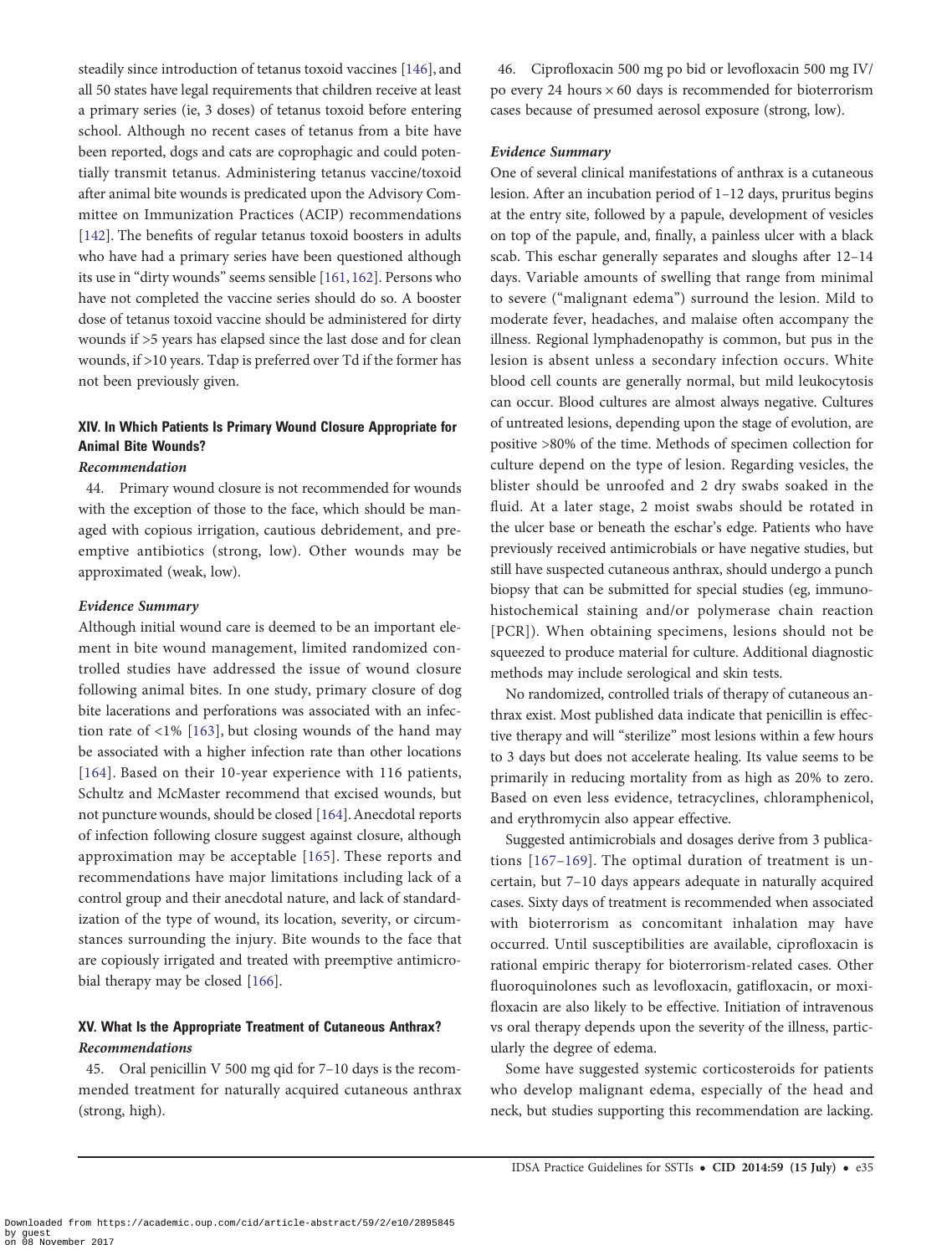Airway compromise requiring intubation or tracheostomy may occur with malignant edema.

## RECOMMENDATIONS FOR EVALUATION AND TREATMENT OF BACILLARY ANGIOMATOSIS AND CAT SCRATCH DISEASE

## XVI. What Is the Appropriate Approach for the Evaluation and Treatment of Bacillary Angiomatosis and Cat Scratch Disease? Recommendations

47. Azithromycin is recommended for cat scratch disease (strong, moderate) according to the following dosing protocol:

(a) Patients >45 kg: 500 mg on day 1 followed by 250 mg for 4 additional days (strong, moderate).

(b) Patients <45 kg: 10 mg/kg on day 1 and 5 mg/kg for 4 more days (strong, moderate).

48. Erythromycin 500 mg qid or doxycycline 100 mg bid for 2 weeks to 2 months is recommended for treatment of bacillary angiomatosis (strong, moderate).

#### Evidence Summary

In classic cat scratch disease, a papule or pustule develops from 3–30 days following a scratch or a bite. Lymph nodes that drain the infected area enlarge about 3 weeks after inoculation. The disease course varies, but lymphadenopathy generally resolves within 1–6 months. In about 10% of cases, the nodes suppurate. Extranodal disease (eg, central nervous system, liver, spleen, bone, and lung) develops in ≤2% of cases. Bartonella henselae causes most cases of cat scratch disease in immunocompetent hosts. Bacillary angiomatosis, seen in immunocompromised patients, especially with AIDS, can occur from either B. henselae or Bartonella quintana.

Bacillary angiomatosis typically occurs in individuals with AIDS and has 2 clinical appearances: (1) red papules that vary in size from a millimeter to several centimeters, numbering from 1 to >1000; (2) subcutaneous, painful nodules with the overlying skin having a normal or dusky hue.

Diagnosis of Bartonella infections may be difficult because the organism is fastidious and difficult to grow in culture. Serological testing supports the diagnosis, although there is crossreactivity between B. henselae and B. quintana as well as with a few other organisms. PCR is a diagnostic option. A positive Warthin-Starry silver stain of infected lymph node tissue is useful to confirm the diagnosis, although it cannot differentiate species of Bartonella.

Treatment of cat scratch disease with antimicrobial agents has had variable, but rarely dramatic, results. A single, double-blind placebo-controlled study involved 29 patients, 14 of whom received azithromycin [[170](#page-40-0)]. The lymph node size regressed by 80% at 30 days more frequently in the azithromycin-treated patients ( $P = .02$ ). The recommended dose of azithromycin for patients weighing  $\geq$ 45.5 kg (100 lb) is 500 mg on day 1, then 250 mg once daily for 4 additional days; for those weighing <45.5 kg, the dose is 10 mg/kg orally on day 1, then 5 mg/kg on days 2–5 [\[124\]](#page-39-0). Cutaneous bacillary angiomatosis therapy has not been systematically examined. Based on case reports and small series, either erythromycin (500 mg qid) or doxycycline (100 mg bid) appears effective [\[171\]](#page-40-0). The duration of initial therapy, while not standardized, should be for 2 weeks to 2 months. With relapses, retreatment with prolonged therapy (months) should be entertained until immunocompetence returns. HIV-infected patients may require lifelong treatment [\[171\]](#page-40-0).

#### XVII. What Is the Preferred Treatment for Erysipeloid? Recommendation

49. Penicillin (500 mg qid) or amoxicillin (500 mg 3 times daily [tid]) for 7–10 days is recommended for treatment of erysipeloid (strong, high).

#### Evidence Summary

Erysipeloid is a cutaneous infection caused by Erysipelothrix rhusiopathiae a thin, pleomorphic, non-spore-forming grampositive rod. It is a zoonosis acquired by handling fish, marine animals, swine, or poultry. One day to 7 days after exposure, a red maculopapular lesion develops, usually on fingers or hands. Erythema spreads centrifugally, with central clearing. A blue ring with a peripheral red halo may appear, giving the lesion a target appearance. Regional lymphangitis/lymphadenopathy occurs in about one-third of cases. A severe generalized cutaneous variety also occurs. Systemic symptoms and leukocytosis are unusual. Culture of an aspirate and/or biopsy of the lesion establish the diagnosis; blood cultures are rarely positive. Untreated erysipeloid resolves over about 3–4 weeks, but treatment probably hastens healing and may reduce systemic complications. Based on in vitro susceptibilities and anecdotal experiences, penicillin is appropriate. Cephalosporins, clindamycin, or fluoroquinolones should be effective for those intolerant of penicillin. Erysipelothrix rhusiopathiae is resistant to vancomycin, teicoplanin, and daptomycin [[133,](#page-39-0) [134](#page-39-0), [172](#page-40-0), [173](#page-40-0)].

## XVIII. What Is the Appropriate Treatment of Glanders? Recommendation

50. Ceftazidime, gentamicin, imipenem, doxycycline, or ciprofloxacin is recommended based on in vitro susceptibility (strong, low).

#### Evidence Summary

Glanders, characterized by ulcerating nodular lesions of the skin and mucous membrane, is caused by the aerobic gram-negative rod Burkholderia mallei. Glanders is mainly a disease mainly of solipeds (eg, horses and mules). Humans become accidental hosts either by inhalation or skin contact. Although other organs may be involved, pustular skin lesions and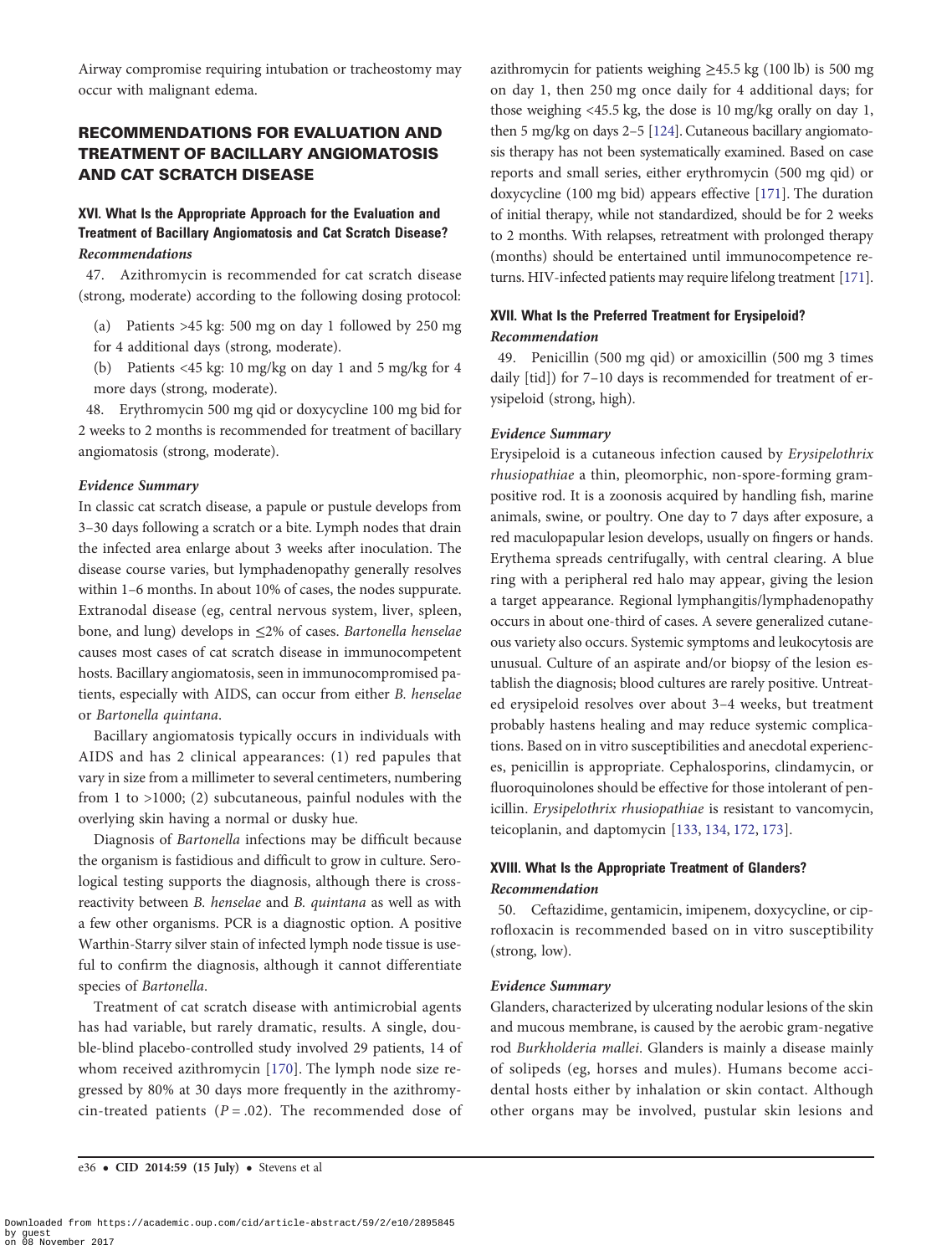lymphadenopathy with suppurative nodes can be a prominent feature. Optimal therapy of glanders is poorly defined. The organism is susceptible to ceftazidime, gentamicin, imipenem, doxycycline, and ciprofloxacin [[174\]](#page-40-0). A recent laboratory-acquired case was successfully treated with imipenem and doxycycline for 2 weeks, followed by azithromycin and doxycycline for an additional 6 months [[175](#page-40-0)].

## XIX. What Is the Appropriate Diagnosis and Treatment of Bubonic Plague?

#### Recommendation

51. Bubonic plague should be diagnosed by Gram stain and culture of aspirated material from a suppurative lymph node (strong, moderate). Streptomycin (15 mg/kg intramuscularly [IM] every 12 hours) or doxycycline (100 mg bid po) is recommended for treatment of bubonic plague (strong, low). Gentamicin could be substituted for streptomycin (strong, low).

#### Evidence Summary

Plague results from infection with Yersinia pestis, a facultative anaerobic gram-negative coccobacillus. It primarily affects rodents, being maintained in nature by several species of fleas that feed on them. Three plague syndromes occur in humans: septicemic, pneumonic, and bubonic. Bubonic plague, the most common and classic form, develops when humans are bitten by infected fleas or have a breach in the skin when handling infected animals. Domestic cat scratches or bites may also transmit bubonic plague. Patients usually develop fever, headache, chills, and tender regional lymphadenopathy 2–6 days after contact with the organism. A skin lesion at the portal of entry is sometimes present. Patients with bubonic plague may develop septicemia and secondary plague pneumonia, which is transmissible person-to-person. Diagnosis can be made by blood cultures and by aspirating lymph nodes for staining and culture. PCR is available at reference laboratories. Serologic tests may provide retrospective confirmation.

No controlled comparative trials of therapy for plague exist. Streptomycin 15 mg/kg every 12 hours (adjusted for renal function) is the treatment of choice, although tetracycline and chloramphenicol are also considered appropriate therapy [\[175](#page-40-0), [176\]](#page-40-0). Gentamicin is a reasonable substitute for streptomycin if the latter is not available, although there is but limited experience with gentamicin in the treatment of plague. Based on in vitro susceptibilities and murine models, fluoroquinolones are another option. Ciprofloxacin has been suggested as a drug for both treatment and prevention of plague due to biowarfare agents despite a lack of documented efficacy in humans. The optimal duration for treating bubonic plague is unknown, but 10–14 days is probably adequate. Patients with bubonic plague may develop secondary pneumonic plague and should be placed in respiratory isolation until after 48 hours of effective drug therapy.

## XX. What Is Appropriate for Diagnosis and Treatment for Tularemia?

#### Recommendations

52. Serologic tests are the preferred method of diagnosing tularemia (weak, low).

53. Streptomycin (15 mg/kg every 12 hours IM) or gentamicin (1.5 mg/kg every 8 hours IV) is recommended for treatment of severe cases of tularemia (strong, low).

54. Tetracycline (500 mg qid) or doxycycline (100 mg bid given by mouth) is recommended for treatment of mild cases of tularemia (strong, low).

55. Notify the microbiology laboratory if tularemia is suspected (strong, high).

#### Evidence Summary

Francisella tularensis, while hardy and persistent in nature, is a fastidious, aerobic, gram-negative coccobacillus. Illness can often be categorized into several fairly distinct syndromes: ulceroglandular, glandular, typhoidal, pneumonic, and oculoglandular or oropharyngeal. The glandular varieties are generally acquired by handling infected animals, by tick bites, and sometimes by animal bites, especially cats. Biting flies occasionally transmit the illness in the United States, while mosquitoes are common vectors in Europe. After an incubation period of 3–10 days, the patient typically develops a skin lesion (ulcer eschar) at the entry site of the organism along with tender adenopathy in regional lymph nodes, hence the name ulceroglandular. In some patients, the skin lesion is inconspicuous or healed by the time they seek medical care, resulting in "glandular" tularemia. The illness is often associated with substantial fever, chills, headache, and malaise.

Confirmation of the diagnosis is usually serological. Routine cultures are often negative unless cysteine-supplemented media are utilized. The laboratory should be notified when tularemia is suspected because of the health risks posed to laboratory personnel. Unsuspected growth of F. tularemia can cause laboratoryacquired disease. PCR may also be useful for diagnosis.

No prospective controlled or randomized trials of therapy for tularemia have been performed, nor has the optimal duration of treatment been established. Streptomycin has been considered the drug of choice for tularemia for several decades [\[130](#page-39-0)]. Since then, a few patients have been received fluoroquinolones. Francisella is resistant to most β-lactam antibiotics, which should be avoided. When static drugs such as tetracyclines or chloramphenicol are used, relapses may be more common, but often the patients have received brief therapy (ie, <7–10 days).

Acutely ill adults or children should receive an aminoglycoside, preferably streptomycin or possibly gentamicin. For adults, the regimen for streptomycin is 30 mg/kg/day in 2 divided doses (no more than 2 g daily) or gentamicin 1.5 mg/kg every 8 hours, with appropriate dose adjustment based on renal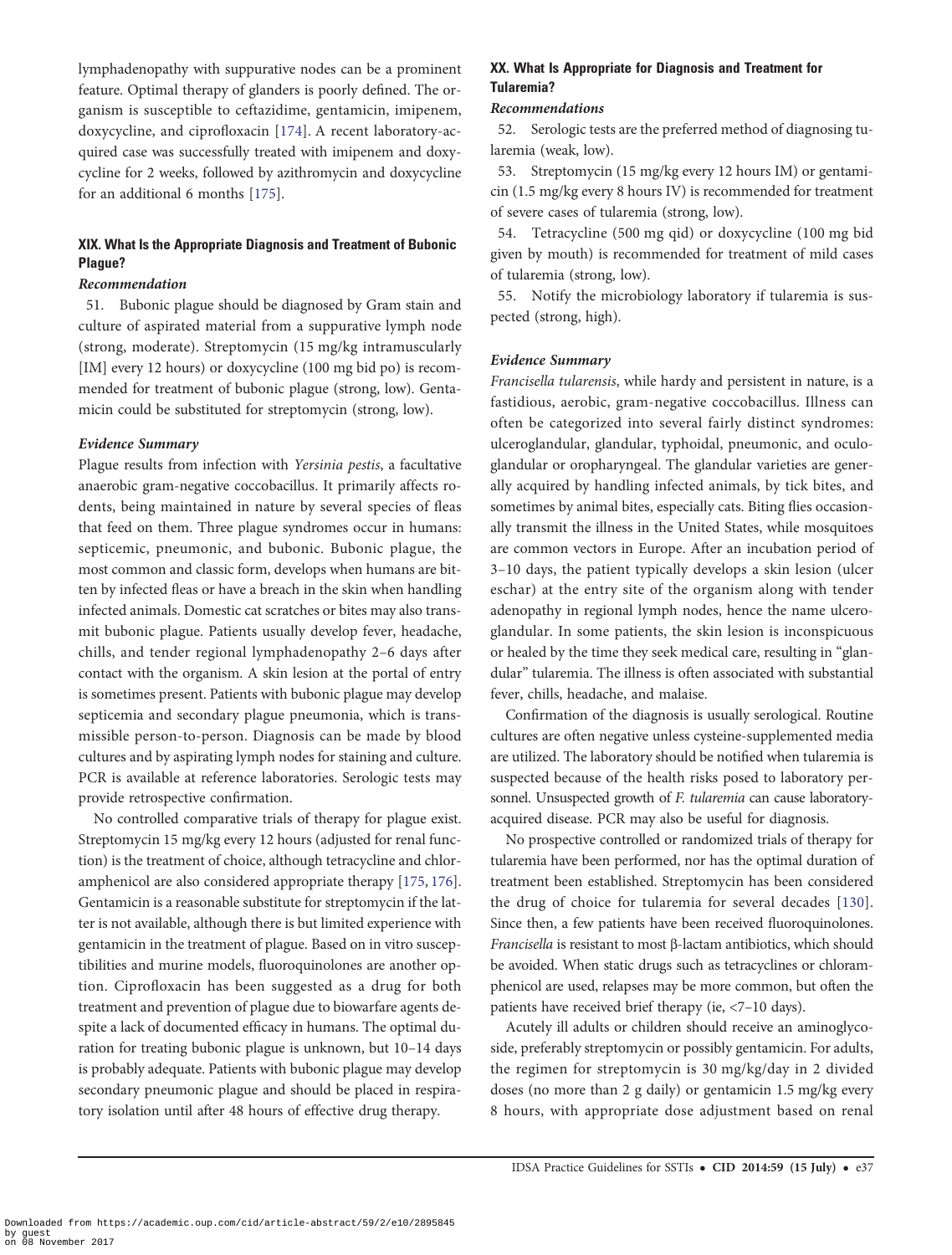function. For children, streptomycin should be administered at 30 mg/kg/day in 2 divided doses or gentamicin at 6 mg/kg/day in 3 divided doses [[130](#page-39-0)]. Although no data exist, treatment with a parenteral agent until the acute illness is controlled, followed by an oral agent, seems rational for the duration of 7–10 days. Treatment of severe cases should be extended to 14 days.

For mild to moderate disease, oral tetracycline (500 mg qid) or doxycycline (100 mg bid) is appropriate. A few cases have been treated with fluoroquinolones with mixed results [[177\]](#page-40-0). Oral levofloxacin (500 mg daily) or ciprofloxacin (750 mg bid) in adults may be reasonable in mild to moderate illness. For oral regimens, patients should receive at least 14 days of therapy. Despite clinical responses and appropriate treatment in one study from France, 38.6% of patients relapsed [\[177\]](#page-40-0).

## XXI. What Is the Appropriate Approach to Assess SSTIs in Immunocompromised Patients?

#### Recommendations

56. In addition to infection, differential diagnosis of skin lesions should include drug eruption, cutaneous infiltration with the underlying malignancy, chemotherapy- or radiation-induced reactions, Sweet syndrome, erythema multiforme, leukocytoclastic vasculitis, and graft-vs-host disease among allogeneic transplant recipients (strong, high).

57. Differential diagnosis for infection of skin lesions should include bacterial, fungal, viral, and parasitic agents (strong, high).

58. Biopsy or aspiration of the lesion to obtain material for histological and microbiological evaluation should always be implemented as an early diagnostic step (strong, high).

#### Executive Summary

Skin and soft tissues are common sites of infection for HIVnegative patients with a compromised immune system, posing a major diagnostic challenge [\[178](#page-40-0), [179\]](#page-40-0), as the differential diagnosis is broad and includes drug eruption, skin or soft tissue infiltration with the underlying malignancy, chemotherapy- or radiation-induced skin reactions, graft-vs-host disease among allogeneic transplant recipients, Sweet syndrome, erythema multiforme, and leukocytoclastic vasculitis [\[180](#page-40-0), [181](#page-40-0)]. Because the intensity and type of immune defect diminishes or alters dermatological findings, cutaneous lesions that appear localized or innocuous may actually be a manifestation of a systemic or potentially life-threatening infection. The differential diagnosis for SSTIs in immunocompromised patients is usually wider than that for immunocompetent patients and often includes bacterial, viral, fungal, and parasitic agents. Organisms that cause these infections will vary based on the underlying immune defects (eg neutropenia, cellular immune defects, iatrogenic related to the use of intravascular catheters), and many of the infecting organisms are not typically considered

pathogenic in normal hosts (opportunistic organisms such as Aspergillus fumigatus). However, infectious agents commonly found in immunocompetent patients (eg, S. pyogenes, S. aureus) still need to be entertained in the differential diagnosis of skin and soft tissue lesions in immunocompromised patients even if the dermatological findings are atypical for these common organisms. A careful epidemiologic history (eg, exposure to raw seafood, pets, and travel) should also be obtained in these patients to consider organisms potentially associated with these exposures when appropriate (eg, V. vulnificus, B. henselae, cutaneous leishmaniasis). Use of antimicrobial prophylaxis in these patients has shown to ultimately impact the pathogens that will be isolated when infection develops, and this information should be available to the clinician when assessing immunocompromised patients with skin and soft tissue lesions [\[182,](#page-40-0) [183\]](#page-40-0).

After considering the important specific factors concerning the patient's immunocompromised status (eg, neutropenia or neutrophil defects, cellular immune defect, presence of intravascular catheters) [[180](#page-40-0), [181](#page-40-0)], the gross morphologic characteristics of the skin lesion(s) should be characterized, the extent of the infection determined (eg, localized vs disseminated), and appropriate diagnostic tests undertaken to identify the infecting pathogen. Although blood cultures, tests for detection of antigens in blood or vesicular fluid, or nucleic acid amplification techniques in body fluids or tissues may be helpful, the most specific method for an expedited diagnosis is biopsy or aspiration of the lesion to obtain material for histological and microbiological evaluation. The use of newer molecular methods (eg, gene amplification and sequencing) will likely impact the management algorithms of immunocompromised patients with skin and soft tissue lesions and result in the earlier use of pathogen-directed antimicrobial therapy [[184,](#page-40-0) [185\]](#page-40-0). Peripheral blood biomarkers such as galactomannan and 1,3-β-D-glucan has been well studied over the past 20 years and has been reported to be useful in the diagnosis of disseminated fungal infections by several European investigators. However, sensitivity of these tests can be significantly affected by the use of antifungal drugs, and in the United States their sensitivity has been reported to be lower than in Europe in various populations of immunocompromised patients [\[186](#page-40-0)].

Empiric antimicrobial therapy should be initiated immediately in these patients on the basis of their underlying disease, primary immune defect, morphology of skin lesions, use of prior antimicrobial prophylaxis, allergy history, and inherent and local profiles of antimicrobial resistance. Despite aggressive empiric therapy, treatment failure may occur, and the reasons for this lack of response include the following: (1) the initial diagnosis and/or treatment chosen is incorrect; (2) the etiologic pathogen is already resistant to the antimicrobial agent; (3) resistance develops during treatment; (4) if indicated, surgical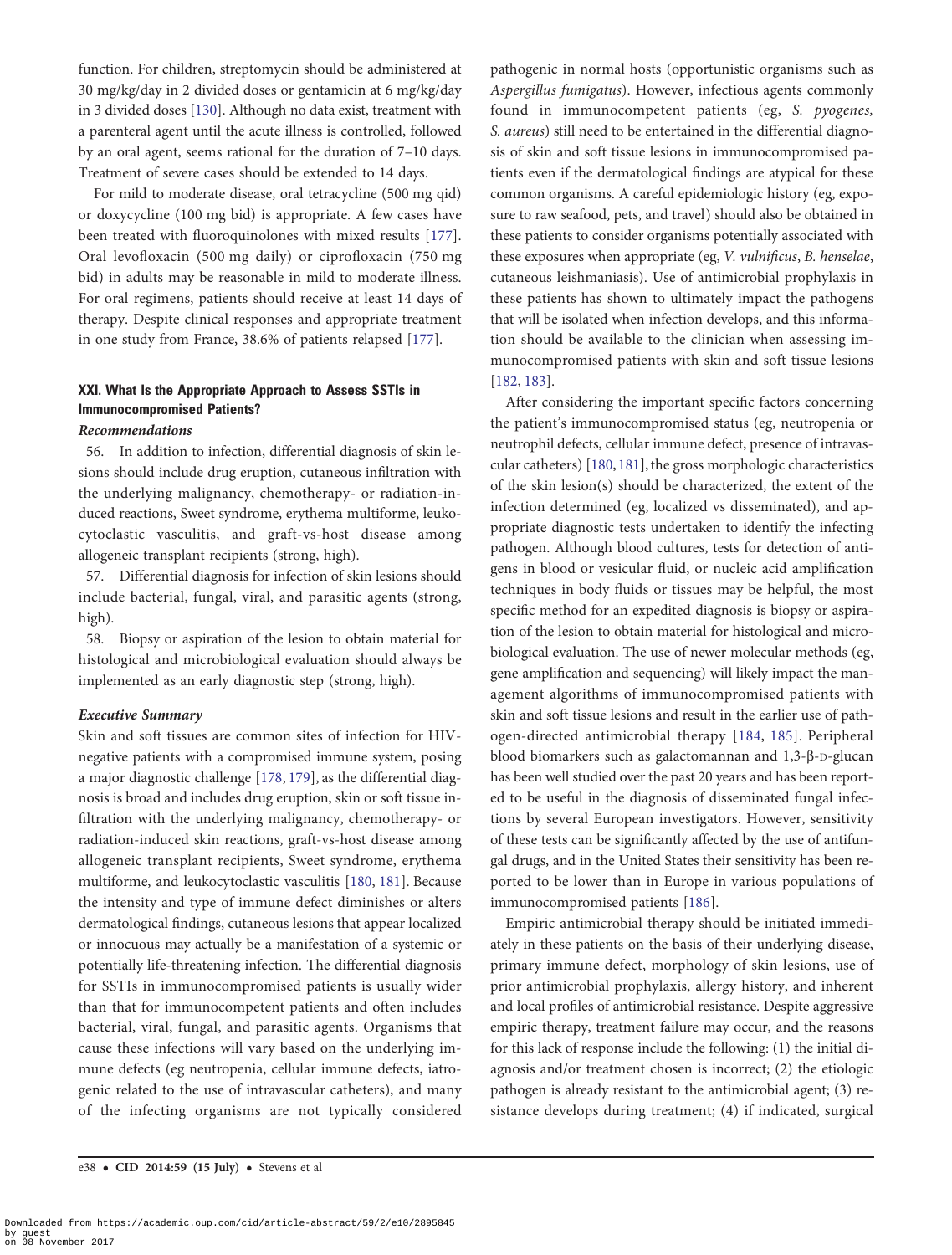debridement has not taken place; and/or (5) the patient's immune deficiency is profound and cannot be reversed. The early identification of an etiologic agent in immunocompromised hosts with SSTIs is essential when deciding whether surgical debridement is warranted because microbial resistance makes dogmatic empiric treatment regimens difficult, if not dangerous. For this reason, skin biopsy material should be obtained by an experienced dermatologist and evaluated in conjunction with a pathologist who is familiar with this patient population.

## RECOMMENDATIONS FOR SKIN AND SOFT TISSUE INFECTIONS IN CANCER PATIENTS WITH NEUTROPENIA

# XXII. What Is the Appropriate Approach to Assess SSTIs in Patients With Fever and Neutropenia?

## Recommendations

59. Determine whether the current presentation of fever and neutropenia is the patient's initial episode of fever and neutropenia, or persistent unexplained fever of their initial episode (after 4–7 days) or a subsequent episode of fever and neutropenia (recurrent) (strong, low).

60. Aggressively determine the etiology of the SSTI by aspiration and/or biopsy of skin and soft tissue lesions and submit these for thorough cytological/histological assessments, microbial staining, and cultures (strong, low).

61. Risk-stratify patients with fever and neutropenia according to susceptibility to infection: high-risk patients are those with anticipated prolonged (>7 days) and profound neutropenia (absolute neutrophil count [ANC] <100 cells/µL) or with a Multinational Association for Supportive Care (MASCC) score of <21; low-risk patients are those with anticipated brief (<7 days) periods of neutropenia and few comorbidities (strong, low) or with a MASCC score of ≥21 (strong, moderate).

62. Determine the extent of infection through a thorough physical examination, blood cultures, chest radiograph, and additional imaging (including chest CT) as indicated by clinical signs and symptoms (strong, low).

#### Evidence Summary

SSTIs in patients with fever and neutropenia have rarely been carefully studied as a "separate entity." Rather, recommendations for these infections are extrapolated from broad group guidelines that include references to SSTIs and have been developed by professional organizations including IDSA, the National Comprehensive Cancer Network (NCCN), American Society of Blood and Marrow Transplantation, the American Society of Clinical Oncology, and the Centers for Disease Control and Prevention [\[187](#page-40-0)–[193\]](#page-40-0). These guidelines are focused on the diagnosis and management of specific patient groups (eg, fever and

neutropenia, infection in recipients of hematopoietic stem cell transplant), specific infections (eg, candidiasis, aspergillosis), and iatrogenic infections (eg, intravascular catheter–related infection). They are based on published clinical trials, descriptive studies, or reports of expert committees, and the clinical experience and opinions of respected authorities. Therefore, this section of the SSTI guideline will focus on existing recommendations that demand reinforcement, or that are truly specific to SSTIs.

Neutropenia is defined as an ANC <500 cells/µL, or a neutrophil count that is expected to decrease to <500 cells/µL within 48 hours [[187](#page-40-0)–[189\]](#page-40-0). The development of fever during treatment-associated neutropenia is common, but many patients do not have an infectious etiology determined [[184](#page-40-0), [194](#page-41-0)]. More than 20% of patients with chemotherapy-induced neutropenia develop a clinically documented infection involving the skin and soft tissues, but many are due to hematogenous dis-semination [\[179\]](#page-40-0).

Cancer patients with fever and neutropenia can be divided into low- and high-risk groups [\[187](#page-40-0)]. The determination of differences in patient risk of infection and infectious complications levels (high risk and low risk) during the period of neutropenia has been recognized and further validated since this clinical guideline was last updated [[195,](#page-41-0) [196\]](#page-41-0). The MASCC developed and validated a scoring method that formally differentiates between high-risk and low-risk patients [[195,](#page-41-0) [196](#page-41-0)]. High-risk patients have a MASCC score <21. Low-risk patients have a MASCC score  $\geq$ 21. Disseminated or complex SSTIs are more likely to occur among high-risk patients.

## Clinical, Laboratory, and Radiological Evaluation of Patients With Febrile Neutropenia Who Present With Skin and Soft Tissue Lesions

Signs and symptoms of inflammation and infection are often diminished or absent in patients with neutropenia. Skin lesions, no matter how small or innocuous in appearance, should be carefully evaluated. Early involvement of an infectious diseases specialist, a surgeon, and a dermatologist familiar with these patients may result in improved outcome. Initial clinical impressions should be supplemented with a systemic approach to enhance the diagnosis and management of infection. Blood cultures are critical, and at least 2 sets should be obtained. Radiographic imaging should be performed as clinically indicated, but can be helpful to define the extent of SSTIs when patients are neutropenic. Chest/sinus radiologic imaging may identify the silent or subtle pulmonary site of infection that has resulted in dissemination to skin or soft tissues.

The most specific method for evaluating SSTIs is biopsy or aspiration of the lesion(s) to obtain material for histological, cytological, and microbiological evaluation. Prospective studies evaluating the yield of skin biopsy or aspiration have not been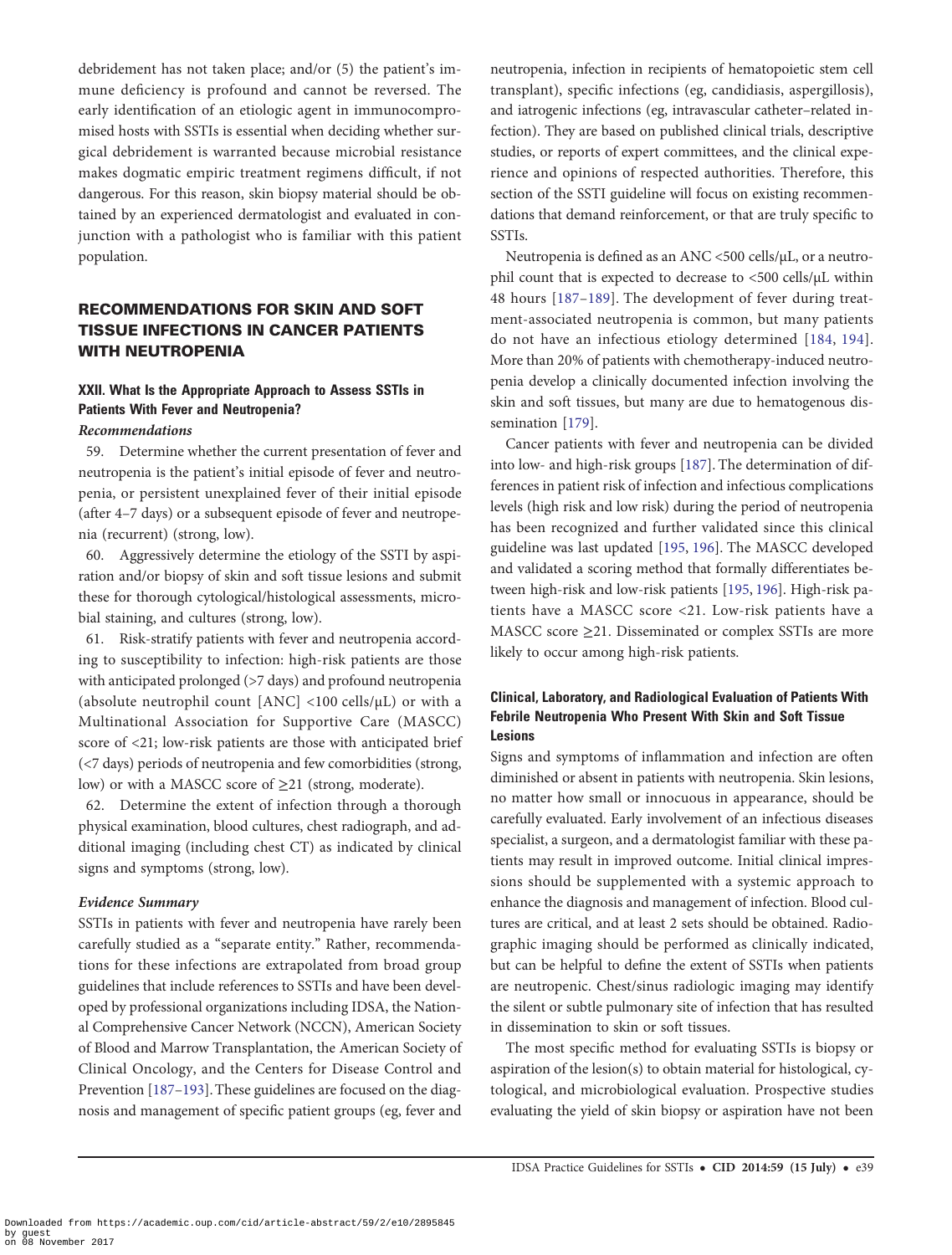performed in adult immunocompromised patients, but most clinicians who manage these patients combine blood cultures, serial antigen detection, nucleic acid amplification techniques, radiographic imaging, and a biopsy or aspiration of the abnormal skin or soft tissue lesion in the hope of increasing the recovery of the offending pathogen and directing pathogen-specific antimicrobial therapy.

This can occur during "initial" episode fever and neutropenia (first episode of neutropenic fever that requires systemic antimicrobial therapy) or during a "persisting episode" ( persistent neutropenic fever unresponsive to broad-spectrum antimicrobial therapy beyond days 4–7) or during recurrent episodes of fever and neutropenia. This determination helps the clinician define the most likely pathogens and to construct the initial empiric treatment.

During the initial episode gram-negative bacteria should be primarily targeted by the initial antibiotic regimen because they are associated with high mortality rates. Although grampositive bacteria are more common, the addition of antibiotics with gram-positive activity including MRSA is not recommended unless physical findings suggestive of inflammation in the skin and soft tissues are present, the patient is hemodynamically unstable, and risk factors for MRSA are present. For patients with a persistent episode of fever and neutropenia or recurrent episodes, antibiotic-resistant bacterial or fungal pathogens including Candida and molds become more common [\[197](#page-41-0)–[199\]](#page-41-0).

Dermatologic manifestations in patients with fever and neutropenia include erythematous maculopapular lesions, focal or progressive cellulitis, cutaneous nodules, "ecthyma gangrenosum," and, occasionally, necrotizing fasciitis or myonecrosis [\[179,](#page-40-0) [200](#page-41-0)]. Ecthyma gangrenosum is a cutaneous vasculitis caused by invasion of the media and adventitia of the vessel wall by bacteria, which may be visible on histologic stains of biopsy specimens. Ecthyma gangrenosum frequently begins as painless erythematous papule(s) that often progress and become painful and necrotic within 24 hours. These skin lesions may be discrete or multiple, are found preferentially between the umbilicus and the knees, and can increase in size from 1 cm to >10 cm in <24 hours. Ecthyma gangrenosum has classically been reported to occur with Pseudomonas aeruginosa infections, but similar lesions may be caused by other Pseudomonas species, Aeromonas species, Serratia species, S. aureus, Stenotrophomonas maltophilia, S. pyogenes, fungi including Candida species, Aspergillus, Mucor, and Fusarium, and even herpes simplex virus (HSV) [\[201](#page-41-0)].

In contrast to immunocompetent patients, necrotizing fasciitis and/or myonecrosis are more frequently associated with gram-negative or polymicrobial pathogens rather than a single gram-positive bacterium. Necrotizing fasciitis can present alone or concurrently with myonecrosis in the patient with fever and neutropenia. Rapidly progressive necrotizing SSTIs may initially be clinically subtle in compromised patients, but MRI scans of the involved area may be helpful in defining the depth of infections. In such infections, immediate surgical exploration by a team experienced in the management of these patients and broad-spectrum antibiotic therapy targeted at gram-negative, gram-positive, and anaerobic bacteria are essential.

Gram-positive pathogens are now the most common bacterial organisms isolated from diagnostic cultures obtained from febrile neutropenic patients [\[197,](#page-41-0) [198](#page-41-0)]. These pathogens in order of decreasing prevalence include coagulase-negative staphylococci, viridans streptococci, enterococci, S. aureus, Corynebacterium, Clostridium species, and Bacillus species. SSTIs associated with these organisms usually begin as a focal area of tender cutaneous erythema, a macular or maculopapular eruption, or a classic cellulitis. Although rare, they can also cause ecthyma gangrenosum–like lesions that are often confused with "spider bites," superficial and deep abscesses that become apparent following marrow recovery, necrotizing fasciitis, myositis, and myonecrosis. Common infection sites are the groin, axilla, areas of cutaneous disruption (eg, vascular catheter or bone marrow aspiration sites), or other skin sites that are moist and frequently abraded. Hematogenous dissemination of gram-positive bacterial organisms to the skin and soft tissue is uncommon except for S. aureus and some Clostridium species. A toxic shock–like syndrome with associated diffuse erythroderma has been described with bacteremic toxin–producing streptococci. Painful myositis may also occur with S. aureus infections as a component of hematogenous dissemination.

HSV, varicella zoster virus (VZV), and enteroviruses are rare causes of cutaneous manifestations in patients with neutropenia [\[202\]](#page-41-0). Their presence usually reflects either a disseminated infection, or, in the case of HSV, the autoinoculation of virus from mucosal sites to adjacent or distant cutaneous sites. HSV and VZV in compromised patients may appear as vesicles similar to those in normal hosts, or as isolated or multiple benign-looking papules with a central eschar (ecthyma gangrenosum–like lesion). VZV in compromised hosts may present with the traditional unilateral dermatome distribution, but may also appear as discrete or multiple skin lesions in random distribution. Skin biopsy is the only reliable method to diagnose cutaneous or disseminated HSV or VZV infection; peripheral blood PCR for HSV or VZV can be helpful in these patients.

## XXIII. What Is the Appropriate Antibiotic Therapy for Patients With SSTIs During the Initial Episode of Fever and Neutropenia? Recommendations

63. Hospitalization and empiric antibacterial therapy with vancomycin plus antipseudomonal antibiotics such as cefepime, a carbapenem (imipenem-cilastatin or meropenem or doripenem), or piperacillin-tazobactam are recommended (strong, high).

e40 • CID 2014:59 (15 July) • Stevens et al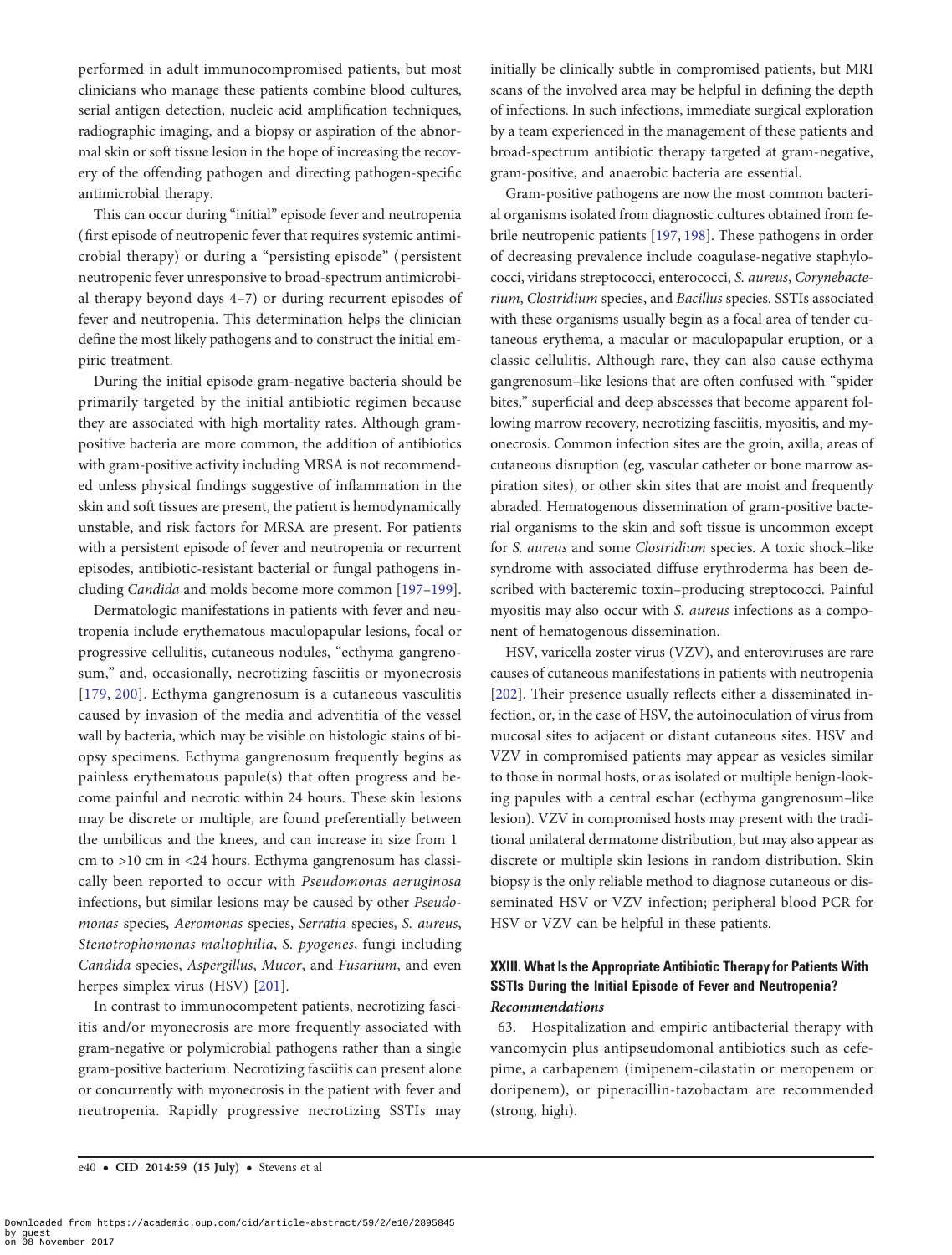<span id="page-31-0"></span>64. Documented clinical and microbiologic SSTIs should be treated based on antimicrobial susceptibilities of isolated organisms (strong, high).

65. It is recommended that the duration of treatment for most bacterial SSTIs should be for 7–14 days (strong, moderate).

66. Surgical intervention is recommended for drainage of soft tissue abscess after marrow recovery or for a progressive polymicrobial necrotizing fasciitis or myonecrosis (strong, low).

67. Adjunct colony-stimulating factor therapy (granulocyte colony-stimulating factor [G-CSF], granulocyte macrophage colony-stimulating factor [GM-CSF]) or granulocyte transfusions are not routinely recommended (weak, moderate).

68. Acyclovir should be administered to patients suspected or confirmed to have cutaneous or disseminated HSV or VZV infection (strong, moderate).

#### Evidence Summary

The appropriate antibiotics for patients with suspected or confirmed SSTI (initial infection) should be broad-spectrum agents administered at the first clinical signs or symptoms of infection [\[203\]](#page-41-0). No single empiric regimen is superior, but all recommended regimens should meet the following criteria: broad-spectrum antimicrobial activity including P. aeruginosa, bactericidal in the absence of circulating neutrophils, and low antibiotic-associated toxicity (Table [7\)](#page-32-0). Infections caused by gram-negative bacilli including P. aeruginosa have been associated with the highest infection-associated mortality [[198](#page-41-0), [203\]](#page-41-0). Despite an increased prevalence of gram-positive bacteria, antibiotics specifically aimed against this group of organisms are not required [[187,](#page-40-0) [189\]](#page-40-0) unless patients exhibit physical findings of SSTI or catheter-associated infection or are hemodynamically unstable [[204\]](#page-41-0).

Antibiotic selection should follow the clinical care guidelines developed by IDSA and the NCCN [\[187,](#page-40-0) [189](#page-40-0)]. Excellent results have been reported for gram-negative infections using broadspectrum monotherapy with carbapenems, cephalosporins that possess antipseudomonal activity, or piperacillin/tazobactam.

For patients in whom vancomycin may not be an option, daptomycin, ceftaroline, or linezolid should be added to the

Table 6. Standard Doses of Antifungal Agents

initial empiric regimen. Linezolid, daptomycin, or ceftaroline have activity against MRSA [[204\]](#page-41-0) and have received FDA approval for the treatment of SSTIs, but have not been comprehensively studied in patients with neutropenia. The use of linezolid in this patient population has been associated with delayed ANC recovery [[205](#page-41-0), [206](#page-41-0)].

The combination of ciprofloxacin and amoxicillin-clavulanate is the preferred oral antibiotic regimen for low-risk patients [\[207,](#page-41-0) [208](#page-41-0)]. Levofloxacin has better gram-positive activity than ciprofloxacin, but is less potent than ciprofloxacin against P. aeruginosa, causing some to suggest that a higher dose of levofloxacin therapy (750 mg daily) may be required.

Fluoroquinolone prophylaxis should preclude the use of fluoroquinolones for empiric therapy, and instead broad-spectrum β-lactam antibiotics should be considered. Intravenous acyclovir should be added to the empiric antimicrobial regimen of the rare patient who has not been receiving antiviral prophylaxis effective against HSV or VZV, but has developed skin lesions suspected or confirmed to be caused by these viruses.

## XXIV. What Is the Appropriate Antimicrobial Therapy for Patients With SSTIs During Persistent or Recurrent Episodes of Fever and Neutropenia?

#### Recommendations

69. Yeasts and molds remain the primary cause of infectionassociated with persistent or recurrent fever and neutropenia; therefore, empiric antifungal therapy (Table 6) should be added to the antibacterial regimen (strong, high).

(a) Empiric administration of vancomycin or other agents with gram-positive activity (linezolid, daptomycin, or ceftaroline) should be added if not already being administered (Table [7](#page-32-0)) (strong, high).

(b) Candida species SSTIs should be treated with an echinocandin or, if Candida parapsilosis has been isolated, lipid formulation amphotericin B (strong, high) with fluconazole as an acceptable alternative (strong, moderate). Treatment should be for 2 weeks after clearance of bloodstream infection or resolution of skin lesions (strong, moderate).

| Oral Dose                                              | <b>IV</b> Dose                                                          | Comments                                                                             |
|--------------------------------------------------------|-------------------------------------------------------------------------|--------------------------------------------------------------------------------------|
| 100-400 mg every 24 h                                  | 800 mg loading dose, then 400 mg<br>daily                               | Candida krusei and Candida glabrata are<br>resistant                                 |
| 400 mg bid $\times$ 2 doses,<br>then 200 mg every 12 h | 6 mg/kg IV every 12 h for 2 doses,<br>followed by 4 mg/kg IV every 12 h | Accumulation of cyclodextrin vehicle with<br>IV formulation with renal insufficiency |
| 400 mg bid with meals                                  | N/A                                                                     | Covers Mucorales                                                                     |
| N/A                                                    | 5 mg/kg/d                                                               | Not active against fusaria                                                           |
| N/A                                                    | $3-5$ mg/kg/d                                                           | Not active against fusaria                                                           |
|                                                        |                                                                         |                                                                                      |

Abbreviations: bid, twice daily; IV, intravenous; N/A, not applicable.

<sup>a</sup> The use of patient-specific pharmacokinetics is recommended to improve clinical outcome [\[247\]](#page-42-0).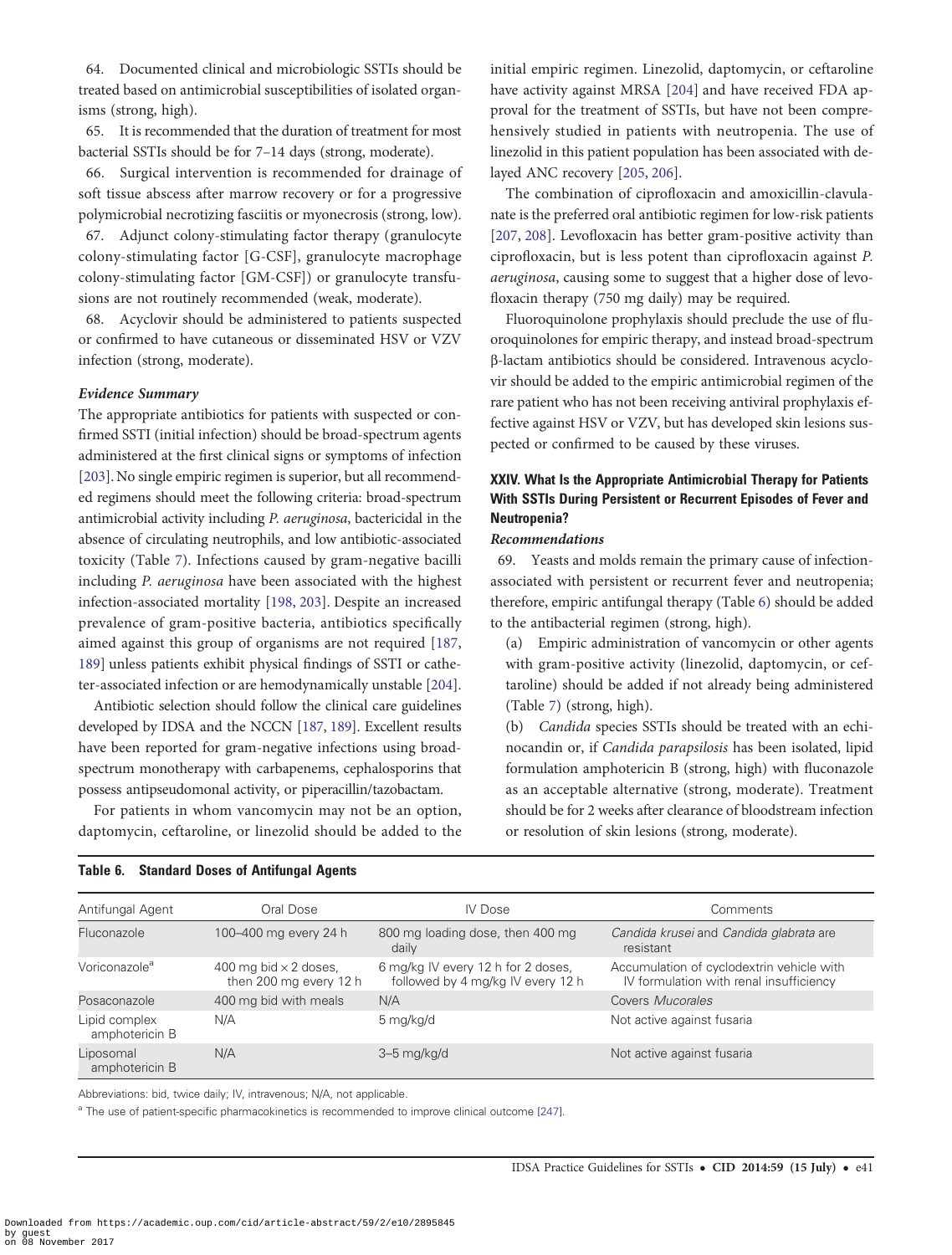<span id="page-32-0"></span>Table 7. Standard Doses of Antimicrobial Agents Active Against Multidrug-Resistant Organisms

| Antimicrobial | IV Dose                                    | Comments                                                                                 |
|---------------|--------------------------------------------|------------------------------------------------------------------------------------------|
| Vancomycin    | 30–60 mg/kg/d in 2–4 divided doses         | Target serum trough concentrations of 15-20 µg/mL in severe infections                   |
| Daptomycin    | $4-6$ mg/kg/d                              | Covers VRE, strains nonsusceptible to vancomycin may be cross-resistant to daptomycin    |
| Linezolid     | 600 mg every 12 h                          | 100% oral bioavailability; so oral dose same as IV dose. Covers VRE and MRSA             |
| Colistin      | 5 mg/kg load, then 2.5 mg/kg<br>every 12 h | Nephrotoxic; does not cover gram-positives or anaerobes, Proteus, Serratia, Burkholderia |

Abbreviations: IV, intravenous; MRSA, methicillin-resistant Staphylococcus aureus; VRE, vancomycin-resistant enterococci.

(c) Aspergillus SSTIs should be treated with voriconazole (strong, high), or, alternatively, lipid formulations of amphotericin B, posaconazole, or echinocandin for 6–12 weeks (strong, low). Mucor/Rhizopus infections should be treated with lipid formulation amphotericin B (strong, moderate) or posaconazole (strong, low) (Table [6\)](#page-31-0). The addition of an echinocandin could be considered based on synergy in murine models of mucormycosis and observational clinical data (weak, low).

(d) Fusarium species infections should be treated with high-dose IV voriconazole or posaconazole (strong, low).

- (e) Begin treatment for antibiotic-resistant bacterial organisms, in patients currently on antibiotics (strong, moderate).
- (f) Intravenous acyclovir should be added to the patient's antimicrobial regimen for suspected or confirmed cutaneous or disseminated HSV or VZV infections (strong, moderate).

70. Blood cultures should be obtained, and skin lesions in this population of patients should be aggressively evaluated by culture aspiration, biopsy, or surgical excision as they may be caused by resistant microbes, yeast, or molds (strong, moderate).

71. The sensitivity of a single serum fungal antigen test (1,3 β-D-glucan or galactomannan tests) is low particularly in patients receiving antifungal agents, and benefits from laboratory tests for fungal antigen or DNA detection remain inconsistent (strong, moderate).

72. PCR in peripheral blood for HSV and VZV might be helpful in establishing a diagnosis of disseminated infection in patients with unexplained skin lesions (weak, moderate).

#### Evidence Summary

In patients with persistent unexplained fever of their first episode (after 4–7 days) or recurrent fever, yeast and molds are the major cause of infection-related morbidity and mortality (Table 7) [\[187,](#page-40-0) [189,](#page-40-0) [203\]](#page-41-0). These later infections are most common among high-risk patients with prolonged and profound neutropenia and they should be considered in any patient with neutropenia and skin and soft tissue lesions suggestive of infection. In addition, MRSA should also be considered if patients are not receiving antimicrobial agents with activity

against MRSA (eg, vancomycin, linezolid, daptomycin, or ceftaroline) [[209](#page-41-0)]. Multiple antibiotic-resistant gram-negative bacilli are more commonly being recovered from cultures of blood and soft tissues, and antibiotic modification is necessary when their presence is suspected or documented (Table 7) [\[204](#page-41-0)]. Treatment of yeast and mold infections should follow IDSA and NCCN guideline recommendations [\[187,](#page-40-0) [189\]](#page-40-0).

Although skin and soft tissues are less frequent sites of infection in patients with persisting or recurrent fever and neutropenia (<10%), they often represent a site of infection dissemination. Among the responsible pathogens, 10%–15% are caused by antibiotic-resistant gram-negative bacilli; 30%–40% by antibiotic-resistant gram-positive organisms (coagulase-negative staphylococci, MRSA, and vancomycin-resistant enterococci), but most (>50%) are caused by yeast or molds [[198,](#page-41-0) [210,](#page-41-0) [211\]](#page-41-0). In 2012, infections caused by yeast and molds were the major cause of associated morbidity and mortality in patients with prolonged and profound neutropenia [\[198,](#page-41-0) [210](#page-41-0)]. Diagnosis of fungal infections remains difficult, and benefits from fungal antigen or DNA detection remain inconsistent [\[212](#page-41-0), [213](#page-41-0)]. However, recovery of fungi from aspiration or biopsy of skin or deep soft tissues warrants aggressive systemic antifungal therapy. Surgical treatment should be also considered in patients with skin and soft tissue changes caused by angioinvasive molds (eg, Mucor, Rhizopus, and Aspergillus).

The incidence of invasive candidiasis prior to the routine use of azole antifungal prophylaxis was 12% in patients with profound and prolonged neutropenia [\[214](#page-41-0)]. Candida albicans is the most frequently isolated species; however, fluconazoleresistant yeast (ie, Candida krusei and Candida glabrata) are increasingly common due to the widespread use of azole prophylaxis [\[214](#page-41-0)]. Superficial cutaneous candidiasis presents as intertrigo, vaginitis, balanitis, perleche, and paronychia [\[215\]](#page-41-0) and rarely causes dissemination. However, up to 13% of patients with invasive disseminated candidiasis develop single or multiple nodular skin lesions [[216,](#page-41-0) [217](#page-41-0)]. These lesions can appear as discrete pink to red papules (0.5–1.0 cm) and are usually found on the trunk and extremities [\[215,](#page-41-0) [217\]](#page-41-0). Candida skin lesions are usually nontender, but may develop central pallor, or become hemorrhagic if

e42 • CID 2014:59 (15 July) • Stevens et al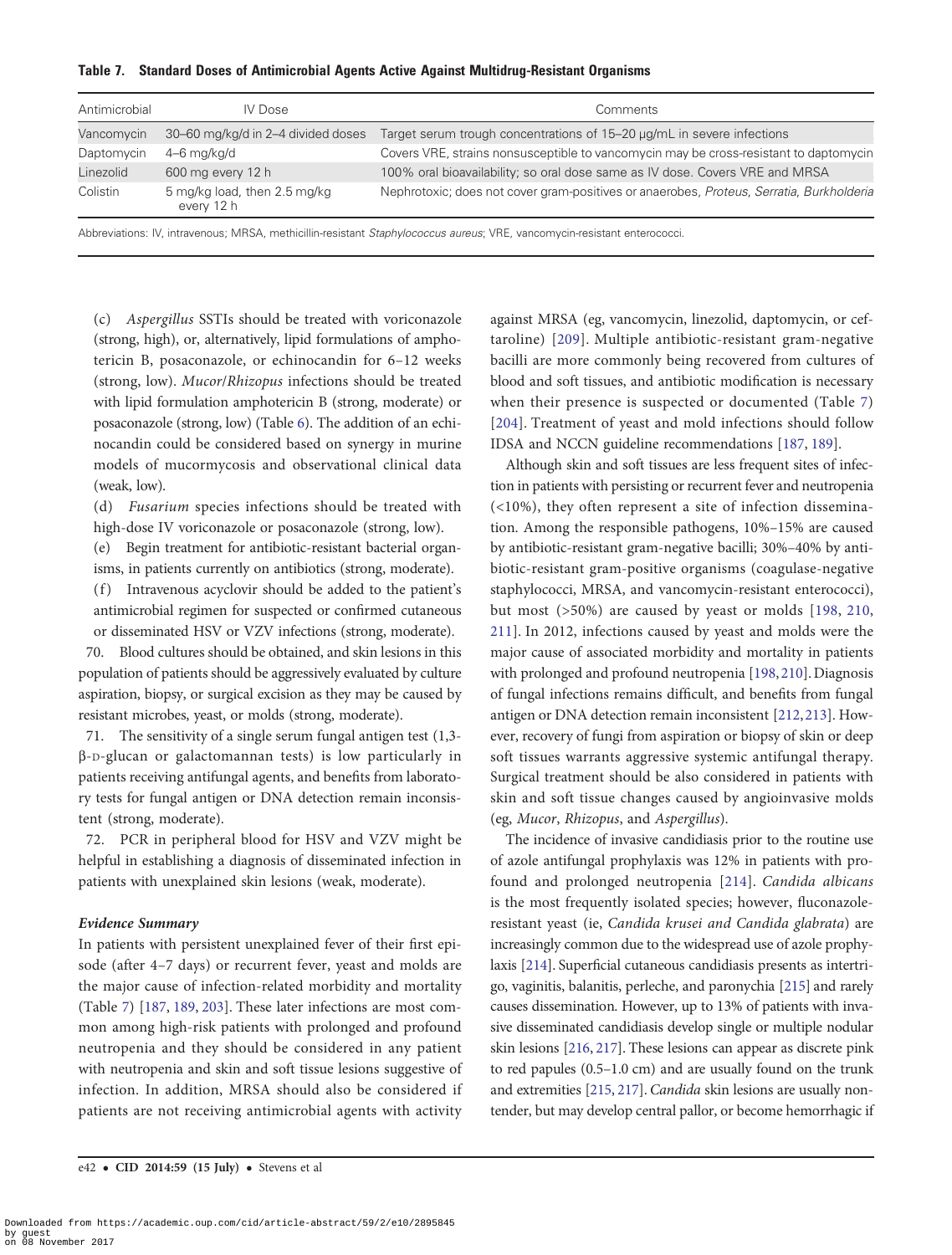the patient is thrombocytopenic. Painful myositis can develop as a consequence of hematogenous infection and is most common with Candida tropicalis [[218](#page-41-0), [219](#page-41-0)]. Muscle and soft tissue abscess formation is uncommon, but when identified it has usually occurred following marrow recovery.

Trichosporon beigelii is an uncommon but frequently fatal disseminated fungal infection that often involves the skin [[220\]](#page-41-0). Dermatologic manifestations vary from multiple erythematous macules to maculopapular lesions. Biopsy often reveals a mixture of true hyphae, pseudohyphae, budding yeast, and arthroconidia that may be easily mistaken for Candida species

Cutaneous mold infections are unusual, but there could be local infections at sites of IV catheter insertion or at nail bed and cuticle junctions on fingers and toes, or secondary to hematogenous dissemination [\[221](#page-41-0)]. Aspergillus, Rhizopus, and Mucor species cause painful erythematous skin nodules that become necrotic and can resemble ecthyma gangrenosum because of their tendency for angioinvasion [\[222\]](#page-41-0). Aspergillus species infections occur in 10%–14% of patients with profound and prolonged neutropenia, and mortality remains high [\[223](#page-41-0)].Aspergillus fumigatus is the most frequently isolated species (50%), followed by Aspergillus flavus, Aspergillus niger, and Aspergillus terreus. Isolation of Aspergillus from blood cultures is rare, but dissemination is commonly detected at autopsy [[224\]](#page-41-0). Local Mucor infections have occurred as a consequence of contaminated bandages or other skin trauma, but patients with pulmonary Mucor infection may also develop secondary cutaneous involvement from presumed hematogenous dissemination [\[225](#page-41-0), [226\]](#page-41-0).

Fusarium species are frequently identified as the infecting pathogen among patients with prolonged and profound neutropenia [\[227\]](#page-41-0). Patients commonly present with myalgias and persistent fever despite antimicrobial therapy. Skin lesions are very common (60%–80% of infections), and often begin as multiple erythematous macules with central pallor that quickly evolve to papules and necrotic nodules. The lesions frequently may have a ring of erythema surrounding an area of central necrosis. Lesions localize preferentially to the extremities, especially the feet, but may also be found on the face and trunk. Blood cultures are frequently positive (40%–50%) when cutaneous lesions appear. Mortality from this infection remains high, although new azole antifungal agents appear promising [[227\]](#page-41-0).

## RECOMMENDATIONS FOR PATIENTS WITH CELLULAR IMMUNODEFICIENCY

## XXV. What Is the Appropriate Approach to Assess SSTIs in Patients With Cellular Immunodeficiency?

#### Recommendations

73. Consider immediate consultation with a dermatologist familiar with cutaneous manifestations of infection in patients with cellular immune defects (eg, those with lymphoma, lymphocytic leukemia, recipients of organ transplants, or receiving immunosuppressive drugs such as anti–tumor necrosis factor (TNF) or certain monoclonal antibodies) (weak, low).

74. Consider biopsy and surgical debridement early in the management of these patients (weak, low).

75. Empiric antibiotics, antifungals, and/or antivirals should be considered in life-threatening situations (weak, moderate). The use of specific agents should be decided with the input of the primary team, dermatology, infectious disease, and other consulting teams (strong, moderate).

#### Evidence Summary

Patients with lymphoma or acute or chronic lymphocytic leukemia, recipients of hematopoietic stem cell transplant (HSCT) or solid organ transplant (SOT), patients receiving corticosteroids and other immunosuppressive drugs (eg, monoclonal antibodies, anti-TNF drugs), and patients with primary cellular immunodeficiencies are predisposed to infection. These patients are at increased risk for infection caused by a select group of bacteria, fungi, viruses, protozoa, and helminths, and some of these pathogens have the capacity to cause SSTIs. Infection should always be high in the differential of a skin lesion or skin lesions in patients with cellular immunodeficiency. These patients may not have systemic manifestations of infection, and the initial dermatological presentation may be atypical or misleading. Thus clinicians should have a very low threshold to obtain a skin biopsy (Table [6\)](#page-31-0).

#### Nontuberculous Mycobacteria

Although most infections occur after primary inoculation at sites of skin disruption or trauma, hematogenous dissemination does occur. The most common manifestations of nontuberculous mycobacteria (NTM) infection in SOT recipients include cutaneous and pleuropulmonary disease, and, in HSCT recipients, catheter-related infection and bacteremia [\[228\]](#page-41-0).Disseminated infection with Mycobacterium avium complex occurs preferentially among patients with HIV disease, whereas bloodstream and cutaneous infections with Mycobacterium fortuitum, Mycobacterium chelonae, Mycobacterium abscessus, Mycobacterium ulcerans, Mycobacterium kansasii, Mycobacterium haemophilum, Mycobacterium marinum, or Mycobacterium mucogenicum are more frequent among non-HIV-immunocompromised hosts [\[228\]](#page-41-0). Dermatologic manifestations include a poorly resolving cellulitis, painless 1- to 2-cm nodules, necrotic ulcers, and subcutaneous abscesses.

Treatment of NTM infections of the skin and soft tissues requires prolonged combination therapy (duration, 6–12 weeks) that should consist of a macrolide antibiotic (eg, clarithromycin) and a second agent to which the isolate is susceptible. Surgical debridement is crucial for cultures and sensitivities and in addition is necessary to remove devitalized tissue and to promote skin and soft tissue healing. Definitive guidelines for treatment of these entities have been published [[229\]](#page-41-0).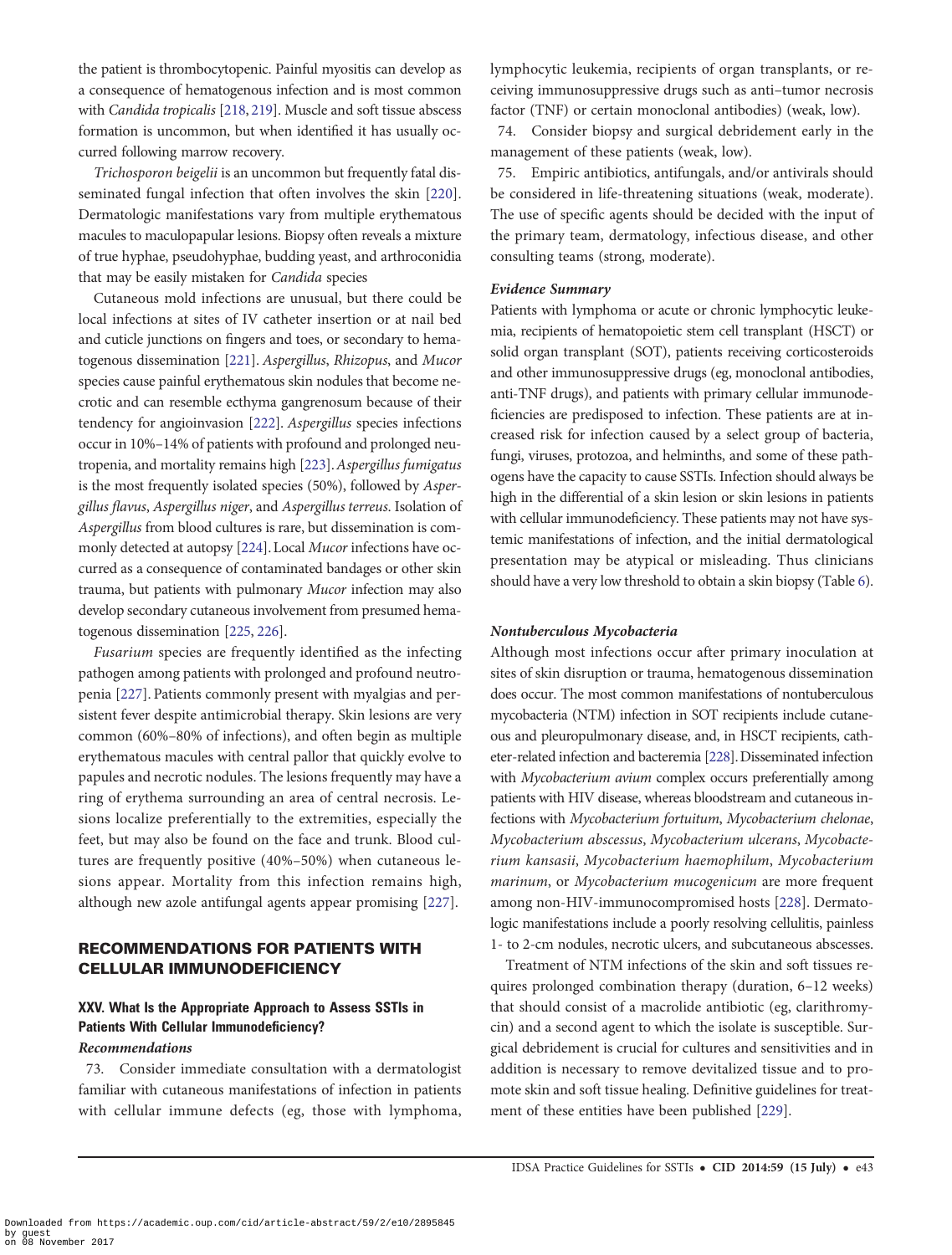#### Nocardia

Cutaneous Nocardia infections usually represent metastatic foci of infection that have originated from a primary pulmonary source [\[230\]](#page-41-0). Nocardia farcinica, Nocardia brasiliensis, and other Nocardia species have been associated with cutaneous disease. The dermatologic manifestations are usually limited to subcutaneous nodules or abscesses and panniculitis. Soft tissue abscesses are frequently painless and are described as being cold to the touch. The incidence of local and disseminated Nocardia infections has decreased with the routine use of SMX-TMP prophylaxis for patients who experience prolonged periods of cellular immune deficiency. SMX-TMP remains the treatment of choice, but other sulfa antibiotics (eg, sulfadiazine and sulfasoxazole), amikacin, imipenem, meropenem, third-generation cephalosporins (ceftriaxone and cefotaxime), minocycline, extended-spectrum fluoroquinolones (eg, moxifloxacin), linezolid, and dapsone are effective in vitro and in animal models (Table [6\)](#page-31-0). Combination therapy with other agents should be considered in patients with severe infections or profound and lasting immunodeficiency. Prolonged therapy is important, and the duration of treatment (6–24 months) should take into account the presence of disseminated disease and the extent of the patient's underlying immunosuppression. Surgical debridement is recommended for necrotic nodules or large subcutaneous abscesses.

#### Fungi

Cutaneous mold infections have been increasingly reported in immunocompromised patients with primarily cellular immunodeficiency. Skin lesions can occur as a manifestation of a disseminated disease, a primary cutaneous inoculation, or in the skin site of a previous IV line [[221,](#page-41-0) [230](#page-41-0)]. The most common molds causing cutaneous manifestations in these patients include Aspergillus, Mucormycosis, Scedosporium, and Fusarium species [[231](#page-41-0)–[234](#page-41-0)]. Skin lesions can present as papules, nodules, or ulcers, or with the dermatological appearance of ecthyma gangrenosum. Skin biopsy should be performed for diagnostic purposes and resection of the entire lesion or "debulking" procedures should be considered in cases where there is either a single lesion or localized disease is present. In instances of Aspergillus species, Scedosporium apiospermum, and Fusarium species infections, voriconazole is the best therapeutic option. Amphotericin B is an excellent alternative. Posaconazole is also a reasonable alternative in combination with amphotericin B or as a transition to oral therapy (Table [7\)](#page-32-0).

Cryptococcal infections originate in the lungs, often with early hematogenous dissemination to the meninges and skin or soft tissues, but primary cutaneous cryptococcosis also occurs [[235\]](#page-41-0). Single or multiple painless skin lesions involving the face and scalp develop in 5%–10% of clinically infected patients, and in some patients, these lesions may precede documented cryptococcal meningitis by several weeks. Cutaneous cryptococcal infections may appear as papules (often similar to molluscum contagiosum lesions), nodules, pustules, chronic draining necrotic ulcers, or, more subtly, as cellulitis [\[235\]](#page-41-0). Cryptococcal cellulitis has occurred in recipients of blood, bone marrow, or SOT, although the incidence has dramatically decreased with the prophylactic use of the newer azole agents, particularly fluconazole. Fluconazole is often used as initial treatment, for patients with mild infections, or to complete treatment after the patient has shown clinical and microbiologic improvement with amphotericin B and 5-flucytosine induction therapy [\[236](#page-41-0)]. Surgical debridement and/or drainage are not helpful in the management of skin or soft tissue cryptococcal infections.

Cutaneous manifestations of acute progressive disseminated histoplasmosis are rare and usually occur in patients with severe cellular immune deficiency [\[237](#page-42-0), [238\]](#page-42-0). Skin lesions appear as nonspecific maculopapular eruptions that become hemorrhagic, but oral or cutaneous ulcers are sometimes present, particularly in the subacute, disseminated form of the disease. Histopathologic analysis of these skin lesions reveals necrosis surrounding the superficial dermal vessels, and with special stains, both intracellular and extracellular yeast may be seen. Prompt administration of amphotericin B therapy is the recommended treatment for patients with cellular immune deficiency and acute, life-threatening, progressive disseminated histoplasmosis. Patients often show a rapid clinical improvement within 1–2 weeks, and itraconazole can then replace amphotericin B to complete at least 6–12 months of treatment [[237](#page-42-0)]. Patients with illnesses that result in profound and prolonged immune suppression should receive long-term suppressive therapy with itraconazole after the initial treatment course is complete.

#### Viruses

VZV is one of the 2 most frequent herpesviruses to cause cutaneous infection in immunosuppressed patients [[239](#page-42-0)]. Patients without a preceding history of VZV exposure are at significant risk of developing severe chickenpox if exposed, but herpes zoster (also known as shingles) with or without dissemination is a more frequent clinical concern. Between 65% and 70% of adult patients are seropositive for VZV, and this identifies those patients at risk for future reactivation infection. Herpes zoster occurs most frequently during the first year following chemotherapy treatment, or following receipt of an HSCT or a SOT. Depending on the intensity of treatment or type of transplant, 25%–45% of such patients develop dermatomal zoster, with a 10%–20% risk of developing dissemination without prompt and effective antiviral therapy. A few patients present initially with disseminated cutaneous infection that may mimic atypical varicella, but some patients may present with nonspecific lesions that do not initially have the vesicular

e44 • CID 2014:59 (15 July) • Stevens et al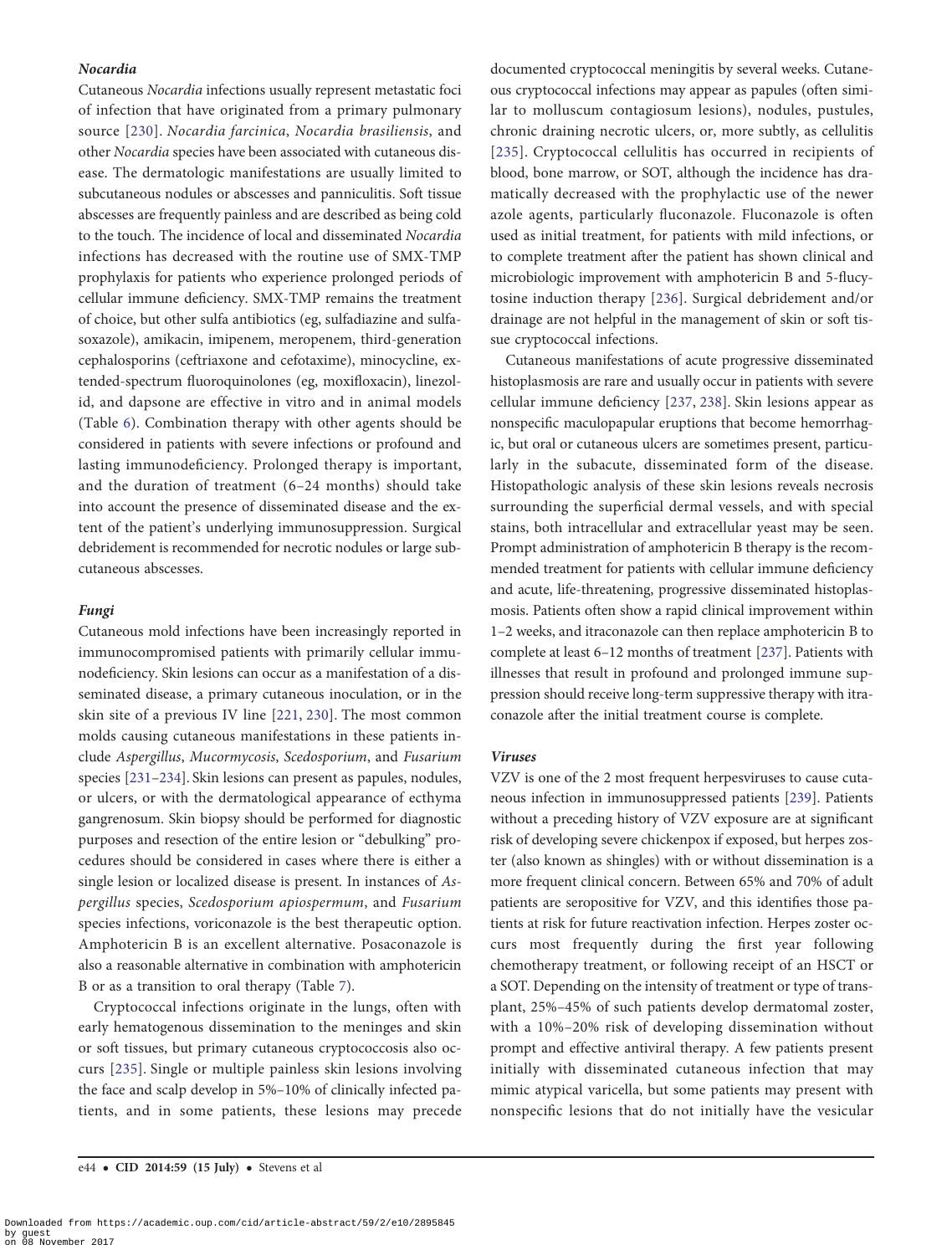appearance of varicella. Herpes zoster typically causes a unilateral, vesicular eruption with dermatomal pain that often precedes the skin findings by 24–72 hours (and sometimes longer). Early lesions are erythematous macules that rapidly evolve to papules and then to vesicles. The vesicles frequently coalesce, form bullae, and scab before healing. Lesions in otherwise healthy hosts continue to erupt for at least 4–6 days, with the entire disease duration being approximately 2 weeks. However, among immunocompromised hosts, skin lesions may continue to develop over a longer period (7–14 days) and generally heal more slowly unless effective antiviral therapy is administered. Without adequate treatment, some immunocompromised patients develop chronic ulcerations with persistent viral replication that is complicated by secondary bacterial and fungal superinfections.

High-dose IV acyclovir remains the treatment of choice for VZV infections in compromised hosts. Oral acyclovir, famciclovir, and valacyclovir are beneficial for VZV infections in otherwise healthy hosts, but oral therapy should be reserved for mild cases of VZV disease in patients with transient immune suppression or as treatment to complete therapy once the patient has shown a clinical response to IV acyclovir. Recipients of allogeneic blood and bone marrow transplants routinely take acyclovir (800 mg bid) or valacyclovir (500 mg bid) during the first year following transplant for the prevention of VZV and HSV reactivation [[240\]](#page-42-0). Should skin lesions suspicious of VZV or HSV develop in patients already taking such antivirals, antiviral resistance should be investigated and taken into account in the selection of the empiric regimen.

HSV infections in compromised hosts are almost exclusively due to viral reactivation. Orofacial and genital sites are the most common cutaneous locations, but autoinoculation can occur in almost any area. Infections of the fingernail bed and cuticle (herpetic whitlow) occur because of inoculation of HSV at epidermal sites.

Skin lesions are often preceded by localized pain or a tingling sensation. Early skin lesions are usually focal, erythematous, and maculopapular lesions that evolve to form thin-walled vesicles and then pustulate before becoming small ulcers. Lesions frequently coalesce, and chronic, poorly healing ulcers are characteristic of HSV infections among immunocompromised hosts. Ulcerative lesions rarely include a vesicular component and thus make the clinical diagnosis of a chronic HSV infection difficult. Blood-borne HSV dissemination, manifested by multiple vesicles over a widespread area of the trunk or extremities, is uncommon, but when seen among compromised hosts, it is usually secondary to an HSV-2 infection. Acyclovir is the treatment of choice for HSV infections, although famciclovir and valacyclovir are also highly effective. The development of acyclovir-resistant HSV isolates is well described and occurs more frequently among immunocompromised patients [[241\]](#page-42-0).

Suppression of HSV reactivation or continued treatment until the ulcerated skin or mucosal lesions have totally healed may decrease the incidence of infections caused by acyclovir-resistant HSV strains.

The treatment of acyclovir-resistant HSV isolates requires a prolonged course of intravenous foscarnet, but continuous infusion of high-doses of acyclovir has been reported to be successful in HSCT patients [[242](#page-42-0)]. Surgery should be avoided in patients with HSV infections, unless a documented bacterial or fungal abscess is identified.

#### **Parasites**

The skin and soft tissue structures of immunosuppressed patients can also rarely be affected by parasites, including but not limited to Strongyloides stercoralis [\[242](#page-42-0)], free-living ameba (Acanthamoeba species and Balamuthia species) [\[243\]](#page-42-0), Trypanosoma cruzi (Chagas disease) [\[244\]](#page-42-0), and Sarcoptes scabiei (Norwegian scabies) [[245](#page-42-0)]. A high index of suspicion, a careful medical history, and early skin biopsy are important for successful diagnosis and successful treatment.

#### FUTURE DIRECTIONS

Highly specific treatment directed against an identified pathogen is the ultimate goal of clinical practitioners. In terms of diagnosis, we currently face major problems in the rapid identification of the pathogen and thus we must still rely on clinical skills and experience. The first decision pathway involves determining if the SSTI is caused by an endogenous or exogenous pathogen. Endogenous pathogens can be largely restricted to S. aureus or streptococcal species such as groups A, B, C, or G, and together these account for the vast majority of SSTIs. Previously, the empiric treatment of SSTIs of endogenous origin was relatively easy because semisynthetic penicillin, cephalosporins, erythromycin, and clindamycin were effective treatment of both S. aureus and streptococcal species. Recently, resistance of S. aureus to methicillin, erythromycin, clindamycin, tetracycline, and SMX-TMP has dramatically increased and resistance of streptococci to erythromycin and clindamycin has been reported as well. Therefore, in the future it will be more important than ever to base treatment on cultures and sensitivities. In nonpurulent cellulitis, the clinical isolation rate of a pathogen is <20%. This leaves the modern clinician with an unconfirmed diagnosis 80% of the time.

Therefore, this panel supports continued research into the rapid diagnosis of causes of cellulitis specifically, but SSTIs in general. This is of particular importance as the FDA has required inclusion of patients with cellulitis into clinical trials. This poses a dilemma for the pharmaceutical industry and investigators as identification of a specific pathogen, as part of the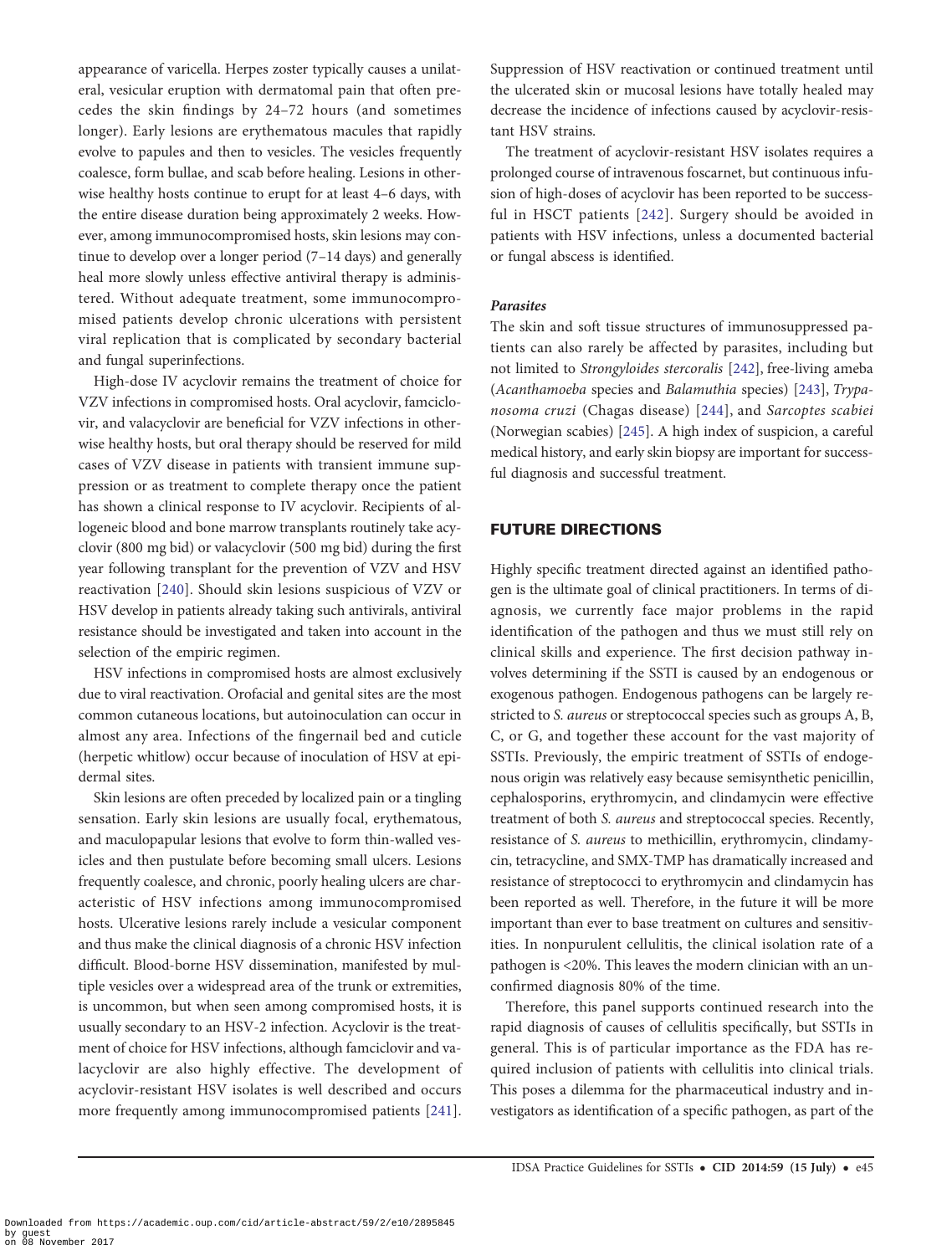<span id="page-36-0"></span>inclusion criteria, is necessary for enrollment in the clinical trial.

The priorities for further research are as follows:

1. Rapid and specific diagnostic assays are needed for identification of microbes that cause cellulitis.

2. Inexpensive agents are needed that are effective against groups A, B, C, and G streptococci as well as staphylococci including MRSA.

3. Investigations are needed to determine the pathogenesis of soft tissue infections caused by streptococci. This should include the respective roles of toxins and host response molecules in the genesis of redness, swelling, pain, and edema.

4. Clinical trials should be performed that include patients with severe soft tissue infections (eg, necrotizing fasciitis and gas gangrene) and immunocompromised patients. The lack of evidence-based approaches results in clinical decisions being made based on physicians' best opinion, or extrapolation from other patient populations.

5. Investigations should determine host and pathogen factors that result in recurrent cellulitis.

6. Larger clinical trials should determine if anti-inflammatory agents are useful or detrimental in the treatment of cellulitis and erysipelas.

7. Definitive treatment of SSTIs caused by staphylococci and streptococci in terms of preferred agents, doses, and duration of therapy is needed to improve outcomes and potentially reduce antibiotic exposure.

#### **Notes**

Acknowledgments. The expert panel expresses its gratitude to the external reviewers, Drs. Thomas File, Thomas M. Hooton, and George A. Pankey. The panel thanks the IDSA for supporting the development of this guideline and specifically, Vita Washington for her continued support throughout the guideline development process. We thank Irene Collie and Dr Amy E. Bryant for technical assistance in developing the algorithm in Figure [1.](#page-1-0)

Financial support. Support for these guidelines was provided by the Infectious Diseases Society of America.

Potential conflicts of interest. The following list is a reflection of what has been reported to IDSA. To provide thorough transparency, IDSA requires full disclosure of all relationships, regardless of relevancy to the guideline topic. Evaluation of such relationships as potential conflicts of interest is determined by a review process that includes assessment by the SPGC chair, the SPGC liaison to the development panel and the board of directors liaison to the SPGC, and, if necessary, the Conflict of Interest (COI) Task Force of the Board. This assessment of disclosed relationships for possible COI will be based on the relative weight of the financial relationship (ie, monetary amount) and the relevance of the relationship (ie, the degree to which an association might reasonably be interpreted by an independent observer as related to the topic or recommendation of consideration). The reader of these guidelines should be mindful of this when the list of disclosures is reviewed. D. L. S. has no current conflicts of interest and currently receives research support from the Department of Veterans Affairs and the National Institutes of Health. A. L. B. has received honoraria from UpToDate. H. F. C. has served as a consultant to Pfizer, AstraZeneca, Theravance, and Trius, and has received stocks/bonds from Merck and Trius. E. P. D. has served as a consultant; has received grants for clinical research and/or lectured for honoraria from Bayer, Merck, Wyeth-Ayerst, AstraZeneca, Pfizer, Ortho-McNeil, Cubist, Vicuron, InterMune, Peninsula, Johnson & Johnson, Cepheid, Replidyne, Kimberley-Clark, Targanta, Schering-Plough, Enturia, Optimer Pharmaceuticals, Cadence, Implicit, Cardinal, Durata, 3M, Applied Medical, and BD-GeneOhm; and has received a clinical trial grant from Tetraphase. E. J. C. G. has served as a consultant to Schering-Plough, ViraPharm, Replidyne, Occulus Innovative Sciences, Theravance, Cerexa, Merck, and Optimer Pharmaceuticals; has received honoraria from Merck, Johnson & Johnson; and has received research grants from Replidyne, Occulus Innovative Sciences, Cubist, Theravance, Pfizer, Cerexa, Johnson & Johnson, Merck, and Optimer Pharmaceuticals. S. L. G. has received stocks/bonds from Optimer Pharmaceuticals, Cubist Pharmaceuticals, and Cempra Pharmaceuticals has received honoraria from IDSA (Editor, Clinical Infectious Diseases); has served as a consultant to Cempra Pharmaceuticals; and has received grants from the National Institutes of Health. S. L. K. has served as a consultant to Novartis, Pfizer, and Wyeth; has been a site PI for Cubist, Cerexa, and Optimer; and has received honoraria from UpToDate and Merck. All other authors report no potential conflicts.

All authors have submitted the ICMJE Form for Disclosure of Potential Conflicts of Interest. Conflicts that the editors consider relevant to the content of the manuscript have been disclosed.

#### **References**

- 1. Guyatt GH, Oxman AD, Kunz R, et al. Going from evidence to recommendations. BMJ 2008; 336:1049–51.
- 2. Guyatt GH, Oxman AD, Vist GE, et al. GRADE: an emerging consensus on rating quality of evidence and strength of recommendations. BMJ 2008; 336:924–6.
- 3. Guyatt GH, Oxman AD, Kunz R, Vist GE, Falck-Ytter Y, Schunemann HJ. What is "quality of evidence" and why is it important to clinicians? BMJ 2008; 336:995–8.
- 4. Jaeschke R, Guyatt GH, Dellinger P, et al. Use of GRADE grid to reach decisions on clinical practice guidelines when consensus is elusive. BMJ 2008; 337:a744.
- 5. Edelsberg J, Taneja C, Zervos M, et al. Trends in US hospital admissions for skin and soft tissue infections. Emerg Infect Dis 2009; 15:1516–8.
- 6. Pallin DJ, Egan DJ, Pelletier AJ, Espinola JA, Hooper DC, Camargo CA Jr. Increased US emergency department visits for skin and soft tissue infections, and changes in antibiotic choices, during the emergence of community-associated methicillin-resistant Staphylococcus aureus. Ann Emerg Med 2008; 51:291–8.
- 7. Pallin DJ, Espinola JA, Leung DY, Hooper DC, Camargo CA Jr. Epidemiology of dermatitis and skin infections in United States physicians' offices, 1993–2005. Clin Infect Dis 2009; 49:901–7.
- 8. Field MJ, Lohr KN; Institute of Medicine. Committee to Advise the Public Health Service on Clinical Practice Guidelines, United States. Department of Health and Human Services. Clinical practice guidelines: directions for a new program. Washington, DC: National Academy Press, 1990.
- 9. Guyatt GH, Oxman AD, Kunz R, et al. Incorporating considerations of resources use into grading recommendations. BMJ 2008; 336:1170–3.
- 10. Schunemann HJ, Oxman AD, Brozek J, et al. Grading quality of evidence and strength of recommendations for diagnostic tests and strategies. BMJ 2008; 336:1106–10.
- 11. Chow AW, Benninger MS, Brook I, et al. IDSA clinical practice guideline for acute bacterial rhinosinusitis in children and adults. Clin Infect Dis 2012; 54:e72–e112.
- 12. Hirschmann JV. Impetigo: etiology and therapy. Curr Clin Top Infect Dis 2002; 22:42–51.
- 13. Durupt F, Mayor L, Bes M, et al. Prevalence of Staphylococcus aureus toxins and nasal carriage in furuncles and impetigo. Br J Dermatol 2007; 157:1161–7.

e46 • CID 2014:59 (15 July) • Stevens et al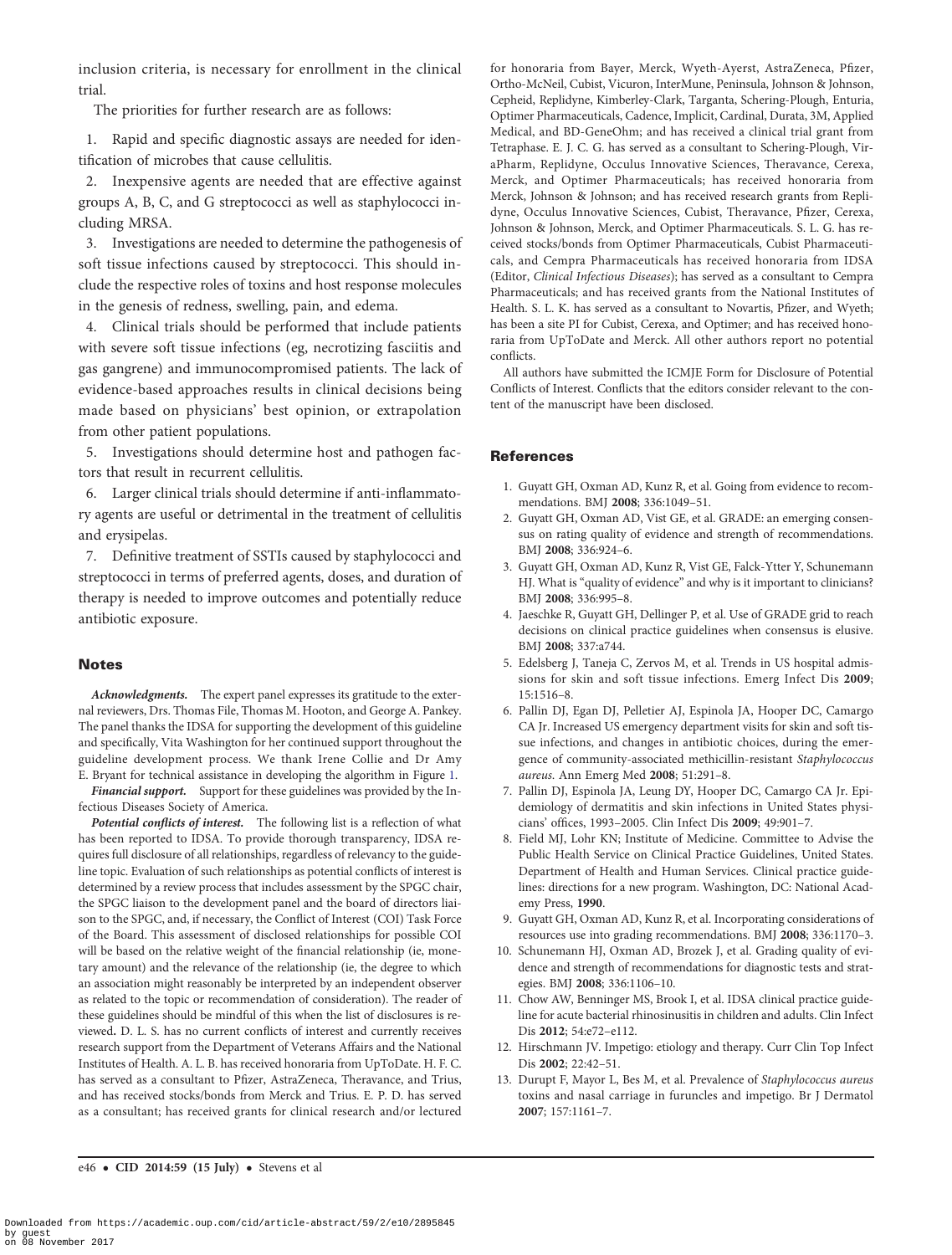- <span id="page-37-0"></span>14. Koning S, van der Wouden JC, Chosidow O, et al. Efficacy and safety of retapamulin ointment as treatment of impetigo: randomized double-blind multicentre placebo-controlled trial. Br J Dermatol 2008; 158:1077–82.
- 15. Wasserzug O, Valinsky L, Klement E, et al. A cluster of ecthyma outbreaks caused by a single clone of invasive and highly infective Streptococcus pyogenes. Clin Infect Dis 2009; 48:1213–9.
- 16. Moran GJ, Krishnadasan A, Gorwitz RJ, et al. Methicillin-resistant S. aureus infections among patients in the emergency department. N Engl J Med 2006; 355:666–74.
- 17. Duong M, Markwell S, Peter J, Barenkamp S. Randomized, controlled trial of antibiotics in the management of community-acquired skin abscesses in the pediatric patient. Ann Emerg Med 2010; 55:401–7.
- 18. Rajendran PM, Young D, Maurer T, et al. Randomized, double-blind, placebo-controlled trial of cephalexin for treatment of uncomplicated skin abscesses in a population at risk for community-acquired methicillin-resistant Staphylococcus aureus infection. Antimicrob Agents Chemother 2007; 51:4044–8.
- 19. Diven DG, Dozier SE, Meyer DJ, Smith EB. Bacteriology of inflamed and uninflamed epidermal inclusion cysts. Arch Dermatol 1998; 134:49–51.
- 20. Gaspari RJ, Resop D, Mendoza M, Kang T, Blehar D. A randomized controlled trial of incision and drainage versus ultrasonographically guided needle aspiration for skin abscesses and the effect of methicillin-resistant Staphylococcus aureus. Ann Emerg Med 2011; 57:483–91. e1.
- 21. Macfie J, Harvey J. The treatment of acute superficial abscesses: a prospective clinical trial. Br J Surg 1977; 64:264-6.
- 22. Llera JL, Levy RC. Treatment of cutaneous abscess: a double-blind clinical study. Ann Emerg Med 1985; 14:15–9.
- 23. O'Malley GF, Dominici P, Giraldo P, et al. Routine packing of simple cutaneous abscesses is painful and probably unnecessary. Acad Emerg Med 2009; 16:470–3.
- 24. Rutherford WH, Hart D, Calderwood JW, Merrett JD. Antibiotics in surgical treatment of septic lesions. Lancet 1970; 1:1077–80.
- 25. Schmitz GR, Bruner D, Pitotti R, et al. Randomized controlled trial of trimethoprim-sulfamethoxazole for uncomplicated skin abscesses in patients at risk for community-associated methicillin-resistant Staphylococcus aureus infection. Ann Emerg Med 2010; 56:283–7.
- 26. Alikhan A, Lynch PJ, Eisen DB. Hidradenitis suppurativa: a comprehensive review. J Am Acad Dermatol 2009; 60:539-61; quiz 62-3.
- 27. Humphries AE, Duncan JE. Evaluation and management of pilonidal disease. Surg Clin North Am 2010; 90:113–24, table of contents.
- 28. Klempner MS, Styrt B. Prevention of recurrent staphylococcal skin infections with low-dose oral clindamycin therapy. JAMA 1988; 260:2682–5.
- 29. Raz R, Miron D, Colodner R, Staler Z, Samara Z, Keness Y. A 1-year trial of nasal mupirocin in the prevention of recurrent staphylococcal nasal colonization and skin infection. Arch Intern Med 1996; 156:1109–12.
- 30. Rahimian J, Khan R, LaScalea KA. Does nasal colonization or mupirocin treatment affect recurrence of methicillin-resistant Staphylococcus aureus skin and skin structure infections? Infect Control Hosp Epidemiol 2007; 28:1415–6.
- 31. Ellis MW, Griffith ME, Dooley DP, et al. Targeted intranasal mupirocin to prevent colonization and infection by community-associated methicillin-resistant Staphylococcus aureus strains in soldiers: a cluster randomized controlled trial. Antimicrob Agents Chemother 2007; 51:3591–8.
- 32. Whitman TJ, Herlihy RK, Schlett CD, et al. Chlorhexidine-impregnated cloths to prevent skin and soft-tissue infection in Marine recruits: a cluster-randomized, double-blind, controlled effectiveness trial. Infect Control Hosp Epidemiol 2010; 31:1207–15.
- 33. Wiese-Posselt M, Heuck D, Draeger A, et al. Successful termination of a furunculosis outbreak due to lukS-lukF-positive, methicillin-

susceptible Staphylococcus aureus in a German village by stringent decolonization, 2002–2005. Clin Infect Dis 2007; 44:e88–95.

- 34. Fritz SA, Hogan PG, Hayek G, et al. Household versus individual approaches to eradication of community-associated Staphylococcus aureus in children: a randomized trial. Clin Infect Dis 2012; 54:743–51.
- 35. Hirschmann JV, Raugi GJ. Lower limb cellulitis and its mimics: part I. Lower limb cellulitis. J Am Acad Dermatol 2012; 67:163 e1–12; quiz 75–6.
- 36. Dupuy A, Benchikhi H, Roujeau JC, et al. Risk factors for erysipelas of the leg (cellulitis): case-control study. BMJ 1999; 318:1591–4.
- 37. Bjornsdottir S, Gottfredsson M, Thorisdottir AS, et al. Risk factors for acute cellulitis of the lower limb: a prospective case-control study. Clin Infect Dis 2005; 41:1416–22.
- 38. Perl B, Gottehrer NP, Raveh D, Schlesinger Y, Rudensky B, Yinnon AM. Cost-effectiveness of blood cultures for adult patients with cellulitis. Clin Infect Dis 1999; 29:1483–8.
- 39. Hook EW 3rd, Hooton TM, Horton CA, Coyle MB, Ramsey PG, Turck M. Microbiologic evaluation of cutaneous cellulitis in adults. Arch Intern Med 1986; 146:295–7.
- 40. Sachs MK. The optimum use of needle aspiration in the bacteriologic diagnosis of cellulitis in adults. Arch Intern Med 1990; 150:1907–12.
- 41. Leppard BJ, Seal DV, Colman G, Hallas G. The value of bacteriology and serology in the diagnosis of cellulitis and erysipelas. Br J Dermatol 1985; 112:559–67.
- 42. Kielhofner MA, Brown B, Dall L. Influence of underlying disease process on the utility of cellulitis needle aspirates. Arch Intern Med 1988; 148:2451–2.
- 43. Sigurdsson AF, Gudmundsson S. The etiology of bacterial cellulitis as determined by fine-needle aspiration. Scand J Infect Dis 1989; 21:537–42.
- 44. Newell PM, Norden CW. Value of needle aspiration in bacteriologic diagnosis of cellulitis in adults. J Clin Microbiol 1988; 26:401–4.
- 45. Lebre C, Girard-Pipau F, Roujeau JC, Revuz J, Saiag P, Chosidow O. Value of fine-needle aspiration in infectious cellulitis. Arch Dermatol 1996; 132:842–3.
- 46. Lutomski DM, Trott AT, Runyon JM, Miyagawa CI, Staneck JL, Rivera JO. Microbiology of adult cellulitis. J Fam Pract 1988; 26:45–8.
- 47. Duvanel T, Auckenthaler R, Rohner P, Harms M, Saurat JH. Quantitative cultures of biopsy specimens from cutaneous cellulitis. Arch Intern Med 1989; 149:293–6.
- 48. Chartier C, Grosshans E. Erysipelas. Int J Dermatol 1990; 29:459–67.
- 49. Eriksson B, Jorup-Ronstrom C, Karkkonen K, Sjoblom AC, Holm SE. Erysipelas: clinical and bacteriologic spectrum and serological aspects. Clin Infect Dis 1996; 23:1091–8.
- 50. Jeng A, Beheshti M, Li J, Nathan R. The role of beta-hemolytic streptococci in causing diffuse, nonculturable cellulitis: a prospective investigation. Medicine (Baltimore) 2010; 89:217–26.
- 51. Bernard P, Toty L, Mounier M, Denis F, Bonnetblanc JM. Early detection of streptococcal group antigens in skin samples by latex particle agglutination. Arch Dermatol 1987; 123:468–70.
- 52. Bernard P, Bedane C, Mounier M, Denis F, Catanzano G, Bonnetblanc JM. Streptococcal cause of erysipelas and cellulitis in adults. A microbiologic study using a direct immunofluorescence technique. Arch Dermatol 1989; 125:779–82.
- 53. Semel JD, Goldin H. Association of athlete's foot with cellulitis of the lower extremities: diagnostic value of bacterial cultures of ipsilateral interdigital space samples. Clin Infect Dis 1996; 23:1162–4.
- 54. Baddour LM, Bisno AL. Recurrent cellulitis after coronary bypass surgery. Association with superficial fungal infection in saphenous venectomy limbs. JAMA 1984; 251:1049–52.
- 55. Eriksson BK. Anal colonization of group G beta-hemolytic streptococci in relapsing erysipelas of the lower extremity. Clin Infect Dis 1999; 29:1319–20.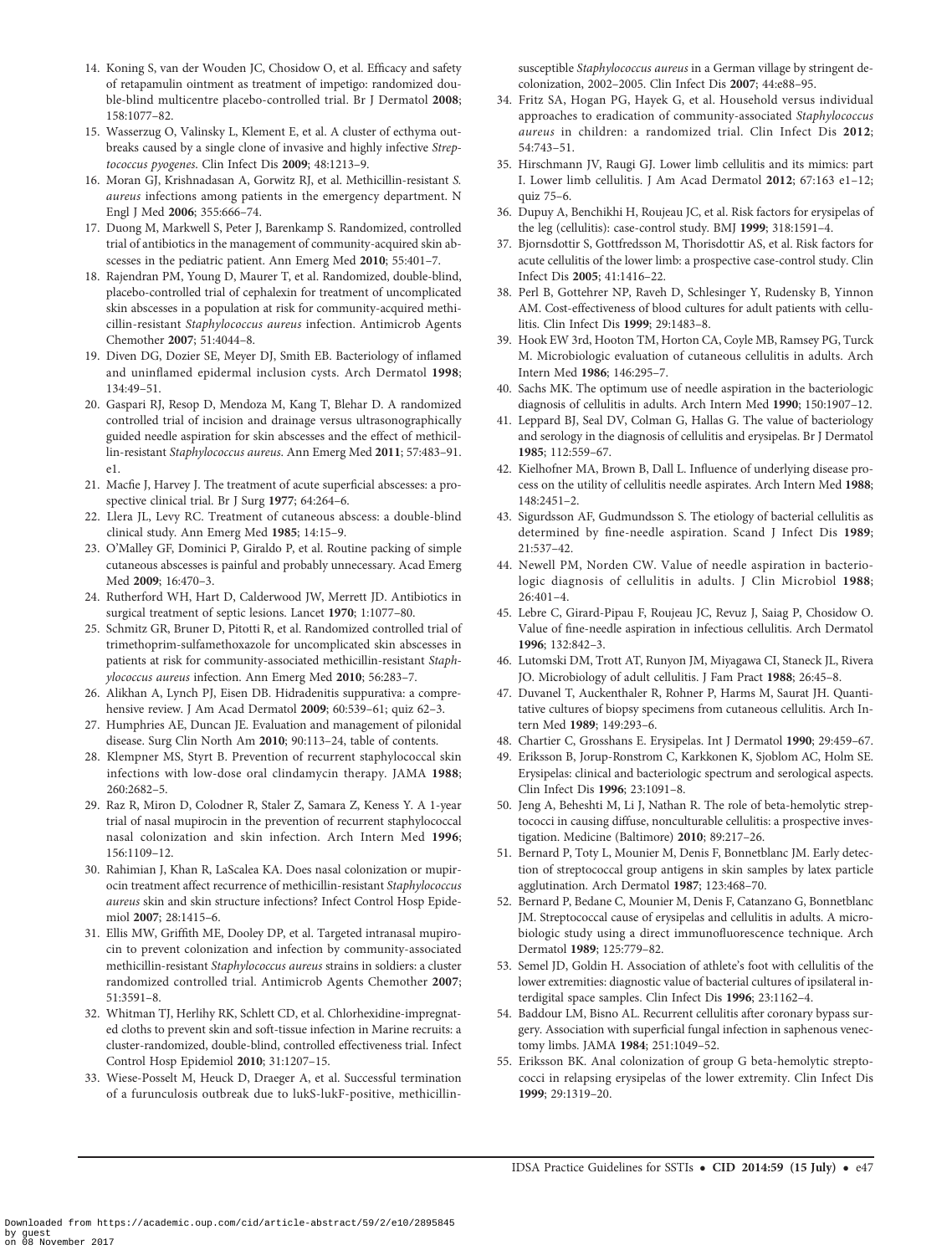- <span id="page-38-0"></span>56. Jorup-Ronstrom C, Britton S, Gavlevik A, Gunnarsson K, Redman AC. The course, costs and complications of oral versus intravenous penicillin therapy of erysipelas. Infection 1984; 12:390–4.
- 57. Hepburn MJ, Dooley DP, Skidmore PJ, Ellis MW, Starnes WF, Hasewinkle WC. Comparison of short-course (5 days) and standard (10 days) treatment for uncomplicated cellulitis. Arch Intern Med 2004; 164:1669–74.
- 58. Jenkins TC, Sabel AL, Sarcone EE, Price CS, Mehler PS, Burman WJ. Skin and soft-tissue infections requiring hospitalization at an academic medical center: opportunities for antimicrobial stewardship. Clin Infect Dis 2010; 51:895–903.
- 59. Pallin DJ, Binder WD, Allen MB, et al. Clinical trial: comparative effectiveness of cephalexin plus trimethoprim-sulfamethoxazole versus cephalexin alone for treatment of uncomplicated cellulitis: a randomized controlled trial. Clin Infect Dis 2013; 56:1754–62.
- 60. Dall L, Peterson S, Simmons T, Dall A. Rapid resolution of cellulitis in patients managed with combination antibiotic and anti-inflammatory therapy. Cutis 2005; 75:177–80.
- 61. Bergkvist PI, Sjobeck K. Antibiotic and prednisolone therapy of erysipelas: a randomized, double blind, placebo-controlled study. Scand J Infect Dis 1997; 29:377–82.
- 62. Bergkvist PI, Sjobeck K. Relapse of erysipelas following treatment with prednisolone or placebo in addition to antibiotics: a 1-year follow-up. Scand J Infect Dis 1998; 30:206–7.
- 63. McGee S, Hirschmann J. Use of corticosteroids in treating infectious diseases. Arch Intern Med 2008; 168:1034–46.
- 64. Goettsch WG, Bouwes Bavinck JN, Herings RM. Burden of illness of bacterial cellulitis and erysipelas of the leg in the Netherlands. J Eur Acad Dermatol Venereol 2006; 20:834–9.
- 65. Jorup-Ronstrom C, Britton S. Recurrent erysipelas: predisposing factors and costs of prophylaxis. Infection 1987; 15:105–6.
- 66. McNamara DR, Tleyjeh IM, Berbari EF, et al. A predictive model of recurrent lower extremity cellulitis in a population-based cohort. Arch Intern Med 2007; 167:709–15.
- 67. Lewis SD, Peter GS, Gomez-Marin O, Bisno AL. Risk factors for recurrent lower extremity cellulitis in a U.S. Veterans Medical Center population. Am J Med Sci 2006; 332:304–7.
- 68. Karppelin M, Siljander T, Vuopio-Varkila J, et al. Factors predisposing to acute and recurrent bacterial non-necrotizing cellulitis in hospitalized patients: a prospective case-control study. Clin Microbiol Infect 2010; 16:729–34.
- 69. Cox NH. Oedema as a risk factor for multiple episodes of cellulitis/ erysipelas of the lower leg: a series with community follow-up. Br J Dermatol 2006; 155:947–50.
- 70. Pavlotsky F, Amrani S, Trau H. Recurrent erysipelas: risk factors. J Dtsch Dermatol Ges 2004; 2:89–95.
- 71. Leclerc S, Teixeira A, Mahe E, Descamps V, Crickx B, Chosidow O. Recurrent erysipelas: 47 cases. Dermatology 2007; 214:52–7.
- 72. Sjoblom AC, Eriksson B, Jorup-Ronstrom C, Karkkonen K, Lindqvist M. Antibiotic prophylaxis in recurrent erysipelas. Infection 1993; 21:390–3.
- 73. Kremer M, Zuckerman R, Avraham Z, Raz R. Long-term antimicrobial therapy in the prevention of recurrent soft-tissue infections. J Infect 1991; 22:37–40.
- 74. Wang JH, Liu YC, Cheng DL, et al. Role of benzathine penicillin G in prophylaxis for recurrent streptococcal cellulitis of the lower legs. Clin Infect Dis 1997; 25:685–9.
- 75. Vignes S, Dupuy A. Recurrence of lymphoedema-associated cellulitis (erysipelas) under prophylactic antibiotherapy: a retrospective cohort study. J Eur Acad Dermatol Venereol 2006; 20:818–22.
- 76. Thomas KS, Crook AM, Nunn AJ, et al. Penicillin to prevent recurrent leg cellulitis. N Engl J Med 2013; 368:1695–703.
- 77. Brennan TA, Leape LL, Laird NM, et al. Incidence of adverse events and negligence in hospitalized patients. Results of the Harvard Medical Practice Study I. N Engl J Med 1991; 324:370–6.
- 78. Mangram AJ, Horan TC, Pearson ML, Silver LC, Jarvis WR. Guideline for prevention of surgical site infection, 1999. Hospital Infection

Control Practices Advisory Committee. Infect Control Hosp Epidemiol 1999; 20:250–78; quiz 79-80.

- 79. Gaynes RP, Culver DH, Horan TC, Edwards JR, Richards C, Tolson JS. Surgical site infection (SSI) rates in the United States, 1992-1998: the National Nosocomial Infections Surveillance System basic SSI risk index. Clin Infect Dis 2001; 33(suppl 2):S69–77.
- 80. Dellinger EP. Approach to the patient with postoperative fever. 3rd ed. Philadelphia: Lippincott Williams & Wilkins, 2004.
- 81. Burke JF. The effective period of preventive antibiotic action in experimental incisions and dermal lesions. Surgery 1961; 50:161–8.
- 82. Classen DC, Evans RS, Pestotnik SL, Horn SD, Menlove RL, Burke JP. The timing of prophylactic administration of antibiotics and the risk of surgical-wound infection. N Engl J Med 1992; 326:281–6.
- 83. Stone HH, Haney BB, Kolb LD, Geheber CE, Hooper CA. Prophylactic and preventive antibiotic therapy: timing, duration and economics. Ann Surg 1979; 189:691–9.
- 84. Dellinger EP, Gross PA, Barrett TL, et al. Quality standard for antimicrobial prophylaxis in surgical procedures. Infectious Diseases Society of America. Clin Infect Dis 1994; 18:422–7.
- 85. Bratzler DW, Houck PM. Antimicrobial prophylaxis for surgery: an advisory statement from the National Surgical Infection Prevention Project. Clin Infect Dis 2004; 38:1706–15.
- 86. McDonald M, Grabsch E, Marshall C, Forbes A. Single- versus multiple-dose antimicrobial prophylaxis for major surgery: a systematic review. Aust N Z J Surg 1998; 68:388–96.
- 87. Steinberg JP, Braun BI, Hellinger WC, et al. Timing of antimicrobial prophylaxis and the risk of surgical site infections: results from the Trial to Reduce Antimicrobial Prophylaxis Errors. Ann Surg 2009; 250:10–6.
- 88. van Kasteren ME, Mannien J, Ott A, Kullberg BJ, de Boer AS, Gyssens IC. Antibiotic prophylaxis and the risk of surgical site infections following total hip arthroplasty: timely administration is the most important factor. Clin Infect Dis 2007; 44:921–7.
- 89. Bartlett P, Reingold AL, Graham DR, et al. Toxic shock syndrome associated with surgical wound infections. JAMA 1982; 247: 1448–50.
- 90. Raab MG, O'Brien M, Hayes JM, Graham DR. Postoperative toxic shock syndrome. Am J Orthop (Belle Mead NJ) 1995; 24:130–6.
- 91. Mandell GL, Bennett JE, Dolin R, eds. Principles and practice of infectious diseases. 4th ed. New York: Churchill Livingstone, 1995.
- 92. Cruse PJE. Wound infections: epidemiology and clinical characteristics. CT: Appleton & Lange, 1988.
- 93. Lee J. Surgical wound infections: surveillance for quality improvement. Boston: Little, Brown and Company, 1995.
- 94. DeLucia A, Magee JC, Shanley CJ, Simeone DM, Sussman JJ, Wahl WL. Review for surgery: scientific principles and practice. Philadelphia: J.B. Lippincott Company, 1993.
- 95. Townsend CMJ, Beuchamp RD, Evers BM, Mattox KL, Sabiston S. The biologic basis of modern surgical practice. Philadelphia: W.B. Saunders and Company, 2001.
- 96. Dellinger EP, Evans HL, Van Eaton EG. Hospital Infections Chapter 817. In: Ashley SW, Cance WG, Chen H, Jurkovich GJ, Napolitano LM, Pemberton JH, Riall TS, Swanson JS, Valentine JS, eds. Decker, Ontario, CA: ACS Surgery Online, 2012; 8–26.
- 97. Dellinger EP. Surgical infections and choice of antibiotics. In: Towsend CM, Beauchamp RD, Evers BM, Mattox K, eds. The Biologic basis for modern surgical practice. Sabiston Textbook of surgery, 16th edition, Philadelphia: WB Saunders Co, 2001; 171–88.
- 98. Howard R, Simmons RL. Wound infections: epidemiology and clinical characteristics. Surgical infectious diseases. 2nd ed. CT: Appleton & Lange, 1988.
- 99. Huizinga WK, Kritzinger NA, Bhamjee A. The value of adjuvant systemic antibiotic therapy in localised wound infections among hospital patients: a comparative study. J Infect 1986; 13:11–6.
- 100. Meislin HW, Lerner SA, Graves MH, et al. Cutaneous abscesses. Anaerobic and aerobic bacteriology and outpatient management. Ann Intern Med 1977; 87:145–9.

e48 • CID 2014:59 (15 July) • Stevens et al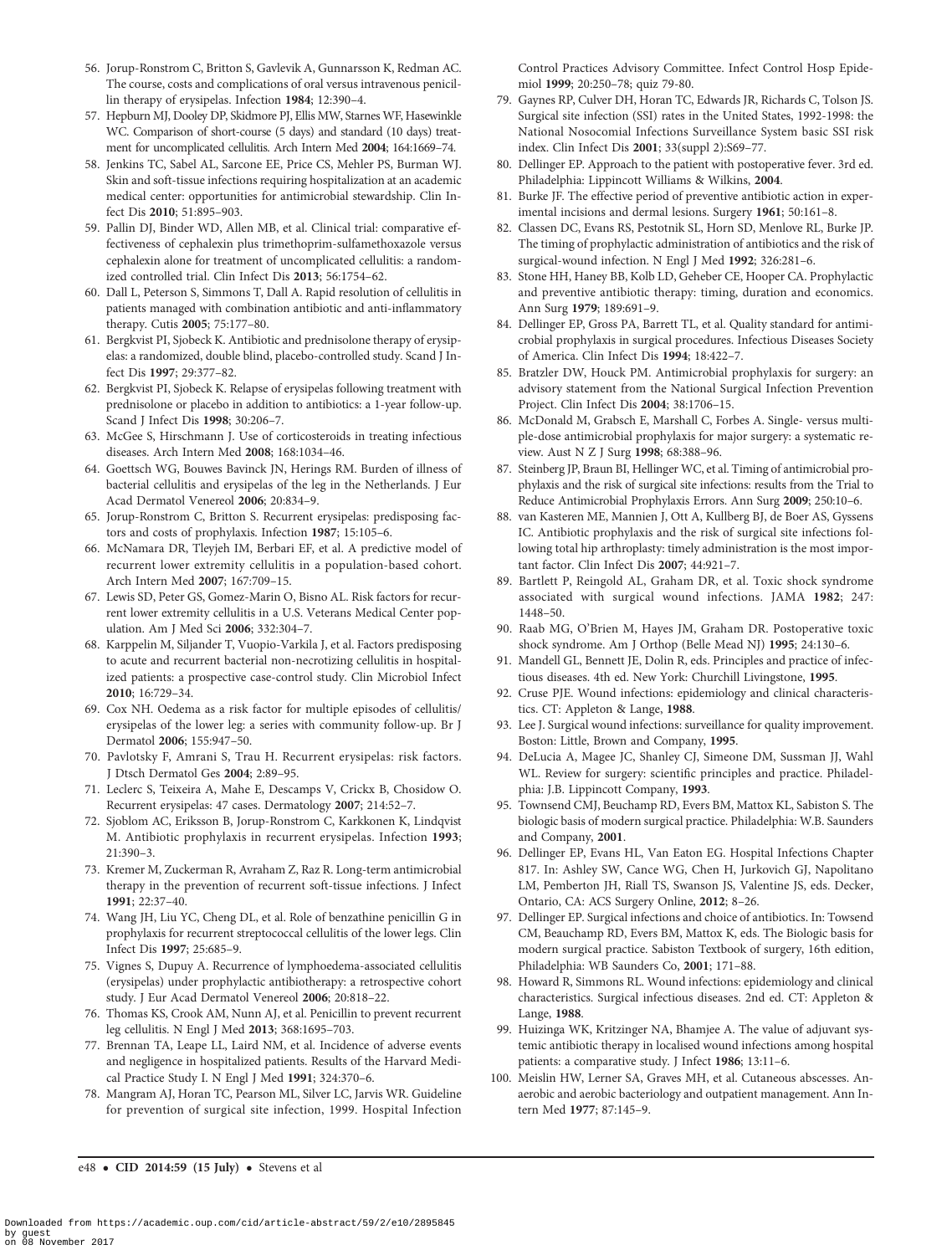- <span id="page-39-0"></span>101. Paydar KZ, Hansen SL, Charlebois ED, Harris HW, Young DM. Inappropriate antibiotic use in soft tissue infections. Arch Surg 2006; 141:850–4; discussion 55–6.
- 102. Bobrow BJ, Pollack CV Jr, Gamble S, Seligson RA. Incision and drainage of cutaneous abscesses is not associated with bacteremia in afebrile adults. Ann Emerg Med 1997; 29:404–8.
- 103. Brook I, Frazier EH. Aerobic and anaerobic bacteriology of wounds and cutaneous abscesses. Arch Surg 1990; 125:1445–51.
- 104. Meislin HW. Pathogen identification of abscesses and cellulitis. Ann Emerg Med 1986; 15:329–32.
- 105. Dellinger EP. Postoperative wound infection. 2nd ed. Philadelphia: Mosby Year Book, 2001.
- 106. Wyrick WJ Jr, Rea WJ, McClelland RN. Rare complications with intravenous hyperosmotic alimentation. JAMA 1970; 211:1697–8.
- 107. Giuliano A, Lewis F Jr, Hadley K, Blaisdell FW. Bacteriology of necrotizing fasciitis. Am J Surg 1977; 134:52–7.
- 108. Miller LG, Perdreau-Remington F, Rieg G, et al. Necrotizing fasciitis caused by community-associated methicillin-resistant Staphylococcus aureus in Los Angeles. N Engl J Med 2005; 352:1445–53.
- 109. Stevens DL, Tanner MH, Winship J, et al. Severe group A streptococcal infections associated with a toxic shock-like syndrome and scarlet fever toxin A. N Engl J Med 1989; 321:1–7.
- 110. Chelsom J, Halstensen A, Haga T, Hoiby EA. Necrotising fasciitis due to group A streptococci in western Norway: incidence and clinical features. Lancet 1994; 344:1111–5.
- 111. Anaya DA, Dellinger EP. Necrotizing soft-tissue infection: diagnosis and management. Clin Infect Dis 2007; 44:705–10.
- 112. Zimbelman J, Palmer A, Todd J. Improved outcome of clindamycin compared with beta-lactam antibiotic treatment for invasive Streptococcus pyogenes infection. Pediatr Infect Dis J 1999; 18:1096–100.
- 113. Mulla ZD, Leaverton PE, Wiersma ST. Invasive group A streptococcal infections in Florida. South Med J 2003; 96:968–73.
- 114. Tanz RR, Shulman ST, Shortridge VD, et al. Community-based surveillance in the united states of macrolide-resistant pediatric pharyngeal group A streptococci during 3 respiratory disease seasons. Clin Infect Dis 2004; 39:1794–801.
- 115. Ardanuy C, Domenech A, Rolo D, et al. Molecular characterization of macrolide- and multidrug-resistant Streptococcus pyogenes isolated from adult patients in Barcelona, Spain (1993-2008). J Antimicrob Chemother 2010; 65:634–43.
- 116. Noels H, Weber C. Catching up with important players in atherosclerosis: type I interferons and neutrophils. Curr Opin Lipidol 2011; 22:144–5.
- 117. Jaggi P, Beall B, Rippe J, Tanz RR, Shulman ST. Macrolide resistance and emm type distribution of invasive pediatric group A streptococcal isolates: three-year prospective surveillance from a children's hospital. Pediatr Infect Dis J 2007; 26:253–5.
- 118. Stevens DL. Dilemmas in the treatment of invasive Streptococcus pyogenes infections. Clin Infect Dis 2003; 37:341–3.
- 119. Kaul R, McGeer A, Norrby-Teglund A, et al. Intravenous immunoglobulin therapy for streptococcal toxic shock syndrome—a comparative observational study. The Canadian Streptococcal Study Group. Clin Infect Dis 1999; 28:800–7.
- 120. Darenberg J, Ihendyane N, Sjolin J, et al. Intravenous immunoglobulin G therapy in streptococcal toxic shock syndrome: a European randomized, double-blind, placebo-controlled trial. Clin Infect Dis 2003; 37:333–40.
- 121. Laucks SS 2nd. Fournier's gangrene. Surg Clin North Am 1994; 74:1339–52.
- 122. Eke N, Echem RC, Elenwo SN. Fournier's gangrene in Nigeria: a review of 21 consecutive patients. Int Surg 2000; 85:77–81.
- 123. Sissolak D, Weir WR. Tropical pyomyositis. J Infect 1994; 29:121–7.
- 124. Pannaraj PS, Hulten KG, Gonzalez BE, Mason EO Jr, Kaplan SL. Infective pyomyositis and myositis in children in the era of communityacquired, methicillin-resistant Staphylococcus aureus infection. Clin Infect Dis 2006; 43:953–60.
- 125. Gafur OA, Copley LA, Hollmig ST, Browne RH, Thornton LA, Crawford SE. The impact of the current epidemiology of pediatric musculoskeletal infection on evaluation and treatment guidelines. J Pediatr Orthop 2008; 28:777–85.
- 126. Crum NF. Bacterial pyomyositis in the United States. Am J Med 2004; 117:420–8.
- 127. Garcia-Lechuz JM, Cuevas O, Castellares C, Perez-Fernandez C, Cercenado E, Bouza E. Streptococcus pneumoniae skin and soft tissue infections: characterization of causative strains and clinical illness. Eur J Clin Microbiol Infect Dis 2007; 26:247–53.
- 128. Theodorou SJ, Theodorou DJ, Resnick D. MR imaging findings of pyogenic bacterial myositis ( pyomyositis) in patients with local muscle trauma: illustrative cases. Emerg Radiol 2007; 14:89–96.
- 129. Turecki MB, Taljanovic MS, Stubbs AY, et al. Imaging of musculoskeletal soft tissue infections. Skeletal Radiol 2010; 39:957–71.
- 130. Browne LP, Mason EO, Kaplan SL, Cassady CI, Krishnamurthy R, Guillerman RP. Optimal imaging strategy for community-acquired Staphylococcus aureus musculoskeletal infections in children. Pediatr Radiol 2008; 38:841–7.
- 131. Lin MY, Rezai K, Schwartz DN. Septic pulmonary emboli and bacteremia associated with deep tissue infections caused by community-acquired methicillin-resistant Staphylococcus aureus. J Clin Microbiol 2008; 46:1553–5.
- 132. Campbell KM, Vaughn AF, Russell KL, et al. Risk factors for community-associated methicillin-resistant Staphylococcus aureus infections in an outbreak of disease among military trainees in San Diego, California, in 2002. J Clin Microbiol 2004; 42:4050–3.
- 133. Weigelt J, Itani K, Stevens D, Lau W, Dryden M, Knirsch C. Linezolid versus vancomycin in treatment of complicated skin and soft tissue infections. Antimicrob Agents Chemother 2005; 49:2260–6.
- 134. Arbeit RD, Maki D, Tally FP, Campanaro E, Eisenstein BI. The safety and efficacy of daptomycin for the treatment of complicated skin and skin-structure infections. Clin Infect Dis 2004; 38: 1673–81.
- 135. File TM, Wilcox MH, Stein GE. Summary of ceftaroline fosamil clinical trials and clinical safety. Clin Infect Dis 2012; (suppl 3):S173–80.
- 136. Stevens DL, Aldape MJ, Bryant AE. Life-threatening clostridial infections. Anaerobe 2012; 18:254–9.
- 137. Stevens DL, Laine BM, Mitten JE. Comparison of single and combination antimicrobial agents for prevention of experimental gas gangrene caused by Clostridium perfringens. Antimicrob Agents Chemother 1987; 31:312–6.
- 138. Stevens DL, Maier KA, Laine BM, Mitten JE. Comparison of clindamycin, rifampin, tetracycline, metronidazole, and penicillin for efficacy in prevention of experimental gas gangrene due to Clostridium perfringens. J Infect Dis 1987; 155:220–8.
- 139. Heimbach D. Use of hyperbaric oxygen. Clin Infect Dis 1993; 17:239–40.
- 140. Goldstein EJ, Citron DM, Finegold SM. Dog bite wounds and infection: a prospective clinical study. Ann Emerg Med 1980; 9:508–12.
- 141. Goldstein EJ, Citron DM. Comparative activities of cefuroxime, amoxicillin-clavulanic acid, ciprofloxacin, enoxacin, and ofloxacin against aerobic and anaerobic bacteria isolated from bite wounds. Antimicrob Agents Chemother 1988; 32:1143–8.
- 142. Kroger AT, Atkinson WL, Marcuse EK, Pickering LK. General recommendations on immunization: recommendations of the Advisory Committee on Immunization Practices (ACIP). MMWR Recomm Rep 2006; 55:1–48.
- 143. Goldstein EJ, Citron DM, Merriam CV, Warren YA, Tyrrell K, Fernandez H. Comparative in vitro activity of ertapenem and 11 other antimicrobial agents against aerobic and anaerobic pathogens isolated from skin and soft tissue animal and human bite wound infections. J Antimicrob Chemother 2001; 48:641–51.
- 144. Brakenbury PH, Muwanga C. A comparative double blind study of amoxycillin/clavulanate vs placebo in the prevention of infection after animal bites. Arch Emerg Med 1989; 6:251–6.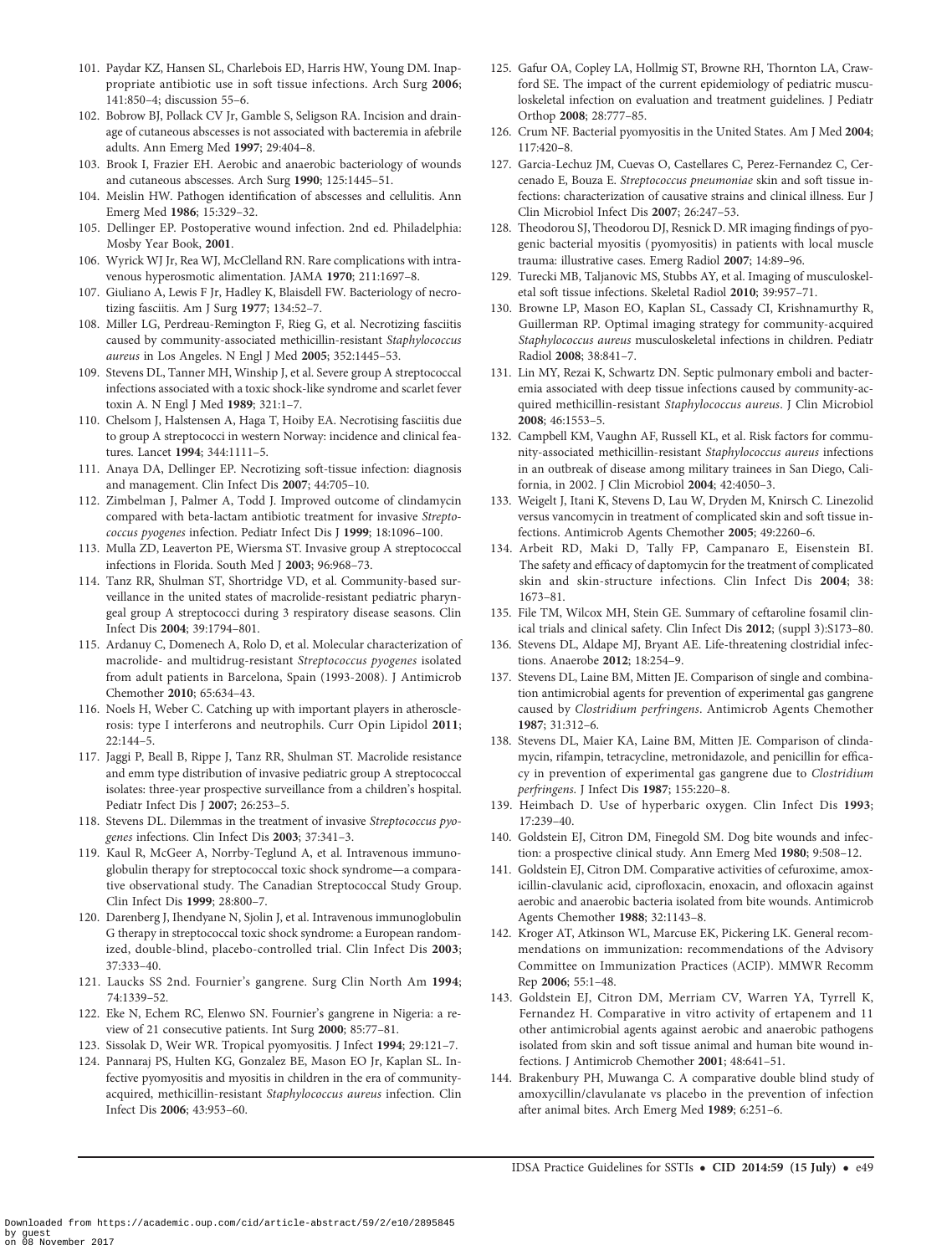- <span id="page-40-0"></span>145. Talan DA, Abrahamian FM, Moran GJ, Citron DM, Tan JO, Goldstein EJ. Clinical presentation and bacteriologic analysis of infected human bites in patients presenting to emergency departments. Clin Infect Dis 2003; 37:1481–9.
- 146. Pascual FB, McGinley EL, Zanardi LR, Cortese MM, Murphy TV. Tetanus surveillance—United States, 1998–2000. MMWR Surveill Summ 2003; 52:1–8.
- 147. Goldstein EJ. Bite wounds and infection. Clin Infect Dis 1992; 14:633–8.
- 148. Gouin S, Patel H. Office management of minor wounds. Can Fam Physician 2001; 47:769–74.
- 149. Callaham M. Prophylactic antibiotics in common dog bite wounds: a controlled study. Ann Emerg Med 1980; 9:410–4.
- 150. Elenbaas RM, McNabney WK, Robinson WA. Prophylactic oxacillin in dog bite wounds. Ann Emerg Med 1982; 11:248–51.
- 151. Dire DJ, Hogan DE, Walker JS. Prophylactic oral antibiotics for lowrisk dog bite wounds. Pediatr Emerg Care 1992; 8:194–9.
- 152. Dire DJ. Emergency management of dog and cat bite wounds. Emerg Med Clin North Am 1992; 10:719–36.
- 153. Cummings P. Antibiotics to prevent infection in patients with dog bite wounds: a meta-analysis of randomized trials. Ann Emerg Med 1994; 23:535–40.
- 154. Singer AJ, Dagum AB. Current management of acute cutaneous wounds. N Engl J Med 2008; 359:1037–46.
- 155. Medeiros I, Saconato H. Antibiotic prophylaxis for mammalian bites. Cochrane Database Syst Rev 2001:CD001738.
- 156. Goldstein EJ, Citron DM, Wield B, et al. Bacteriology of human and animal bite wounds. J Clin Microbiol 1978; 8:667–72.
- 157. Abrahamian FM, Goldstein EJ. Microbiology of animal bite wound infections. Clin Microbiol Rev 2011; 24:231–46.
- 158. Goldstein EJ, Citron DM, Richwald GA. Lack of in vitro efficacy of oral forms of certain cephalosporins, erythromycin, and oxacillin against Pasteurella multocida. Antimicrob Agents Chemother 1988; 32:213–5.
- 159. Goldstein EJ, Citron DM, Merriam CV. Linezolid activity compared to those of selected macrolides and other agents against aerobic and anaerobic pathogens isolated from soft tissue bite infections in humans. Antimicrob Agents Chemother 1999; 43:1469–74.
- 160. Stevens DL, Higbee JW, Oberhofer TR, Everett ED. Antibiotic susceptibilities of human isolates of Pasteurella multocida. Antimicrob Agents Chemother 1979; 16:322–4.
- 161. No authors listed.] Diphtheria, tetanus, and pertussis: recommendations for vaccine use and other preventive measures. Recommendations of the Immunization Practices Advisory Committee (ACIP). MMWR Recomm Rep 1991; 40:1–28.
- 162. Bowie C. Tetanus toxoid for adults—too much of a good thing. Lancet 1996; 348:1185–6.
- 163. Zook EG, Miller M, Van Beek AL, Wavak P. Successful treatment protocol for canine fang injuries. J Trauma 1980; 20:243–7.
- 164. Schultz RC, McMaster WC. The treatment of dog bite injuries, especially those of the face. Plast Reconstr Surg 1972; 49:494–500.
- 165. Stucker FJ, Shaw GY, Boyd S, Shockley WW. Management of animal and human bites in the head and neck. Arch Otolaryngol Head Neck Surg 1990; 116:789–93.
- 166. Palmer J, Rees M. Dog bites of the face: a 15 year review. Br J Plast Surg 1983; 36:315–8.
- 167. Inglesby TV, Henderson DA, Bartlett JG, et al. Anthrax as a biological weapon: medical and public health management. Working Group on Civilian Biodefense. JAMA 1999; 281:1735–45.
- 168. Dixon TC, Meselson M, Guillemin J, Hanna PC. Anthrax. N Engl J Med 1999; 341:815–26.
- 169. No authors listed.] Update: Investigation of bioterrorism-related anthrax and interim guidelines for exposure management and antimicrobial therapy, October 2001. MMWR Morb Mortal Wkly Rep 2001; 50:909–19.
- 170. Bass JW, Freitas BC, Freitas AD, et al. Prospective randomized double blind placebo-controlled evaluation of azithromycin for treatment of cat-scratch disease. Pediatr Infect Dis J 1998; 17:447–52.
- 171. Ramirez Ramirez CR, Saavedra S, Ramirez Ronda CH. Bacillary angiomatosis: microbiology, histopathology, clinical presentation, diagnosis and management. Bol Asoc Med P R 1996; 88:46–51.
- 172. Andrychowski J, Jasielski P, Netczuk T, Czernicki Z. Empyema in spinal canal in thoracic region, abscesses in paravertebral space, spondylitis: in clinical course of zoonosis Erysipelothrix rhusiopathiae. Eur Spine J 2012; 21(suppl 4):557–63.
- 173. Brooke CJ, Riley TV. Erysipelothrix rhusiopathiae: bacteriology, epidemiology and clinical manifestations of an occupational pathogen. J Med Microbiol 1999; 48:789–99.
- 174. Estes DM, Dow SW, Schweizer HP, Torres AG. Present and future therapeutic strategies for melioidosis and glanders. Expert Rev Anti Infect Ther 2010; 8:325–38.
- 175. Srinivasan A, Kraus CN, DeShazer D, et al. Glanders in a military research microbiologist. N Engl J Med 2001; 345:256–8.
- 176. Perry RD, Fetherston JD. Yersinia pestis—etiologic agent of plague. Clin Microbiol Rev 1997; 10:35–66.
- 177. Maurin M, Pelloux I, Brion JP, Del Bano JN, Picard A. Human tularemia in France, 2006–2010. Clin Infect Dis 2011; 53:e133–41.
- 178. Kroshinsky D, Grossman ME, Fox LP. Approach to the patient with presumed cellulitis. Semin Cutan Med Surg 2007; 26:168–78.
- 179. Lopez FA, Sanders CV. Dermatologic infections in the immunocompromised (non-HIV) host. Infect Dis Clin North Am 2001; 15:671–702, xi.
- 180. Pizzo PA. Fever in immunocompromised patients. N Engl J Med 1999; 341:893–900.
- 181. Podjasek JO, Wetter DA, Pittelkow MR, Wada DA. Cutaneous smallvessel vasculitis associated with solid organ malignancies: the Mayo Clinic experience, 1996 to 2009. J Am Acad Dermatol 2012; 66: e55–65.
- 182. Gafter-Gvili A, Fraser A, Paul M, et al. Antibiotic prophylaxis for bacterial infections in afebrile neutropenic patients following chemotherapy. Cochrane Database Syst Rev 2012; 1:CD004386.
- 183. Montoya JG, Giraldo LF, Efron B, et al. Infectious complications among 620 consecutive heart transplant patients at Stanford University Medical Center. Clin Infect Dis 2001; 33:629–40.
- 184. Lamoth F, Jaton K, Prod'hom G, et al. Multiplex blood PCR in combination with blood cultures for improvement of microbiological documentation of infection in febrile neutropenia. J Clin Microbiol 2010; 48:3510–6.
- 185. Petti CA. Detection and identification of microorganisms by gene amplification and sequencing. Clin Infect Dis 2007; 44:1108–14.
- 186. Schuetz AN. Invasive fungal infections: biomarkers and molecular approaches to diagnosis. Clin Lab Med 2013; 33:505–25.
- 187. Freifeld AG, Bow EJ, Sepkowitz KA, et al. Clinical practice guideline for the use of antimicrobial agents in neutropenic patients with cancer: 2010 update by the Infectious Diseases Society of America. Clin Infect Dis 2011; 52:e56–93.
- 188. Lingaratnam S, Slavin MA, Koczwara B, et al. Introduction to the Australian consensus guidelines for the management of neutropenic fever in adult cancer patients, 2010/2011. Australian Consensus Guidelines 2011 Steering Committee. Intern Med J 2011; 41:75–81.
- 189. Segal BH, Freifeld AG, Baden LR, et al. Prevention and treatment of cancer-related infections. J Natl Compr Canc Netw 2008; 6:122–74.
- 190. Tomblyn M, Chiller T, Einsele H, et al. Guidelines for preventing infectious complications among hematopoietic cell transplant recipients: a global perspective. Preface. Bone Marrow Transplant 2009; 44:453–5.
- 191. Walsh TJ, Anaissie EJ, Denning DW, et al. Treatment of aspergillosis: clinical practice guidelines of the Infectious Diseases Society of America. Clin Infect Dis 2008; 46:327–60.
- 192. Pappas PG, Kauffman CA, Andes D, et al. Clinical practice guidelines for the management of candidiasis: 2009 update by the Infectious Diseases Society of America. Clin Infect Dis 2009; 48:503–35.
- 193. Mermel LA, Allon M, Bouza E, et al. Clinical practice guidelines for the diagnosis and management of intravascular catheter-related infection:

e50 • CID 2014:59 (15 July) • Stevens et al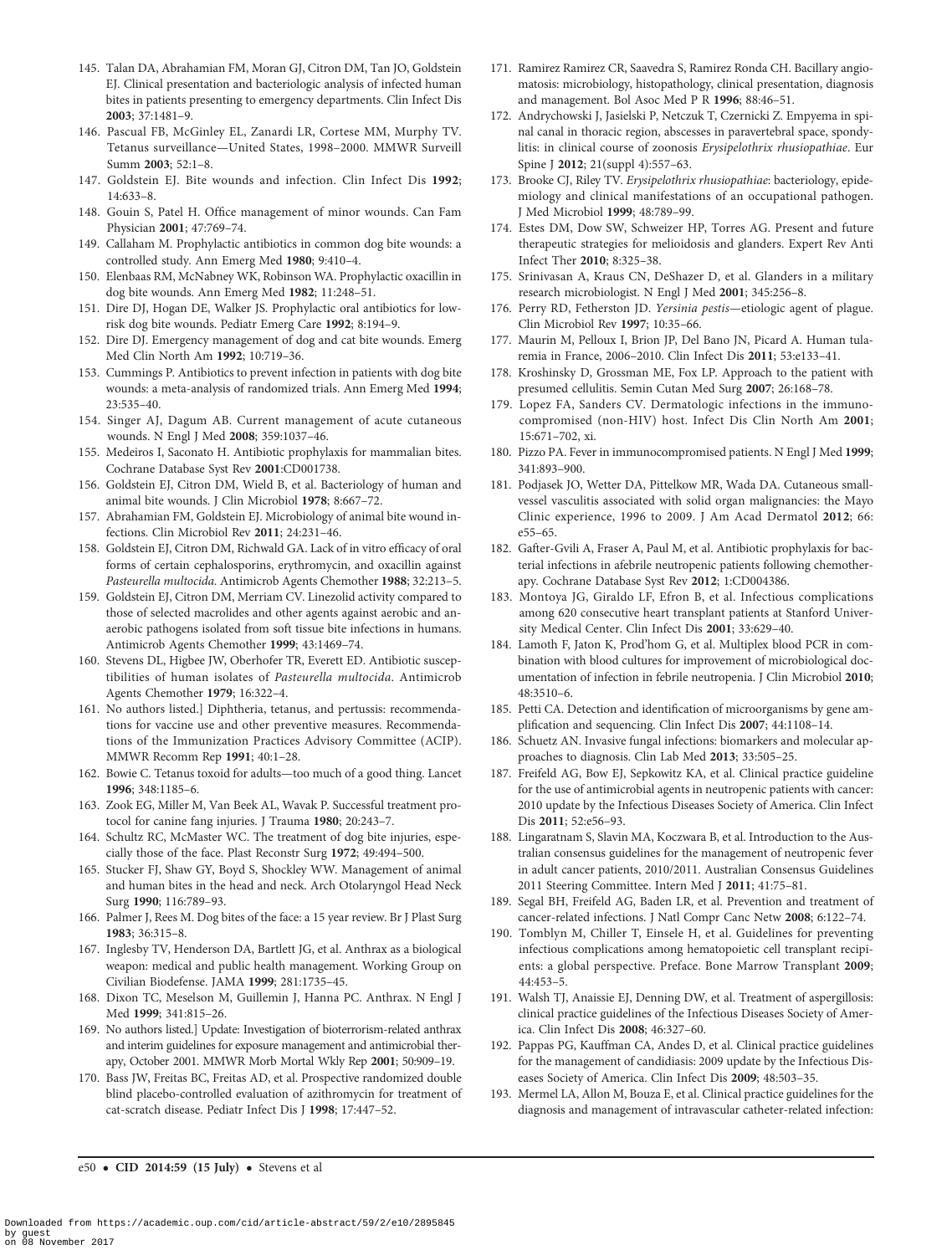<span id="page-41-0"></span>2009 update by the Infectious Diseases Society of America. Clin Infect Dis 2009; 49:1–45.

- 194. Legrand M, Max A, Peigne V, et al. Survival in neutropenic patients with severe sepsis or septic shock. Crit Care Med 2012; 40:43–9.
- 195. Paesmans M, Klastersky J, Maertens J, et al. Predicting febrile neutropenic patients at low risk using the MASCC score: does bacteremia matter? Support Care Cancer 2011; 19:1001–8.
- 196. Klastersky J, Paesmans M, Georgala A, et al. Outpatient oral antibiotics for febrile neutropenic cancer patients using a score predictive for complications. J Clin Oncol 2006; 24:4129–34.
- 197. Lanoix JP, Schmit JL, Douadi Y. Bacterial lung sepsis in patients with febrile neutropenia. Curr Opin Pulm Med 2012; 18:175–80.
- 198. Mebis J, Jansens H, Minalu G, et al. Long-term epidemiology of bacterial susceptibility profiles in adults suffering from febrile neutropenia with hematologic malignancy after antibiotic change. Infect Drug Resist 2010; 3:53–61.
- 199. Nordmann P, Cuzon G, Naas T. The real threat of Klebsiella pneumoniae carbapenemase-producing bacteria. Lancet Infect Dis 2009; 9:228–36.
- 200. Johnston DL, Waldhausen JH, Park JR. Deep soft tissue infections in the neutropenic pediatric oncology patient. J Pediatr Hematol Oncol 2001; 23:443–7.
- 201. Reich HL, Williams Fadeyi D, Naik NS, Honig PJ, Yan AC. Nonpseudomonal ecthyma gangrenosum. J Am Acad Dermatol 2004; 50: S114–7.
- 202. Wade JC. Viral infections in patients with hematological malignancies. Hematology Am Soc Hematol Educ Program 2006; 2006:368–74.
- 203. Pizzo PA. Management of fever in patients with cancer and treatmentinduced neutropenia. N Engl J Med 1993; 328:1323–32.
- 204. Kosmidis CI, Chandrasekar PH. Management of gram-positive bacterial infections in patients with cancer. Leuk Lymphoma 2012; 53:8–18.
- 205. Tattevin P, Camus C. What can we learn from studies comparing linezolid with vancomycin in neutropenic patients when vancomycin dosages are not optimized? Clin Infect Dis 2006; 42:1813–4; author reply 14–5.
- 206. Jaksic B, Martinelli G, Perez-Oteyza J, Hartman CS, Leonard LB, Tack KJ. Efficacy and safety of linezolid compared with vancomycin in a randomized, double-blind study of febrile neutropenic patients with cancer. Clin Infect Dis 2006; 42:597–607.
- 207. Freifeld A, Marchigiani D, Walsh T, et al. A double-blind comparison of empirical oral and intravenous antibiotic therapy for low-risk febrile patients with neutropenia during cancer chemotherapy. N Engl J Med 1999; 341:305–11.
- 208. Freifeld AG, Sepkowitz KA. No place like home? Outpatient management of patients with febrile neutropenia and low risk. J Clin Oncol 2011; 29:3952–4.
- 209. Spellberg B, Ibrahim A, Roilides E, et al. Combination therapy for mucormycosis: why, what, and how? Clin Infect Dis 2012; 54(suppl 1): S73–8.
- 210. Wingard JR, Santos GW, Saral R. Differences between first and subsequent fevers during prolonged neutropenia. Cancer 1987; 59:844–9.
- 211. Wade JC. Management of infection in patients with acute leukemia. Hematol Oncol Clin North Am 1993; 7:293–315.
- 212. Leeflang MM, Debets-Ossenkopp YJ, Visser CE, et al. Galactomannan detection for invasive aspergillosis in immunocompromized patients. Cochrane Database Syst Rev 2008; 4:CD007394.
- 213. Maertens J, Theunissen K, Lodewyck T, Lagrou K, Van Eldere J. Advances in the serological diagnosis of invasive Aspergillus infections in patients with haematological disorders. Mycoses 2007; 50(suppl 1):2–17.
- 214. Segal BH, Almyroudis NG, Battiwalla M, et al. Prevention and early treatment of invasive fungal infection in patients with cancer and neutropenia and in stem cell transplant recipients in the era of newer broad-spectrum antifungal agents and diagnostic adjuncts. Clin Infect Dis 2007; 44:402–9.
- 215. Mays SR, Bogle MA, Bodey GP. Cutaneous fungal infections in the oncology patient: recognition and management. Am J Clin Dermatol 2006; 7:31–43.
- 216. Goodrich JM, Reed EC, Mori M, et al. Clinical features and analysis of risk factors for invasive candidal infection after marrow transplantation. J Infect Dis 1991; 164:731–40.
- 217. Bodey GP, Luna M. Skin lesions associated with disseminated candidiasis. JAMA 1974; 229:1466–8.
- 218. Wingard JR, Merz WG, Saral R. Candida tropicalis: a major pathogen in immunocompromised patients. Ann Intern Med 1979; 91:539–43.
- 219. Jarowski CI, Fialk MA, Murray HW, et al. Fever, rash, and muscle tenderness. A distinctive clinical presentation of disseminated candidiasis. Arch Intern Med 1978; 138:544–6.
- 220. Walsh TJ, Newman KR, Moody M, Wharton RC, Wade JC. Trichosporonosis in patients with neoplastic disease. Medicine 1986; 65:268–79.
- 221. Allo MD, Miller J, Townsend T, Tan C. Primary cutaneous aspergillosis associated with Hickman intravenous catheters. N Engl J Med 1987; 317:1105–8.
- 222. Petrikkos G, Skiada A, Lortholary O, Roilides E, Walsh TJ, Kontoyiannis DP. Epidemiology and clinical manifestations of mucormycosis. Clin Infect Dis 2012; 54(suppl 1):S23–34.
- 223. Kontoyiannis DP, Marr KA, Park BJ, et al. Prospective surveillance for invasive fungal infections in hematopoietic stem cell transplant recipients, 2001–2006: overview of the Transplant-Associated Infection Surveillance Network (TRANSNET) Database. Clin Infect Dis 2010; 50:1091–100.
- 224. Kontoyiannis DP, Sumoza D, Tarrand J, Bodey GP, Storey R, Raad II. Significance of aspergillemia in patients with cancer: a 10-year study. Clin Infect Dis 2000; 31:188–9.
- 225. Gartenberg G, Bottone EJ, Keusch GT, Weitzman I. Hospital-acquired mucormycosis (Rhizopus rhizopodiformis) of skin and subcutaneous tissue: epidemiology, mycology and treatment. N Engl J Med 1978; 299:1115–8.
- 226. Anaissie E. Opportunistic mycoses in the immunocompromised host: experience at a cancer center and review. Clin Infect Dis 1992; 14 (suppl 1):S43–53.
- 227. Nucci M, Anaissie E. Fusarium infections in immunocompromised patients. Clin Microbiol Rev 2007; 20:695–704.
- 228. Doucette K, Fishman JA. Nontuberculous mycobacterial infection in hematopoietic stem cell and solid organ transplant recipients. Clin Infect Dis 2004; 38:1428–39.
- 229. Griffith DE, Aksamit T, Brown-Elliott BA, et al. An official ATS/IDSA statement: diagnosis, treatment, and prevention of nontuberculous mycobacterial diseases. Am J Respir Crit Care Med 2007; 175: 367–416.
- 230. Ambrosioni J, Lew D, Garbino J. Nocardiosis: updated clinical review and experience at a tertiary center. Infection 2010; 38:89–97.
- 231. Thomas LM, Rand HK, Miller JL, Boyd AS. Primary cutaneous aspergillosis in a patient with a solid organ transplant: case report and review of the literature. Cutis 2008; 81:127–30.
- 232. Shinohara MM, George E. Scedosporium apiospermum: an emerging opportunistic pathogen that must be distinguished from Aspergillus and other hyalohyphomycetes. J Cutan Pathol 2009; 36(suppl 1):39–41.
- 233. Miyamoto H, Hayashi H, Nakajima H. Cutaneous mucormycosis in a patient with acute lymphocytic leukemia. J Dermatol 2005; 32:273–7.
- 234. Halpern M, Balbi E, Carius L, et al. Cellulitis and nodular skin lesions due to Fusarium spp in liver transplant: case report. Transplant Proc 2010; 42:599–600.
- 235. Abuav R, McGirt LY, Kazin RA. Cryptococcal panniculitis in an immunocompromised patient: a case report and review of the literature. Cutis 2010; 85:303–6.
- 236. Perfect JR, Dismukes WE, Dromer F, et al. Clinical practice guidelines for the management of cryptococcal disease: 2010 update by the